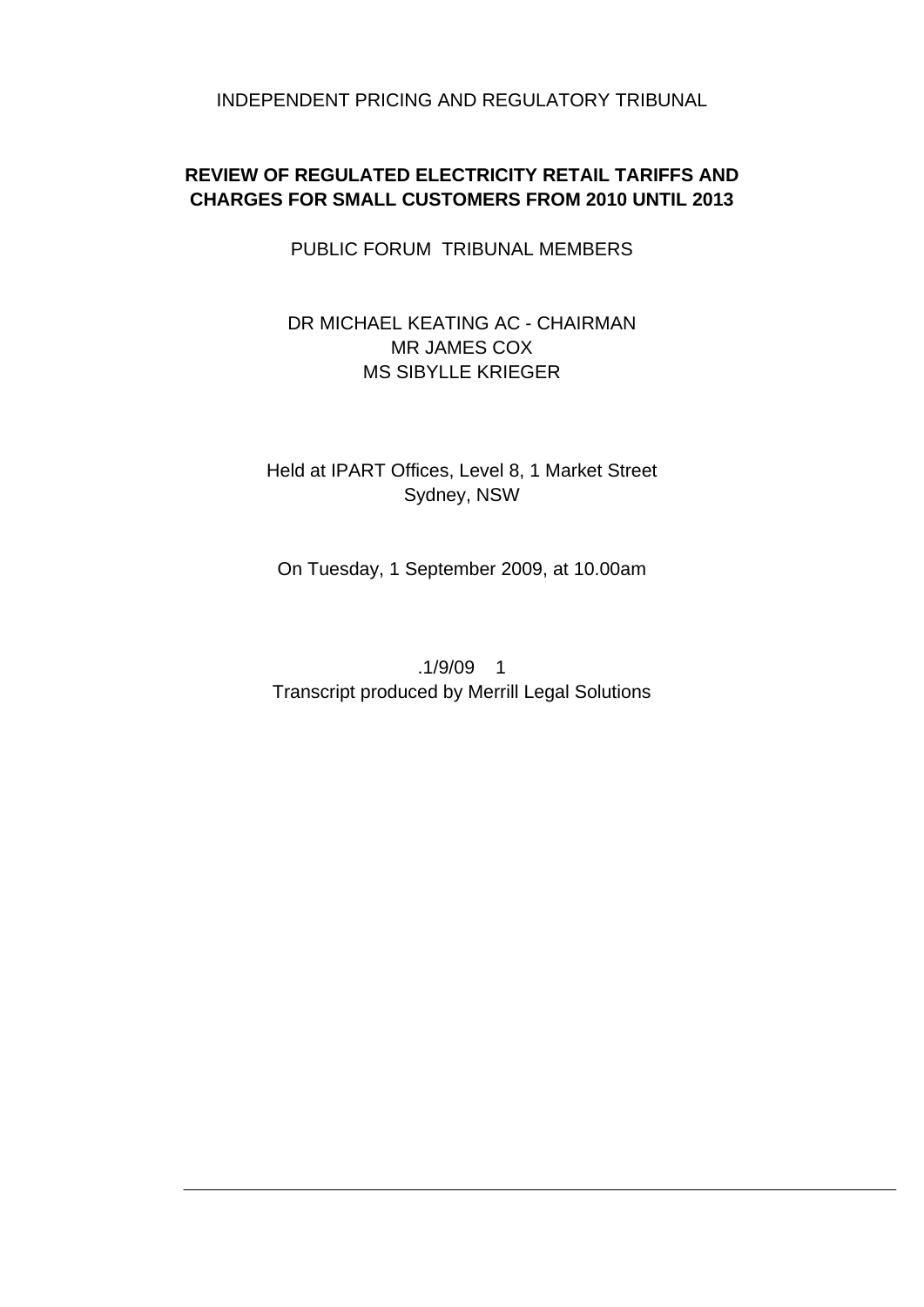| 1  | OPENING REMARKS                                             | This average price cap also allows standard retailers the<br>1    |  |
|----|-------------------------------------------------------------|-------------------------------------------------------------------|--|
| 2  |                                                             | 2<br>flexibility to set their own cost reflective tariffs within  |  |
| 3  | THE CHAIRMAN: I would like to begin by saying good          | the overall cap.<br>3                                             |  |
| 4  | morning to everyone here. My name is Michael Keating and I  | 4                                                                 |  |
| 5  | am the chairman of IPART for another week. On my left is    | 5<br>We believe it is important to carefully consider the         |  |
| 6  | Mr Jim Cox, the tribunal CEO, and Jim is a full-time member | entire package given the current challenges involved in<br>6      |  |
| 7  | of the tribunal. On my right is Ms Sibylle Krieger, who is  | 7<br>setting retail tariffs. Specifically, those challenges are   |  |
| 8  | the tribunal's part-time member.                            | 8<br>the nature of the electricity market coupled with            |  |
| 9  |                                                             | uncertainties within that market. In particular, the New<br>9     |  |
| 10 | I should begin by thanking you all for coming today,        | South Wales government is privatising the standard<br>10          |  |
| 11 | As you are no doubt aware, IPART has been asked to set      | retailers and selling the trading rights to the state-owned<br>11 |  |
| 12 | regulated electricity retail tariffs and charges from 2010  | 12<br>generators.                                                 |  |
| 13 | until 2013. We put out on issues paper and draft            | 13                                                                |  |
| 14 | methodology papers which set out our preliminary thinking   | At this stage, the market structure is therefore<br>14            |  |
| 15 | on an integrated regulatory package, where all the relevant | 15<br>unknown, but the market structure will in fact impact on    |  |
| 16 | costs and risks should be accounted for, that they should   | this review in three ways: first, the determination will<br>16    |  |
| 17 | only be accounted for once.                                 | apply to the new owners of the standard retailers, and at<br>17   |  |
| 18 |                                                             | present, it is unclear what the structure and therefore the<br>18 |  |
| 19 | This proposed package essentially builds upon our           | 19<br>competitiveness of the retail market will look like after   |  |
| 20 | previous determination in 2007. The key ingredients, I      | the sale.<br>20                                                   |  |
| 21 | guess, are that it includes, first, an efficient cost       | 21                                                                |  |
| 22 | allowance for a standard retailer, including energy         | For example, if large existing retailers in the<br>22             |  |
| 23 | purchase costs, retail operating costs and retail margin.   | national energy market buy the businesses, the market will<br>23  |  |
| 24 | Detailed discussion of the technical reports on the draft   | 24<br>initially increase in concentration.                        |  |
| 25 | methodologies for the wholesale energy cost and retail      | 25                                                                |  |
| 26 | margins will take place in the afternoon session.           | 26                                                                |  |
| 27 |                                                             | Secondly, the owners of the trading rights to the New<br>27       |  |
| 28 | However, I can say now that IPART will examine both the     | South Wales generators which represent the vast majority of<br>28 |  |
| 29 | long run marginal cost and market based electricity         | 29<br>the generation capacity in New South Wales may bid          |  |
| 30 | purchase cost allowances making allowance for environmental | 30<br>differently into the national energy market compared to the |  |
| 31 | obligations. To enhance transparency, IPART will rely upon  | 31<br>current generators. This could have an impact on the        |  |
| 32 | publicly available data as inputs to the modelling to the   | wholesale price and experience in the national energy<br>32       |  |
| 33 | greatest extent that we can.                                | market. The electricity purchase cost allowance will be<br>33     |  |
| 34 |                                                             | discussed in more detail this afternoon. These<br>34              |  |
|    | 35 The second ingredient of our approach is that we         | 35<br>considerations will, of course, be relevant there.          |  |
| 36 | anticipate that there will be a periodic review of energy   | 36                                                                |  |
| 37 | purchase cost allowances so as to allow for any step change | While the New South Wales government has committed to<br>37       |  |
| 38 | in the electricity market. The third key element is that    | 38<br>release a strategy document resolving outstanding industry  |  |
| 39 | there will be a pass through mechanism to allow retailers   | 39<br>framework issues, uncertainty remains for the moment at     |  |
| 40 | to pass through to customers material changes in costs      | least about the schedule of phasing out ETEF. The<br>40           |  |
| 41 | associated with regulatory or taxation change events that   | 41<br>existence of the ETEF has in the past influenced the        |  |
| 42 | were unanticipated at the time of the determination.        | bidding strategy of New South Wales state-owned generators<br>42  |  |
| 43 |                                                             | 43<br>and therefore the balance between spot and contract prices. |  |
| 44 | Fourth and finally, we anticipate that the                  | 44<br>As I am sure you will all agree, a further significant      |  |
| 45 | determination will be based on a weighted average price     | uncertainty surrounds the passage of legislation and the<br>45    |  |
| 46 | cap. That allows standard retailers to recover the costs    | details of the Commonwealth government's emissions trading<br>46  |  |
| 47 | of retailing together with applicable network charges.      | scheme. It is clear that an emissions trading scheme will<br>47   |  |
|    |                                                             |                                                                   |  |

Transcript produced by Merrill Legal Solutions

.1/9/09 3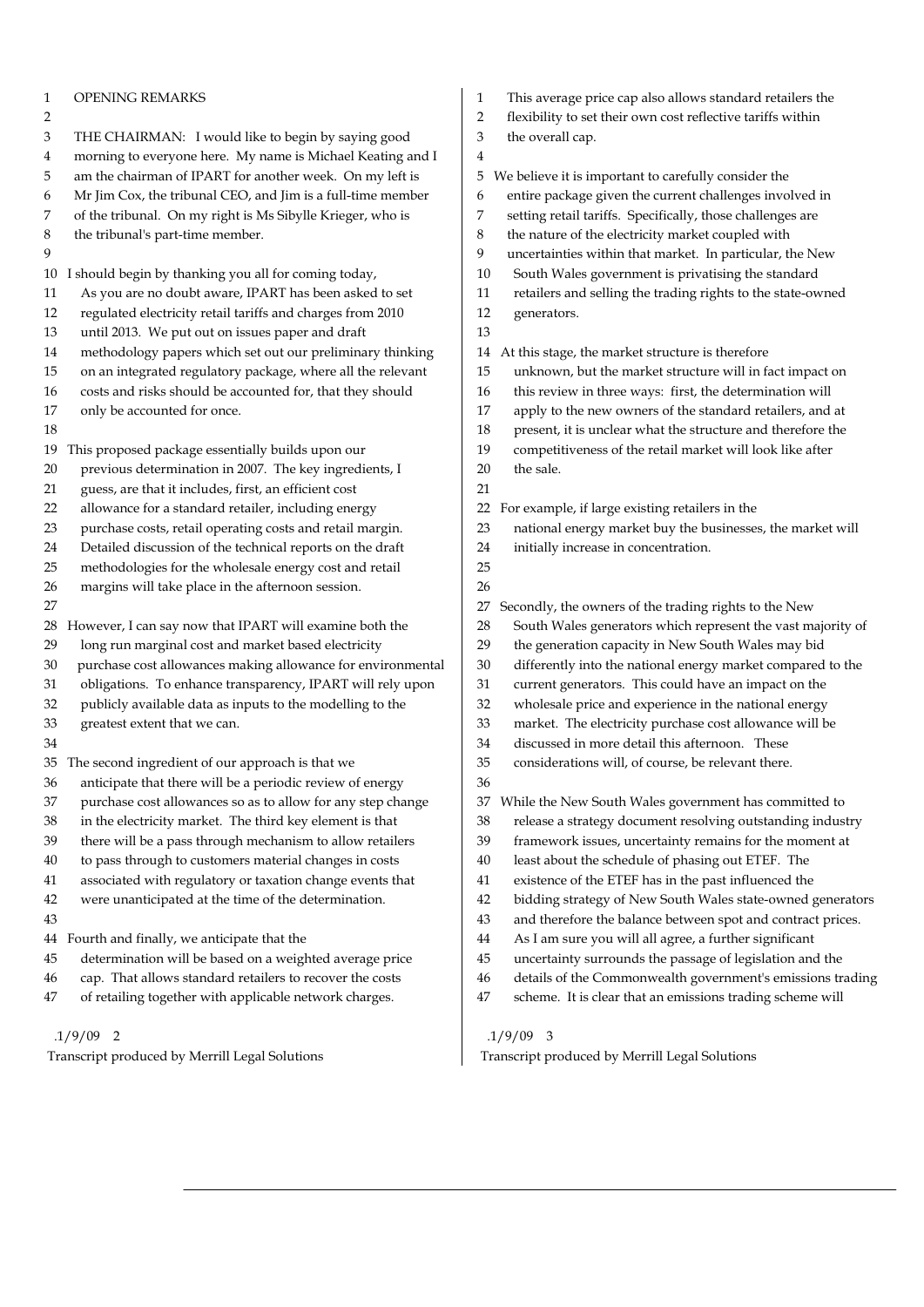| increase the price of electricity. The uncertainty<br>1           | 1 Furthermore, IPART has been given a task which we must        |
|-------------------------------------------------------------------|-----------------------------------------------------------------|
| 2                                                                 | carry out, and that is to regulate electricity retail           |
| surrounds the passage of the legislation and the details of       | 2                                                               |
| the emissions trading scheme, and that has impacted on            | tariffs and charges, but we have to do that in a time of        |
| 3                                                                 | 3                                                               |
| market participants and has reduced liquidity in the              | high level risk and uncertainty. So IPART will need to          |
| 4                                                                 | 4                                                               |
| 5                                                                 | 5                                                               |
| forward market for electricity.                                   | ensure that it makes its decisions on estimates of              |
| 6                                                                 | 6<br>efficient retailers' costs. But those estimates may turn   |
| 7 Further, it is unclear how the cost of carbon will              | 7<br>out to be wrong, so we will also need build sufficient     |
| filter through to final electricity prices in the early           | 8                                                               |
| 8                                                                 | regulatory flexibility into the determination so that           |
| years of the emissions trading scheme. The Commonwealth           | 9                                                               |
| 9                                                                 | regulator tariffs can be adjusted during the determination      |
| government has recently passed legislation expanding the          | period if these costs prove to be significantly different       |
| 10                                                                | 10                                                              |
| renewable energy target, and that also will increase prices       | 11                                                              |
| 11                                                                | from our estimates.                                             |
| 12<br>in the national energy market.                              | 12                                                              |
| 13                                                                | IPART anticipates that over the 2010 to 2013 period<br>13       |
| 14 So in sum, these uncertainties add to an already               | retail prices will increase, that is because, firstly,<br>14    |
| difficult task of setting a retail price that is fixed for        | 15                                                              |
| 15                                                                | there are increased network prices which are determined by      |
| a period of time while wholesale spot and contract prices         | another regulator, the Australian Energy Regulator; and,        |
| 16                                                                | 16                                                              |
| in the national energy market tend to be volatile and, we         | secondly, there will be increased electricity costs             |
| 17                                                                | 17                                                              |
| have found, difficult to forecast. Wholesale prices can           | reflecting the introduction of the emissions trading scheme     |
| 18                                                                | 18                                                              |
| change in response to a range of factors including                | and expanded renewable energy target, and there may be          |
| 19                                                                | 19                                                              |
| 20                                                                | 20                                                              |
| variations in total demand, gas prices, network constraints       | other reasons why electricity costs are rising.                 |
| and weather conditions.<br>21                                     | 21                                                              |
| 22                                                                | IPART will report to government on the impact of the<br>22      |
| 23 It is difficult for a regulator to ensure the retail           | increased charges on customers, in accordance with the<br>23    |
| price is set at an appropriate level and the consequences         | 24                                                              |
| 24                                                                | terms of reference.                                             |
| of setting the price too high or too low are indeed<br>25         | 25                                                              |
| significant. If, for example, the cost estimates are too          | am going to hand over now Anna Brakey and Jean Marc             |
| 26                                                                | 26                                                              |
| high, customers who remain on regulated tariff will pay           | Kutschukian from the secretariat. They will make a short        |
| 27                                                                | 27                                                              |
| more than necessary to recover the efficient costs of             | presentation on issues the tribunal will consider in this       |
| 28                                                                | 28                                                              |
| supplying, them and that is contrary to the underlying            | 29                                                              |
| 29                                                                | review before I invite stakeholders to make comments.           |
| 30<br>rationale for regulation in the first place.                | 30                                                              |
| 31                                                                | There is a technical session that I have alluded to<br>31       |
| 32 On the other hand, if the cost estimates are set too           | 32<br>already this afternoon. That will address the more        |
| 33                                                                | 33                                                              |
| low an efficient standard retailers will not generate             | technical issues associated with the energy purchase cost       |
| sufficient revenue to cover their costs which may damage          | 34                                                              |
| 34                                                                | estimates and the retail margin.                                |
| 35<br>their financial viability and the reliability of future     | 35                                                              |
| 36<br>electricity supplies as well as hindering the development   | 36 Finally just before handing over, as you have no doubt       |
| of effective competition in the market.                           | noticed, the workshop today is being transcribed. It is         |
| 37                                                                | 37                                                              |
| 38                                                                | therefore important that you introduce yourself and state<br>38 |
| Indeed, against that background, IPART considers that             | which organisation you represent for the benefit of the         |
| 39                                                                | 39                                                              |
| it would be better not to regulate retail prices but to           | transcribed record and that you speak loudly. Thanks,           |
| 40                                                                | 40                                                              |
| rely on an effective and competitive market to protect            | 41                                                              |
| 41                                                                | Anna.                                                           |
|                                                                   |                                                                 |
| consumers. However, the critical point is that it is<br>42        | 42                                                              |
| unclear whether the market is effectively sufficiently<br>43      | 43                                                              |
| competitive now or will be after the sale process, and<br>44      | 44                                                              |
| ultimately that is a question for the government to finally<br>45 | 45                                                              |
| decide.<br>46                                                     | 46                                                              |
| 47                                                                | 47                                                              |
| $.1/9/09$ 4                                                       | $.1/9/09$ 5                                                     |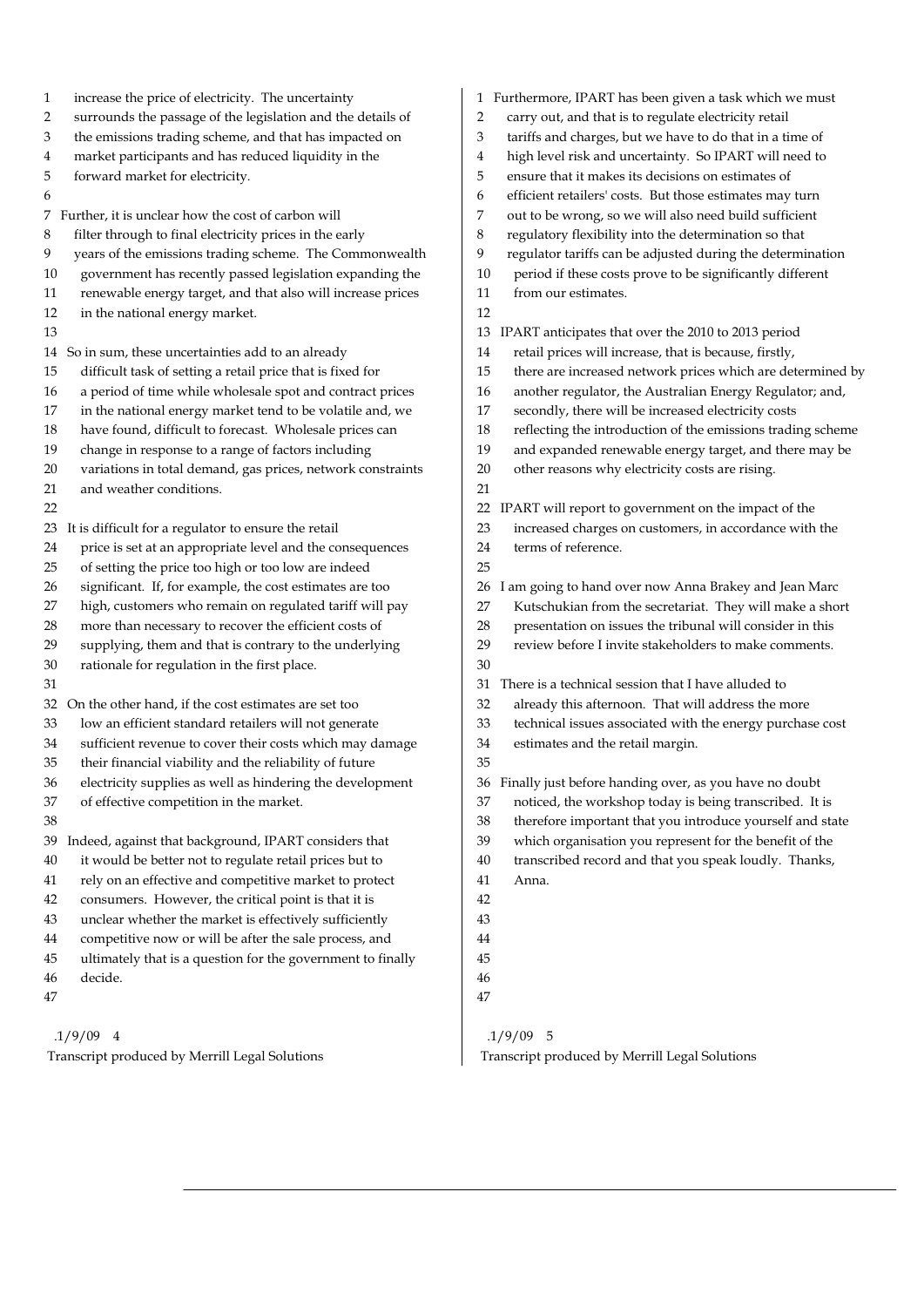| 1  | PRESENTATION FROM SECRETARIAT                               | we will have available before December, and see what's<br>1            |
|----|-------------------------------------------------------------|------------------------------------------------------------------------|
| 2  |                                                             | happened to the competitiveness in the market. Since 2007,<br>2        |
| 3  | MS BRAKEY: Thanks, Michael. IPART has developed some        | the standard retailers have lost market share to new<br>3              |
| 4  | preliminary thoughts on its approach to the 2010 to 2013    | entrants. This suggests that the current conditions for<br>4           |
| 5  | determination. It has focused on identifying the risks      | 5<br>entry into and expansion of the retail market are a               |
| 6  | that the standard retailers will face and ensuring that     | positive influence on retail competition.<br>6                         |
| 7  | the appropriate risks are allocated and                     | 7                                                                      |
| 8  | considered within the regulatory package but not            | Customers move to and from the regulated tariffs.<br>8                 |
| 9  | double-counted. Therefore, when you look at our regulatory  | This diagram shows that since 2006/2007, the percentage of<br>9        |
| 10 | package, it is important that we, and you, look at it as a  | 10<br>customers on the regulated tariff in EnergyAustralia's           |
| 11 | package and not as any one element in isolation.            | supply area has increased and it has increased<br>11                   |
| 12 |                                                             | 12<br>marginally for Integral Energy over the last year.               |
| 13 | As the Chairman indicated, IPART considers that the         | 13                                                                     |
| 14 | energy purchase cost and retail margin methodology that     | We have also observed that the level of retail<br>14                   |
| 15 | were developed as part of the 2007 determination can be     | 15<br>marketing activity appears to have decreased and the             |
| 16 | augmented to deal with the additional uncertainties and     | discounts on offer have decreased from around 10 per cent<br>16        |
| 17 | complexities of this determination, so we will be talking   | to 5 per cent off the regulated retail tariff.<br>17                   |
| 18 | about that this afternoon.                                  | 18                                                                     |
| 19 |                                                             | This graph shows the switching activity between<br>19                  |
| 20 | But this morning's session is about                         | retailers in New South Wales. It shows that switching<br>20            |
| 21 | stakeholders having the opportunity to comment on broader   | 21<br>activity peaked in 2007, but that there is still switching       |
| 22 | issues that have been raised in our issues paper and our    | occurring. But the rates in New South Wales are<br>22                  |
| 23 | draft methodologies paper. Specifically that includes the   | 23<br>below the rates that are experienced in other jurisdictions      |
| 24 | retail operating costs, the periodic review and cost pass   | 24<br>like Victoria.                                                   |
| 25 | through mechanism, recognising that they are likely to come | 25                                                                     |
| 26 | up in this afternoon's session as well and also the form of | However IPART notes that switching activity in itself<br>26            |
| 27 | regulatory control, and by that I mean weighted average     | is not a robust indicator of the competitiveness in the<br>27          |
| 28 | price cap and any other additional constraints.             | market. IPART will further consider its full analysis in<br>28         |
| 29 |                                                             | the competitiveness of the market and look at the<br>29                |
| 30 | An important piece of work that the tribunal did in         | 30<br>requirements in the terms of reference of what it considers the  |
| 31 | the 2007 determination was an assessment of the             | 31<br>form of regulation that is required.                             |
| 32 | competitiveness of the market. The tribunal will also       | 32                                                                     |
| 33 | conduct that competitiveness assessment as part of this     | 33 The terms of reference will require the tribunal                    |
| 34 | determination process, and it will do that for two reasons. | to reduce reliance on regulated tariffs, facilitate the<br>34          |
| 35 | The first one to inform itself on the form of regulation    | development of effective competition and resulting prices<br>35        |
| 36 | and what mechanisms are required; secondly, it will look at | that reflect the efficient cost of supplying small retail<br>36        |
| 37 | it to assess the performance of the 2007 determination      | 37<br>customers.                                                       |
| 38 | against its objectives.                                     | 38                                                                     |
| 39 |                                                             | IPART has formed some preliminary views on the form of<br>39           |
| 40 | As the Chairman said, it will be difficult for the          | regulation. They include that it should not regulate the<br>40         |
| 41 | tribunal to consider the effectiveness of the market while  | 41 voluntary green premium component of regulated tariffs, and the     |
| 42 | the sale process is going on. In particular the tribunal    | stakeholders, in their responses, have agreed with the tribunal.<br>42 |
| 43 | will not know what the market concentration is likely to be | 43                                                                     |
| 44 | before its draft report in December.                        | The tribunal also feels that the weighted average cap<br>44            |
| 45 |                                                             | 45<br>price with the N plus R approach is appropriate, and             |
| 46 | What we can do is have a look at the information that       | 46<br>stakeholders have agreed with that as well. However it is        |
| 47 | we have available now, and then also the information that   | unlikely that a weighted average price cap in and of itself<br>47      |
|    |                                                             |                                                                        |
|    | $.1/9/09$ 6                                                 | $.1/9/09$ 7                                                            |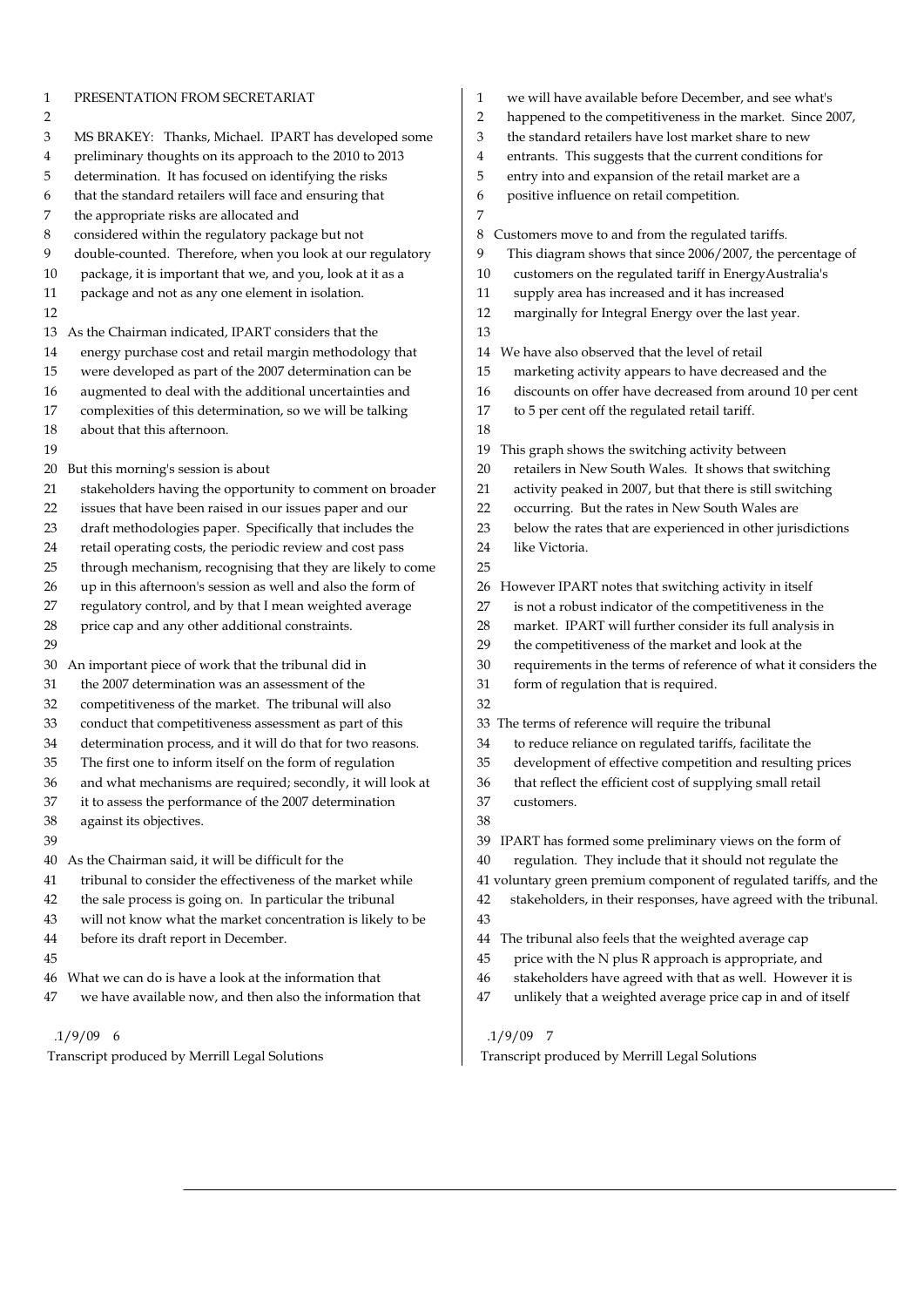1 is sufficient and it would require either additional 2 mechanisms and/or a competitive market in order to protect 3 customers. 4 5 IPART does not think that it should apply an 6 additional side constraints limitations on EnergyAustralia and 7 Integral Energy and it should provide for obsolete tariffs 8 to be removed, and retailers have agreed with that.  $\overline{Q}$ 10 IPART also considers that it should not allow the 11 standard retailers to establish new regulated retail 12 tariffs unless there are exceptional circumstances and they 13 have IPART's approval. The retailers have argued for 14 greater flexibility to allow the introduction of time of 15 use tariffs in particular. 16 17 In the 2007 determination, IPART applied an additional 18 constraint on Country Energy requiring it to seek the 19 tribunal's approval if it were to increase prices by more 20 than 5 per cent greater than the average price increase. 21 It also had to seek the tribunal's approval to remove 22 obsolete tariffs if the tariff that their customers were 23 moving to was not at the same level as the obsolete tariff. The 24 retailers have argued in general that these constraints be 25 removed, and IPART notes that Country Energy has 26 undertaken significant tariff rationalisation during the current 27 determination period but has not finalised its 28 rationalisation process. 29 30 In the 2007 determination, IPART included a cost pass 31 through mechanism to account for changes in taxation 32 regulatory events, and most stakeholders have supported 33 including a cost pass through mechanism, although some 34 have argued that the materiality threshold that IPART has 35 applied should not be continued. 36 37 Finally some stakeholders have called for prices to change on a 38 date other than 1 July so that price change date did not 39 coincide with a period of high usage during winter. 40 However, because network prices change on 1 July each 41 year, moving away from that date is problematic 42 and stakeholders offered only limited support for doing so. 43 Jean Marc will talk about calculating retail costs. 44 45 MR KUTSCHUKIAN: The purpose of this presentation is to 46 briefly outline IPART's methodology for calculating retail 47 costs, and the material that I will be going through 1 corresponds to chapter 4 of IPART's draft methodology 2 paper. In keeping with the terms of reference, IPART 3 proposed to estimate the two broad categories of retail 4 costs. The first is a retail operating cost allowance, and 5 this is the efficient cost in performing the retail 6 functions required to serve a small customer base. 7 8 The second allowance is a customer acquisition and 9 retention cost. These are primarily marketing costs 10 involved with both acquiring new customers and retaining 11 existing customers. The CARC allowance also includes the 12 cost of transferring customers, so transfer process costs. 13 IPART proposes to estimate both ROC and CARC on a per 14 annum per customer basis. 15 16 IPART proposes to estimate both ROC and CARC using two 17 approaches. The first is the bottom-up cost approach under 18 which both ROC and CARC estimates are built up from the 19 separate component of these costs. In the bottom-up 20 approach, the data will include both historical and 21 forecast data on costs and customer numbers provided by all 22 retailers, and this is from the information requests made 23 by IPART, also various market research reports and 24 financial year results from all retailers. 25 26 The second approach is the benchmarking approaching 27 under which both ROC and CARC estimates will be based on 28 allowances for electricity retail costs from regulatory 29 decisions in other jurisdictions and other relevant 30 information. 31 32 IPART notes that the proposed methodology here has not 33 changed since the 2007 determination and is broadly accepted 34 by all stakeholders. 35 36 So turning attention now to the retail operating cost 37 allowance, and specifically to how IPART intends to define 38 it, IPART proposes to include the following categories in 39 the ROC allowance: call centre costs, customer information 40 costs, corporate overhead costs, regulatory compliance 41 costs, billing and revenue collection costs, and provision 42 for bad and doubtful debt. 43 44 How we depart from the 2007 determination is that 45 IPART proposes to exclude all marketing costs from ROC and 46 include them in CARC - the customer acquisition and 47 retention cost allowance - and this is to minimise double

.1/9/09 9

Transcript produced by Merrill Legal Solutions

.1/9/09 8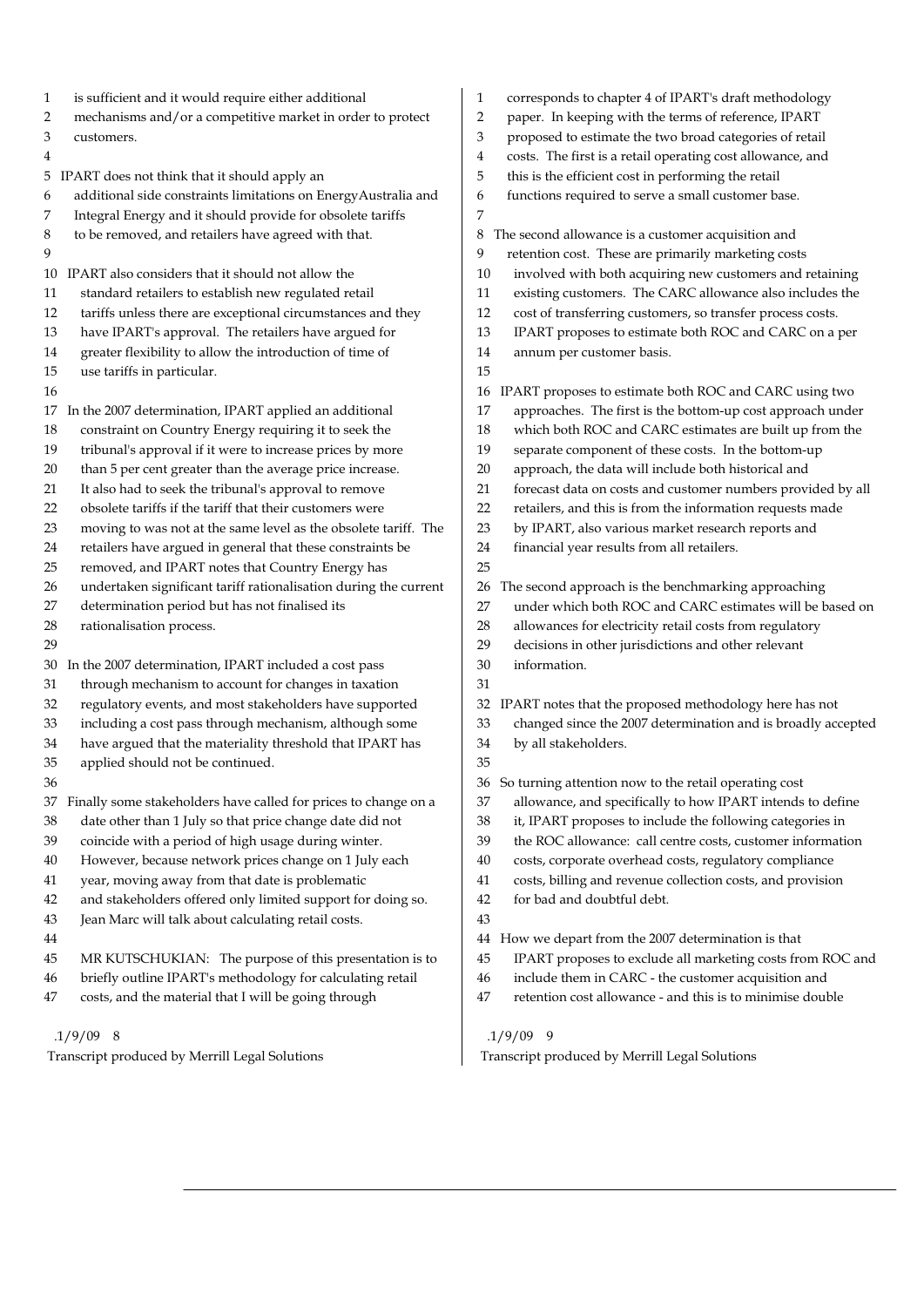| 1      | counting and improve the transparency of these cost                         | 1              | customer transfer procedures.                                                                                             |
|--------|-----------------------------------------------------------------------------|----------------|---------------------------------------------------------------------------------------------------------------------------|
| 2      | allowances. The basic reason for that is that the CARC                      | $\overline{2}$ |                                                                                                                           |
| 3      | allowance now includes a provision for defending existing<br>customer base. | 3              | IPART's preliminary thinking on each of the CARCs for                                                                     |
| 4<br>5 |                                                                             | 4<br>5         | each customer segment is presented in the draft methodology<br>paper, and that is chapter 4, table 4.1, on page 43. IPART |
|        |                                                                             |                |                                                                                                                           |
|        | 6 IPART will seek further understanding of the                              | 6              | notes that the customer acquisition and retention cost for                                                                |
| 7      | composition of marketing costs to undertake this transfer                   | 7              | a new customer on a negotiated tariff forms the ceiling for                                                               |
| 8      | and, in particular, the objectives of the marketing                         | 8              | the customer acquisition and retention costs.                                                                             |
| 9      | expenditure. That is the proportion of marketing costs                      | 9              |                                                                                                                           |
| 10     | aimed at attracting new customers; I understand also the                    | 10             | Finally, to then come up with a single CARC allowance,                                                                    |
| 11     | proportion of marketing costs aimed at retaining existing                   | 11             | IPART proposes to amortise each of the four customer                                                                      |
| 12     | customers; and the proportion of marketing costs that might                 | 12             | acquisition costs and then form a composite CARC by                                                                       |
| 13     | be multipurpose in nature, and so that's marketing                          | 13             | weighting each of those four CARCs by the customer                                                                        |
| 14     | expenditure that targets both the acquisition and retention                 | 14             | numbers in each relevant customer segment. Thank you.                                                                     |
| 15     | of existing customers.                                                      | 15             |                                                                                                                           |
| 16     |                                                                             | 16             | ROUNDTABLE DISCUSSION                                                                                                     |
|        | 17 Finally, focusing on customer acquisition and                            | 17             |                                                                                                                           |
| 18     | retention costs, initially IPART intends to estimate four                   | 18             | THE CHAIRMAN: It is now open to people, firstly at the                                                                    |
| 19     | different CARC allowances, and this is to reflect the                       | 19             | table, for any comments. I assume that the silence means                                                                  |
| 20     | greater diversity of the standard retailer's customer base.                 | 20             | that there is total agreement.                                                                                            |
| 21     | There will be two CARC allowances estimated for acquiring                   | 21             |                                                                                                                           |
| 22     | new customers from another retailer - so these are                          | 22             | MS LYDFORD: Carol Lydford from AGL. I would just like                                                                     |
| 23     | customers that are acquired on standard contract and                        | 23             | to obviously mention that we are pleased that the tribunal is                                                             |
| 24     | customers that are acquired on the negotiated contract.                     | 24             | actually having this round-table discussion. Just the                                                                     |
| 25     |                                                                             | 25             | ability to provide feedback is extremely helpful.                                                                         |
| 26     | Then there will be two CARC allowances for defending                        | 26             |                                                                                                                           |
| 27     | existing customers. The first will be a provision for                       | 27             | With regards to, specifically, the operating costs,                                                                       |
| 28     | customers transferring to the standard contract from a                      | 28             | one of the things we would like to see with the                                                                           |
| 29     | negotiated contract within the same retailer; and the                       | 29             | benchmarking approach is that that's connected to the fact                                                                |
| 30     | second is a provision for customers transferring to the                     | 30             | that those benchmarks are from a different time and place,                                                                |
| 31     | negotiated contract from a standard contract within the                     | 31             | and we also need to look at all risks now imposed on                                                                      |
| 32     | same retailer.                                                              | 32             | retailers - things such as CPRS and any new requirements                                                                  |
| 33     |                                                                             | 33             | that come up - so those benchmarks, on face value, may need                                                               |
|        | 34 To estimate each of those four CARCs, IPART proposes                     | 34             | to be adjusted and adjusted specifically for New South                                                                    |
| 35     | to split them into two components. The first is direct                      | 35             | Wales.                                                                                                                    |
| 36     | acquisition and retention costs; and the second is a                        | $36\,$         |                                                                                                                           |
| 37     | transfer process cost.                                                      | 37             | One thing we would like to see as well, just maybe in                                                                     |
| 38     |                                                                             | 38             | going forward, is consultation. Currently, the timetable                                                                  |
| 39     | The direct acquisition and retention costs are those                        | 39             | shows that the draft report is due out in December with the                                                               |
| 40     | of soliciting or winning over customers, as well as                         | 40             | draft methodology report for the wholesale energy costs and                                                               |
| 41     | retaining customers, so, for example, door-to-door selling                  | 41             | margin and obviously the opex at the same time. We would                                                                  |
| 42     | and other direct-marketing activities.                                      | 42             | find it useful if there were some further engagement                                                                      |
| 43     |                                                                             | 43             | between now and then, maybe with some of the preliminary                                                                  |
|        | 44 The transfer process costs are the costs involved in                     | 44             | thinking.                                                                                                                 |
| 45     | transferring customers once they've been acquired or                        | 45             |                                                                                                                           |
| 46     | decided to switch contracts, and these include registration                 | 46             | I understand that, especially with potential                                                                              |
| 47     | and internal credit checking, as well as the AEMO's                         | 47             | privatisation, a lot of people will be looking at the draft                                                               |
|        |                                                                             |                |                                                                                                                           |

Transcript produced by Merrill Legal Solutions

# .1/9/09 10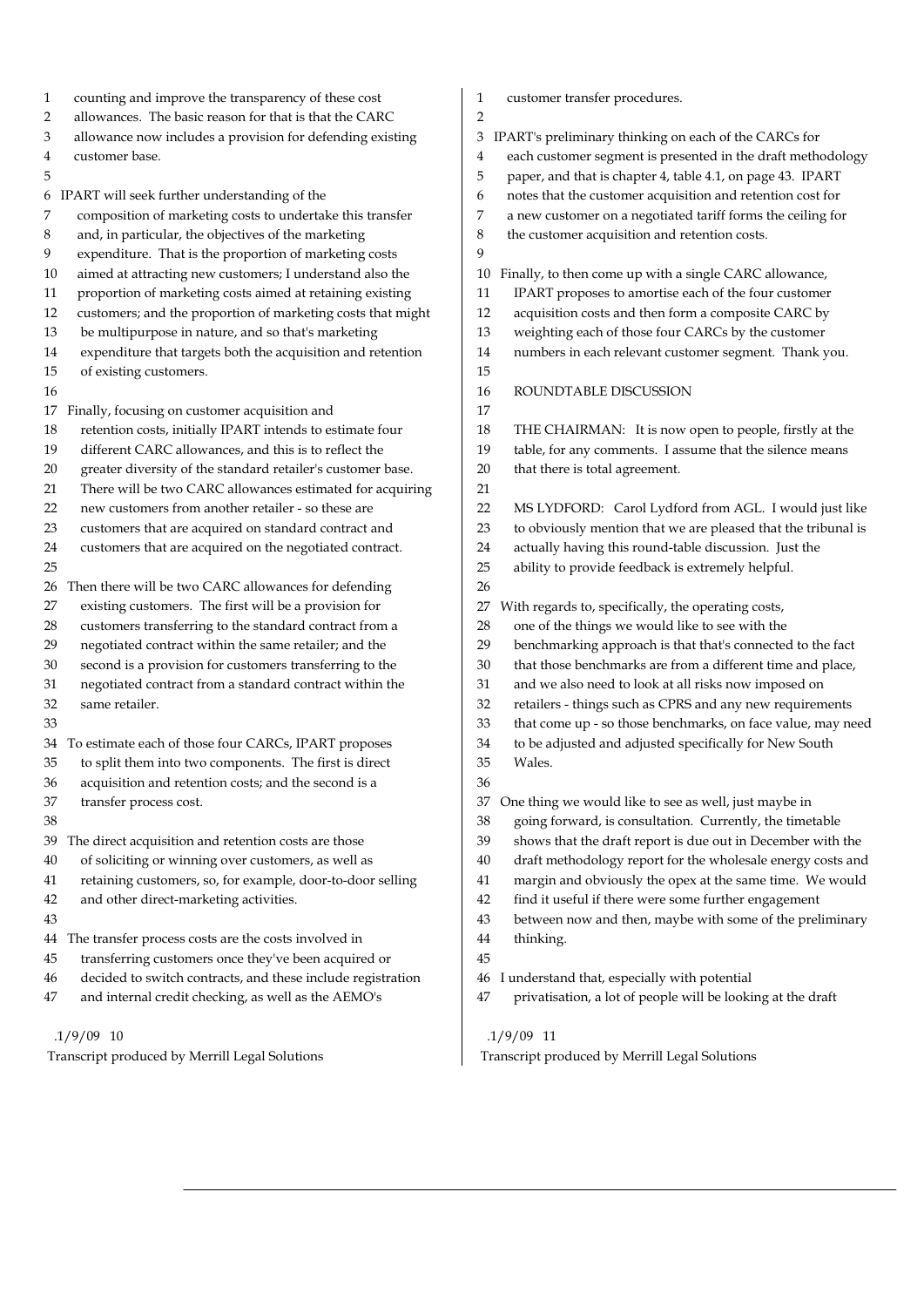| $\mathbf{1}$ | report to potentially be a final, so that people can see     | submission. The first is that you see the risks of retail<br>1    |
|--------------|--------------------------------------------------------------|-------------------------------------------------------------------|
| 2            | how the market is going. So if we could actually,            | pricing as symmetrical. Certainly we don't. We see them<br>2      |
| 3            | I suppose, look to ensure that everyone's comments and       | as asymmetrical, from the point of view that if costs have<br>3   |
| 4            | thoughts are taken into account before then it would be      | been overestimated, the customers still have the<br>4             |
| 5            | helpful. So maybe if there is anything that could be fed     | opportunity to transfer to a market offer, which will be<br>5     |
| 6            | back to the retailers for comment prior to the draft         | below the regulated rate, and the competition will erode<br>6     |
| 7            | report, that would be helpful. Thank you.                    | any excess margins in the market.<br>7                            |
| 8            |                                                              | 8                                                                 |
| 9            | MS BRAKEY: It is a compressed timetable that we are working  | 9<br>The second point relates to the setting of regulated         |
| 10           | to. We have developed a process to try and maximise          | rates. You mentioned that there should be set an efficient<br>10  |
| 11           | the amount of consultation, and one thing that we've done    | 11<br>rate to protect consumers, related to the first point.      |
| 12           | is, in particular, come out with these draft methodologies   | 12                                                                |
| 13           | and holding today's sessions. So we are really trying to     | Our view, and I think the view of certainly the policy<br>13      |
| 14           | maximise the amount of consultation throughout this          | makers when retail regulation was first introduced, was<br>14     |
| 15           | process.                                                     | 15<br>that the regulated rates were seen as a safety net price; a |
| 16           |                                                              | fair and reasonable price within the constraints of an<br>16      |
| 17           | We need to conduct our analysis                              | emerging competitive market, but if regulated rates are set<br>17 |
| 18           | and we need to hear back what people have to                 | 18<br>at an efficient rate, that does minimise the scope for      |
| 19           | say in response to today and in submissions                  | 19<br>competition to emerge.                                      |
| 20           | on the draft methodology reports, and it is highly unlikely  | 20                                                                |
| 21           | that there will be an opportunity for another round of       | Our third point, which is again related, is as to the<br>21       |
| 22           | consultation between now and the draft report. The timetable | comments that transfer rates are not a robust measure of<br>22    |
| 23           | just does not allow it. We do want this to be a              | 23<br>effective competition. I think we would see that they are   |
| 24           | consultative process, but, even if we could, the letter that | a good objective measure of competition. Once you make<br>24      |
| 25           | came with the terms                                          | 25<br>that acknowledgment, you can look at what has occurred in   |
| 26           | of reference asked us to do the review faster, if we can.    | other jurisdictions, in particular, other jurisdictions<br>26     |
| 27           |                                                              | with higher transfer rates, which are indicative of<br>27         |
| 28           | MS LYDFORD: Yes. Thank you.                                  | retailers actively pursuing customers and acquiring<br>28         |
| 29           |                                                              | 29<br>customers, and it is a market that is predominantly         |
| 30           | THE CHAIRMAN: Can I just add, I don't think it should be     | 30<br>retailer driven; where customers will respond to retailer   |
| 31           | inferred that the draft report is necessarily a final        | activity; whereby high transfer rates reflect competitive<br>31   |
| 32           | report, otherwise we wouldn't bother having a draft report.  | activity and, effectively, a competitive market.<br>32            |
| 33           | While I think there is some onus on those who disagree with  | 33                                                                |
| 34           | the draft report to establish the basis for their            |                                                                   |
| 35           | disagreement, I think in the past the tribunal has been      | If you look at what has actually happened particularly<br>34      |
| 36           | prepared to amend draft reports, not just in electricity,    | 35<br>in Victoria, where competition has been in the most         |
| 37           | but I can think of other industries where there have been    | successful competitive market in the world to date, that<br>36    |
| 38           | significant differences between the draft report and the     | regulated price was not tied to efficient pricing, but was<br>37  |
| 39           | final report, where the tribunal was properly persuaded by   | 38<br>actually allowed to vary within a reasonable range in       |
|              |                                                              | 39<br>response to the market conditions, and to the extent that   |
| 40           | the evidence that it should change its mind.                 | 40<br>competition wasn't emerging during those early years, the   |
| 41           |                                                              | regulated price was allowed to respond to those market<br>41      |
| 42           | MS LYDFORD: Thank you.                                       | 42<br>developments and set it within a reasonable range, which    |
| 43           |                                                              | 43<br>allowed retailers to enter the market and establish what    |
| 44           | MR HAMILTON: Graham Hamilton from TRUenergy. Again,          | 44<br>has been a very competitive market.                         |
| 45           | thank you for the opportunity of today. There were three     | 45                                                                |
| 46           | comments in the introductory remarks which I would just      | I think the objective evidence supports the fact of<br>46         |
| 47           | like to comment upon, and these have been detailed in our    | the success of the Victorian market, and being able to<br>47      |
|              |                                                              |                                                                   |

Transcript produced by Merrill Legal Solutions

.1/9/09 13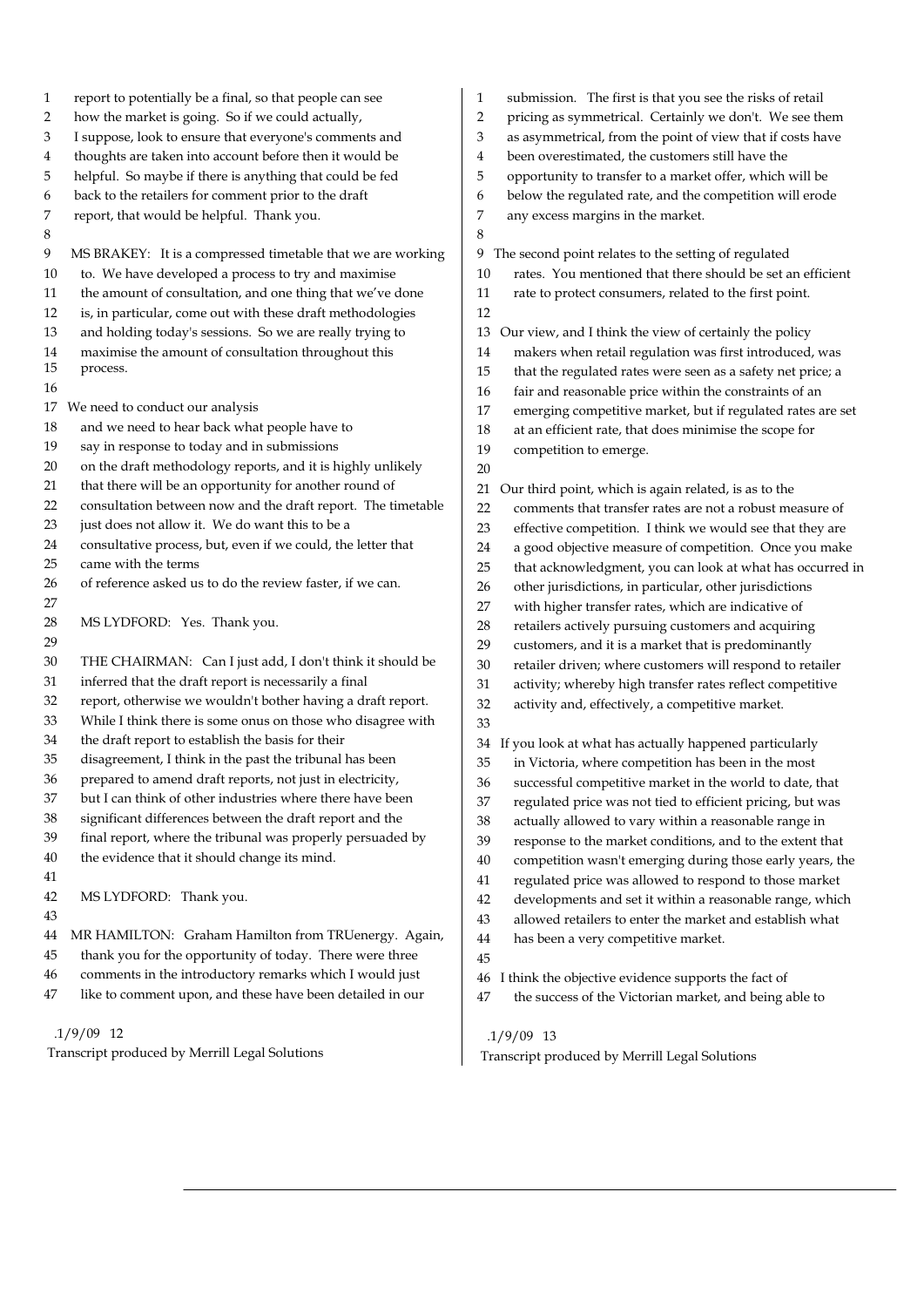| $\mathbf{1}$ | compare it directly to New South Wales on that basis, it    | 1              | of all, like the other retailers, thank you for the         |
|--------------|-------------------------------------------------------------|----------------|-------------------------------------------------------------|
| 2            | then leads to, well, where has New South Wales been         | $\overline{2}$ | opportunity to attend the round-table session today.        |
| 3            | ineffective in allowing the market to transition to         | 3              |                                                             |
| 4            | cost-reflective pricing within a reasonable band and        | 4              | I guess first of all, from Integral's perspective,          |
| 5            | encourage retail entry and aggressive market acquisition    | 5              | with regard to the framework that the tribunal has put      |
| 6            | programs? Establishing the differences and the rationale    | 6              | forward in the draft methodologies paper, we are generally  |
| 7            | between those two jurisdictions, we can look at how New     | 7              | comfortable with that. We think it is a pragmatic approach  |
| 8            | South Wales could achieve that level of competition.        | 8              | to actually continue on with the positive elements from the |
| 9            |                                                             | 9              | 2007 review that we think were quite effective. As a        |
| 10           | THE CHAIRMAN: I might just make an observation on that.     | 10             | starting point, starting with the 2007 determination and    |
| 11           | There is a substantial amount of agreement between you and  | 11             | only changing, therefore, where new developments warrant,   |
| 12           | the tribunal. Indeed, when we made our last determination,  | 12             | seems to be quite pragmatic. We think it meets the terms    |
| 13           | in 2007, at the time we convinced ourselves we were setting | 13             | of reference, so we are largely comfortable with the        |
| 14           | prices high enough to achieve further progress towards a    | 14             | overall framework. I think it is also something that, just  |
| 15           | competitive market. That was a factor in our thinking and   | 15             | reflecting, some of the regulators in other jurisdictions   |
| 16           | influencing our judgment.                                   | 16             | are picking up on IPART's framework generally, so I think   |
| 17           |                                                             | 17             | overall it probably gets a tick from that perspective.      |
| 18           | As it turned out, we got the prices too low and they        | 18             |                                                             |
| 19           | were revised earlier this year. We acknowledge that we got  | 19             | Certainly there will be more discussion, obviously,         |
| 20           | them too low. They were revised.                            | 20             | possibly later this morning, but certainly this afternoon,  |
| 21           |                                                             | 21             | on analysis relating to the energy purchase costs, so       |
| 22           |                                                             | 22             | I won't really touch on that now.                           |
|              | think it is probably fair to say that it is too             | 23             |                                                             |
| 23           | early yet to see what the impact of the revised price       |                |                                                             |
| 24           | increase - which was announced in May; is that right?       | 24             | Picking up on one of the previous comments about            |
| 25           |                                                             | 25             | whether the risk is symmetrical between setting regulated   |
| 26           | MS BRAKEY: Yes.                                             | 26             | prices that are too high or too low, I certainly share the  |
| 27           |                                                             | 27             | view that we don't believe it is a symmetrical risk         |
| 28           | THE CHAIRMAN: Right. So a couple of months ago.             | 28             | profile, and that actually if prices are set too high - and |
| 29           |                                                             | 29             | too high in the context of being prices set above the       |
| 30           | It is too early to determine whether that very              | 30             | marginal costs - will enable competition to come in. So if  |
| 31           | substantial increase - an increase, I might add, that we    | 31             | we're saying that prices are higher than the underlying     |
| 32           | were widely criticised for announcing - whether we will     | 32             | costs, it isn't sustainable, competition won't come in, we  |
| 33           | have righted the economic shift, if I can put it that way.  | 33             | don't see that as a symmetric risk profile. Obviously,      |
| 34           | So I think we are not poles apart on this.                  | 34             | prices set too low really will result in potential          |
| 35           |                                                             | 35             | hardships, lack of viability, I guess, on the retailers,    |
|              | 36 Indeed, while personally I have some doubts about the    | 36             | which certainly isn't conducive to a competitive market.    |
| 37           | viability of regulating prices when the wholesale price is  | 37             |                                                             |
| 38           | so volatile - and I have alluded to that in my earlier      | 38             | I guess the third area, and it is probably a                |
| 39           | remarks - at the end of the day, we are obliged to follow   | 39             | comment/question, is that, certainly from the risk profile  |
| 40           | our terms of reference and, indeed, the legislation, and,   | 40             | that you have set out in the draft methodology paper,       |
| 41           | clearly, the government does see a role for protecting      | 41             | we think it generally seems to be reasonably appropriate.   |
| 42           | consumers as well. We are trying to get the right balance   | 42             |                                                             |
| 43           | in that context.                                            | 43             | I would make a couple of comments, I guess. We have         |
| 44           |                                                             | 44             | some concerns, or interest, more likely, in how you define  |
| 45           | We haven't heard from any of the standard regulators.       | 45             | step changes versus normal activities. Clearly, depending   |
| 46           |                                                             | 46             | on where you draw that line, there could be significant     |
|              | 47 MR MARTINSON: Mike Martinson from Integral Energy. First | 47             | differences.                                                |
|              | $.1/9/09$ 14                                                |                | $.1/9/09$ 15                                                |

 $\overline{\phantom{a}}$ 

Transcript produced by Merrill Legal Solutions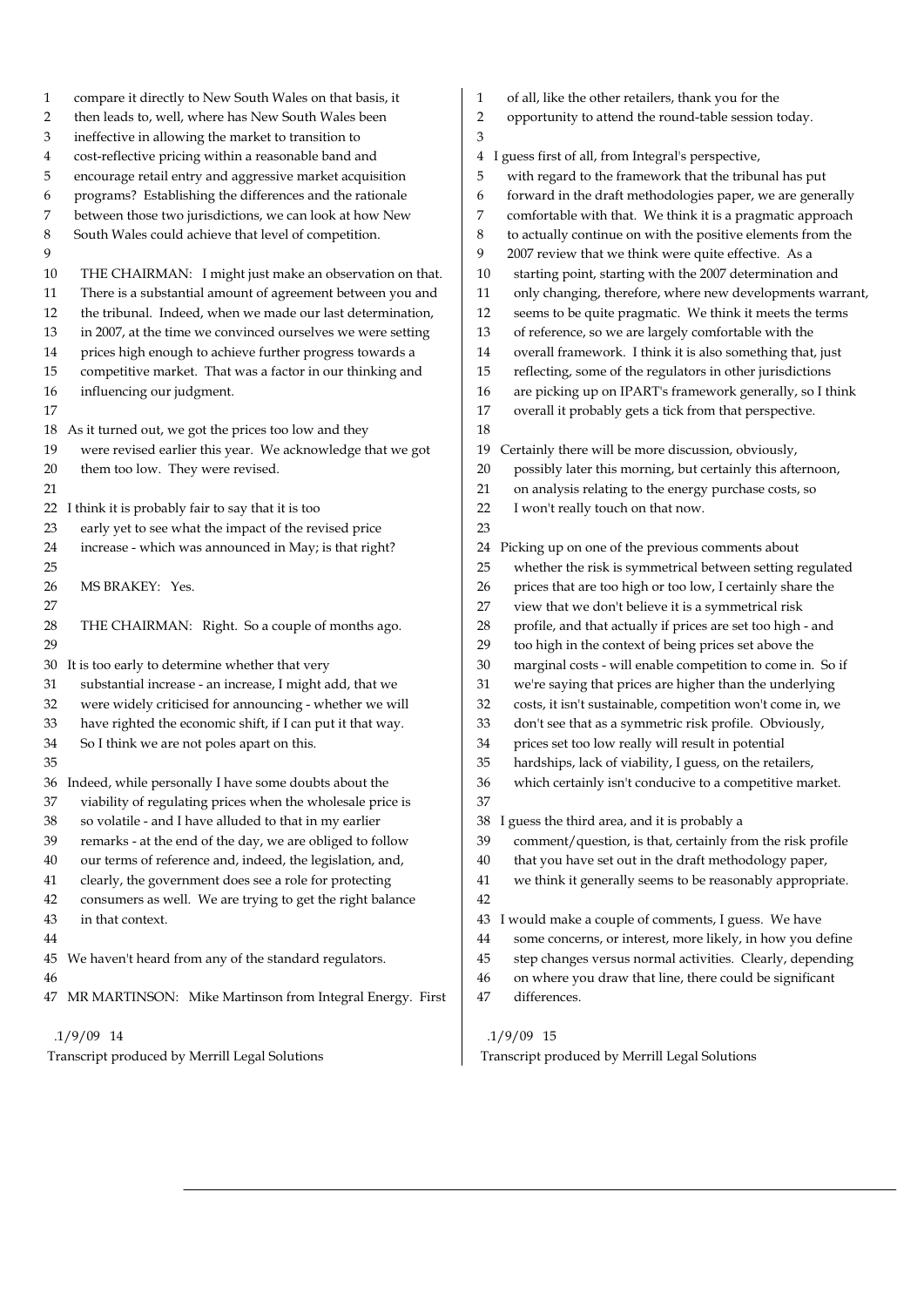| 1                                                                  | MS BRAKEY: As I said, to the extent that if there was some<br>$\mathbf{1}$ |
|--------------------------------------------------------------------|----------------------------------------------------------------------------|
| One comment in particular: there is certainly a lot                | regulatory change basis to it, then that would feed into a cost            |
| 2                                                                  | $\overline{2}$                                                             |
| of discussion in the methodologies paper on pass-throughs          | pass through. But, in fact, we are talking about a retailer of             |
| 3                                                                  | 3                                                                          |
| and, in particular, a potential pass-through in the event          | scale anyway, and so it wouldn't impact on the retail operating            |
| 4                                                                  | 4                                                                          |
| that there is a retail transaction, a sale in the future.          | 5                                                                          |
| 5                                                                  | costs or margins.                                                          |
| I have to say, reading the terms of reference, I didn't<br>6       | 6                                                                          |
| 7                                                                  | Is that right, Stephen?                                                    |
| necessarily get the sense from reading that that there was         | 7                                                                          |
| a requirement to build a pass-through arrangement following<br>8   | 8                                                                          |
| any potential sale, and it would be good to get some sort          | 9                                                                          |
| 9                                                                  | PROF GRAY: We will probably say more about this this                       |
| of comment from the tribunal as to where the thinking is on        | afternoon. What we did last time, what we're likely to do                  |
| 10                                                                 | 10                                                                         |
| 11                                                                 | 11                                                                         |
| that and, in terms of certainly moving forward, what type          | this time, is, in our advice to the tribunal, recommend a                  |
| 12                                                                 | 12                                                                         |
| of arrangement you would be looking at.                            | range. Do you have in mind that a value should be chosen                   |
| 13                                                                 | 13<br>other than the mid point of the range to compensate for the          |
| 14                                                                 | asymmetric risk? Is that what you guys are getting at?                     |
| MS BRAKEY: On the pass-through, I what we were                     | 14                                                                         |
| 15<br>saying is there are two mechanisms: there is the annual      | 15                                                                         |
| review and a cost pass-through mechanism. So the                   | 16                                                                         |
| 16                                                                 | MR MARTINSON: First of all, on the discussion on margin,                   |
| cost pass-through mechanism would deal with any regulatory         | 17                                                                         |
| 17                                                                 | I guess it was probably just more a response to saying,                    |
| 18                                                                 | from previous comment from the chairman that the risk was                  |
| or taxation change event. To the extent that there was             | 18                                                                         |
| 19                                                                 | 19                                                                         |
| a regulatory change that arose from the sale process, it           | symmetric, I don't necessarily believe that the risk is                    |
| could potentially be picked up through that mechanism.             | 20                                                                         |
| 20                                                                 | symmetric in the level and the approach to where IPART sets                |
| 21                                                                 | its allowances more generally, and, again maybe we can<br>21               |
| 22                                                                 | discuss that in more detail in the margin discussion this                  |
| What we are saying in terms of the                                 | 22                                                                         |
| annual review and in relation to the generators is that the        | 23                                                                         |
| 23                                                                 | afternoon.                                                                 |
| generator bidding strategies will change with ownership<br>24      | 24                                                                         |
| changes, and you saw that in the 2009 annual review                | It's back to Anna, I guess, on the question relating                       |
| 25                                                                 | 25                                                                         |
| 26                                                                 | to whether or not a pass-through arrangement as part of a                  |
| ownership structures led to bidding changes within the             | 26                                                                         |
| $27\,$                                                             | retail sale is part of the question you were asking Stephen                |
| modelling, and that did deliver a different price outcome.         | 27                                                                         |
| 28                                                                 | for?<br>28                                                                 |
| So what we are saying is we can't anticipate, at this stage,<br>29 | 29                                                                         |
| 30                                                                 | 30                                                                         |
| the ownership structure of the generating trading rights,          | MS BRAKEY: Yes, sorry, it was in relation to the scale.                    |
| and that might ultimately affect the bidding structure.            | We haven't defined the scope of the annual review as                       |
| 31                                                                 | 31                                                                         |
| As a pragmatic way through this issue, we will have                | yet, and it's an open question, but I don't think                          |
| 32                                                                 | 32                                                                         |
| regard to the current structure when making the                    | 33                                                                         |
| 33                                                                 | we would include margin - because the margin advice is                     |
| determination. And then, as we did in the annual review this       | 34                                                                         |
| 34                                                                 | about systematic risk, and I don't think that this impacts                 |
| 35                                                                 | 35                                                                         |
| year, when the ownership structure changes, the tribunal           | on systematic risk. So I don't see that the margin, in                     |
| will have regard to that changed ownership structure in            | $36\,$                                                                     |
| 36                                                                 | itself, would change.                                                      |
| 37<br>developing up the energy purchase cost allowance.            | 37                                                                         |
| 38                                                                 | Retail operating costs - we're assuming scale in terms<br>38               |
| $39\,$                                                             | 39                                                                         |
| MR MARTINSON: It is only in terms of the energy purchase           | of the retailers, regardless of who owns it, and so I can't                |
| cost allowance? In reading through the methodologies               | see that changing. So that leaves the wholesale energy                     |
| 40                                                                 | 40                                                                         |
| paper, it wasn't clear to me if it was looking at it from,         | 41                                                                         |
| 41                                                                 | purchase cost as the area that the sale process would affect.              |
| I guess, a costs and margin perspective as well or if it<br>42     | 42                                                                         |
| was just limited to changes in the energy purchase cost            | 43                                                                         |
| 43                                                                 | MR MARTINSON: So, just to paraphrase that, if you were                     |
| allowance that could be, I guess, consistent with any other        | looking at something in some sort of annual review or some                 |
| 44                                                                 | 44                                                                         |
| types of changes in purchase costs that would be triggered         | pass-through/annual review arrangement, in the event of a                  |
| 45                                                                 | 45                                                                         |
| 46                                                                 | 46                                                                         |
| in your annual review.                                             | transaction of the retail businesses, what I'm hearing is                  |
| 47                                                                 | 47<br>that you think what you would be setting in the                      |
|                                                                    |                                                                            |
| $.1/9/09$ 16                                                       | $.1/9/09$ 17                                                               |

Transcript produced by Merrill Legal Solutions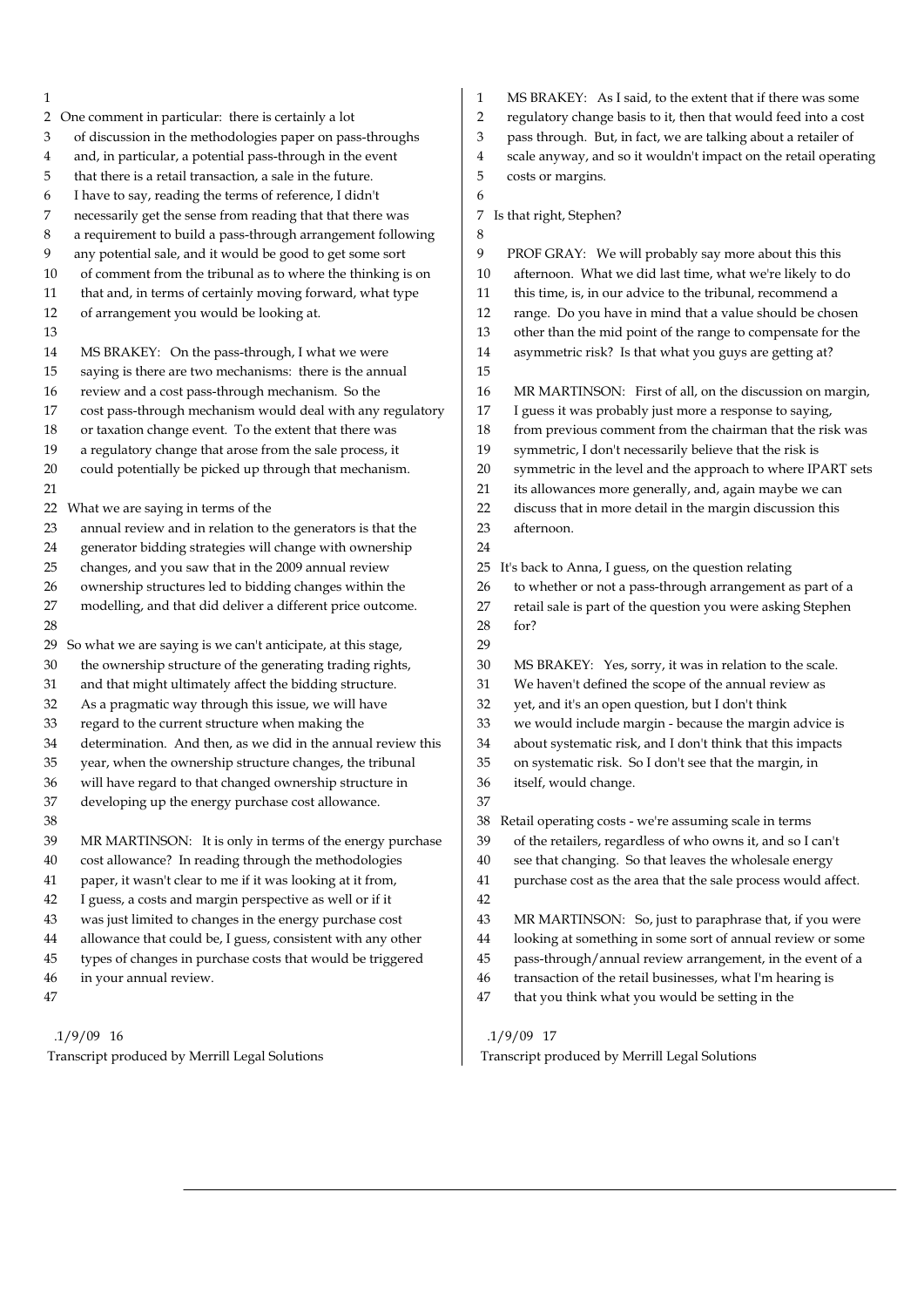| 1              | determination for the operating costs and the margins would | 1              | average price       |
|----------------|-------------------------------------------------------------|----------------|---------------------|
| $\overline{2}$ | hold, and you would then be looking at any potential change | $\overline{2}$ |                     |
| $\,3$          | in energy costs based on some bigger potential changes in   | 3              | In terms of the th  |
| 4              | bidder behaviour; is that a fair assessment?                | 4              | don't really see    |
| 5              |                                                             | 5              | current period      |
| 6              | MS BRAKEY: They are preliminary views, but yes.             | 6              | and, going for      |
| 7              |                                                             | 7              | anything else.      |
| 8              | MR MARTINSON: Okay. Thank you.                              | 8              |                     |
| 9              |                                                             | 9              | For the last deter  |
| 10             | THE CHAIRMAN: Just to be clear, also, what gets into        | 10             | the periodic r      |
| 11             | pass-through, and obviously what gets into the annual       | 11             | all realise tha     |
| 12             | review - what gets into a pass-through is basically         | 12             | during the pa       |
| 13             | something over which you have no control and where you      | 13             | should be in 1      |
| 14             | can't adjust to the answer, even. For example, a tax        | 14             | Interim Repo        |
| 15             | change or the decision by another regulator to change       | 15             | in light of Cli     |
| 16             | distribution costs that you pay, they get into a            | 16             | recommende          |
| 17             | pass-through. But something which you can respond to by     | 17             | consider, is n      |
| 18             | altering, if you like, your configuration of purchasing or  | 18             | and also a rev      |
| 19             | whatever, where costs might be absorbed by the seller or    | 19             |                     |
| 20             | whatever, that would be in the annual review.               | 20             | We think that if    |
| 21             |                                                             | 21             | available dur       |
| 22             | MR COX: Perhaps it is just worth saying, I don't think a    | 22             | cost-reflectivi     |
| 23             | transaction by itself would affect the determination, it is | 23             | example, the        |
| 24             | just that the transaction leads to consequential changes in | 24             | costs had not       |
| 25             | the market that would be need to be reflected in the energy | 25             | cost allowand       |
| 26             | purchase costs.                                             | 26             | costs, it is clea   |
| 27             |                                                             | 27             |                     |
| 28             | MR MARTINSON: That wasn't clear to me from the              | 28             | In terms of oper    |
| 29             | methodology paper.                                          | 29             | comments of         |
| 30             |                                                             | 30             | but we do ne        |
| 31             | MS BRAKEY: There is another point of clarification, if I    | 31             | going forwar        |
| 32             | could just make it. I don't think that Mike said that the   | 32             | change in the       |
| 33             | risks were symmetrical. He said there are risks on both     | 33             | <b>Energy Const</b> |
| 34             | sides of setting the price too high and too low, but he     | 34             | things that ar      |
| 35             | didn't say that those risks were symmetrical.               | 35             | and benchma         |
| 36             |                                                             | 36             | error. So it is     |
| 37             | MS LINDSAY: Natalie Lindsay from Country Energy. Thanks     | 37             | considered.         |
| 38             | for the opportunity to speak today. I would just like to    | 38             |                     |
| 39             | make a few comments on the general form of regulation.      | 39             | THE CHAIRI          |
| 40             |                                                             | 40             | reviews and t       |
| 41             | The current determination period for the weighted           | 41             | position, but       |
| 42             | average price capping phase, I think, from our perspective, | 42             | to the 2007 de      |
| 43             | has been quite effective in actually allowing us to         | 43             | provide a def       |
| 44             | rationalise tariffs for the first time in many, many years. | 44             | was against t       |
| 45             | So in terms of our strategy, we have progressed quite well. | 45             | and that mea        |
| 46             | We probably have one step of the process to go. For that    | 46             | we did have         |
| 47             | reason, we think it is important that the current weighted  | 47             | discretion as       |
|                | $.1/9/09$ 18                                                |                | 1/9/09 19           |
|                |                                                             |                |                     |

e cap is maintained.

threshold test for Country Energy, we

- ee a need for that going forward. During the
- od it wasn't really an issue for us at all,
- brward, it is more of a regulatory burden than
	-
- ermination period, we actually believe review needs some enhancements. I think we
- at competition has been somewhat subdued
- past period. We think the periodic review
- n line with the AEMC's recent report, the Second
- oort for its Review of Energy Market Frameworks
- Ilimate Change Policies. What we have
- led in our proposal, and we hope the tribunal will
- more frequent reviews, as often as six months,
- eview that can be initiated by a retailer.

if that sort of mechanism had been

- aring the current period, some of the
- vity issues may have been avoided. For
- e 2008 review concluded that energy purchase
- ot changed enough to trigger the energy purchase
- nce threshold, and if we look at our historical
- lear that this threshold has been breached.
	- erating costs, I actually support the
- of AGL. I think benchmarking the cost is fine,
- need to consider that things have changed and,
- ard, things will change. There is a lot of
- he industry; the CPRS is coming in; the National
- sumer Framework will also impact. So those are
- aren't captured in the current operating costs,
- narking from that perspective may result in some
- is important that those issues are
- Thank you.
- RMAN: I might just make some observations on
- d their frequency. We have not reached a
- It I think it is fair to say that the background
- determination was that we were trying to
- efinite answer in that determination, and that
- the background of wanting to provide certainty,
- eant we weren't keen on having reviews. So when
- e a review, we tried to reduce the amount of
- s much as we could. We had a very mechanistic

.1/9/09 19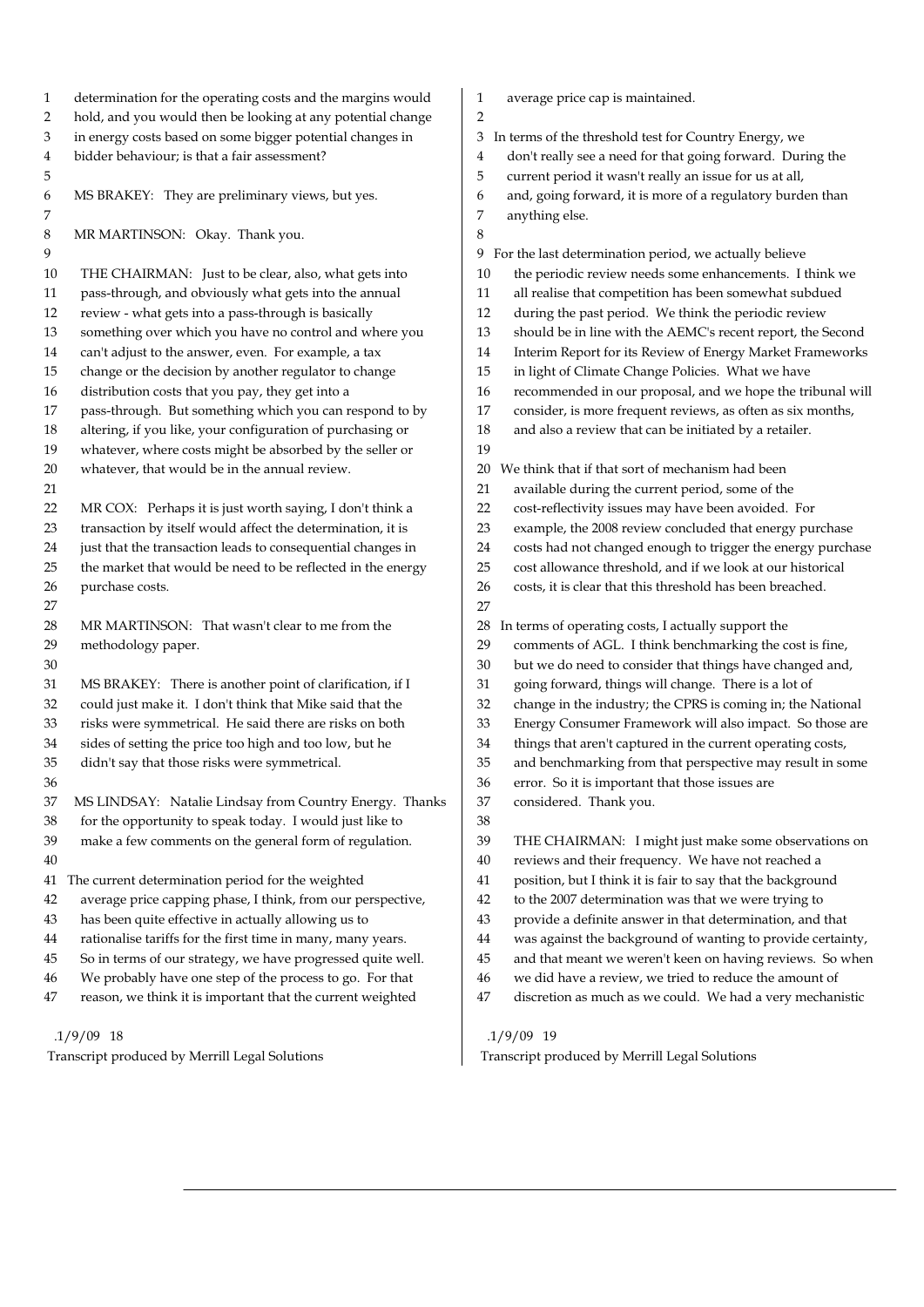| $\mathbf{1}$ | approach to how we would conduct the review and how we      | 1              | disposition is not very supportive. Anna, did you want to   |
|--------------|-------------------------------------------------------------|----------------|-------------------------------------------------------------|
| 2            | would incorporate a change in the wholesale price analysis. | $\overline{2}$ | add anything to those questions raised?                     |
| 3            |                                                             | 3              |                                                             |
|              | 4 It is fair to say our thinking now is that the range      | 4              | MS BRAKEY: Just to add further clarification to the         |
| 5            | of uncertainty - the various sources of uncertainty - is so | 5              | Chairman's point, I think he is speaking specifically about |
| 6            | large at present and for one thing, we don't see it as      | 6              | the AEMC's preferred model in its second interim report on  |
| 7            | being nearly as mechanistic as last time. The review will   | 7              | the climate change review, and that was whether the         |
| 8            | therefore be more demanding upon us all than it was last    | 8              | retailers institute their own change and then it can be     |
| 9            | time where we deliberately tried to make it non-demanding.  | 9              | rebated if not justified.                                   |
| 10           | We will not have the advantages of certainty. That is       | 10             |                                                             |
| 11           | because the world is uncertain at the moment. We can't      | 11             | THE CHAIRMAN: Thanks, Anna. There were a couple of          |
| 12           | make it certain, but it is probably a similar situation     | 12             | other issues that were raised.                              |
| 13           | where it is much more likely, but there certainly will not  | 13             |                                                             |
| 14           | be an attempt as last time to reduce the chances of a       | 14             | MR COX: Can I just say, before Anna continues, that I was   |
| 15           | review, if I can put it that way.                           | 15             | interested in your comment that you were basically          |
| 16           |                                                             | 16             | favouring more frequent reviews despite the fact you would  |
|              | 17 On the question of the frequency of the review, our      | 17             | have to resource them. I thought that was an interesting    |
| 18           | jury is out on that at the moment. What I think I can say   | 18             | comment.                                                    |
| 19           | is that there is not a great disposition towards an         | 19             |                                                             |
| 20           | enterprise-initiated review. As to the practicalities of    | 20             | MS LINDSAY: To resource them?                               |
| 21           | that, essentially the proposition is if you charge too much | 21             |                                                             |
| 22           | you give rebates back to people following the review. We    | 22             | MR COX: Meaning you would have to work yourselves to        |
| 23           | have some doubts about the practicality of that.            | 23             | participate in those reviews.                               |
| 24           |                                                             | 24             |                                                             |
|              |                                                             | 25             |                                                             |
|              | 25 Having submitted myself to lots of radio media           |                | MS BRAKEY: In response to your other question, in our       |
| 26           | interviews just a couple of months ago, I wouldn't relish   | 26             | draft methodology paper we did acknowledge that there were  |
| 27           | having to explain that system to shock-jocks. So my hunch   | 27             | changes that would need to be accounted for when looking at |
| 28           | is that it would not be widely relevant.                    | 28             | benchmarks. So we are aware of that.                        |
| 29           |                                                             | 29             |                                                             |
| 30           | MS LINDSAY: I understand that from what you have said in    | 30             | THE CHAIRMAN: EnergyAustralia.                              |
| 31           | the methodology paper.                                      | 31             |                                                             |
| 32           |                                                             | 32             | MS MARSHALL: Catherine Marshall from EnergyAustralia.       |
| 33           | THE CHAIRMAN: If the government and the public at large     | 33             | Thank you for the opportunity to say something today.       |
| 34           | so trusted you people, we wouldn't be regulating in the     | 34             | There are some really good points in the methodology paper. |
| 35           | first place.                                                | 35             | We agree with the continuing on with the approach, which    |
| 36           |                                                             | 36             | has allowed the flexibility to get rid of obsolete tariffs. |
| 37           | MS LINDSAY: We have actually discussed this internally at   | 37             | Obviously we did not have quite as many as Country Energy,  |
| 38           | length. I think our preference is obvious that it should    | 38             | but still it enables us to supply our systems.              |
| 39           | be a retail initiated review, but there also might be some  | 39             |                                                             |
| 40           | ground for compromise in terms of what does end up in the   | 40             | There are probably some concerns we have around the         |
| 41           | final determination, whether that be a retail initiated     | 41             | proposal on customer acquisition and retention cost. We     |
| 42           | review subject to IPART's approval, or something along      | 42             | don't necessarily agree with the assumptions that have been |
| 43           | those lines.                                                | 43             | made. We will obviously go into more detail with that in    |
| 44           |                                                             | 44             | our response.                                               |
| 45           | THE CHAIRMAN: You need to work out the mechanism,           | 45             |                                                             |
| 46           | though. We can take a supplementary submission from you     | 46             | We think the comment about having more transparency         |
| 47           | on that, if you like, just going into consultation. But our | 47             | around the criteria report is a good step forward and it    |
|              | $.1/9/09$ 20                                                |                | $.1/9/09$ 21                                                |
|              | Transcript produced by Merrill Legal Solutions              |                | Transcript produced by Merrill Legal Solutions              |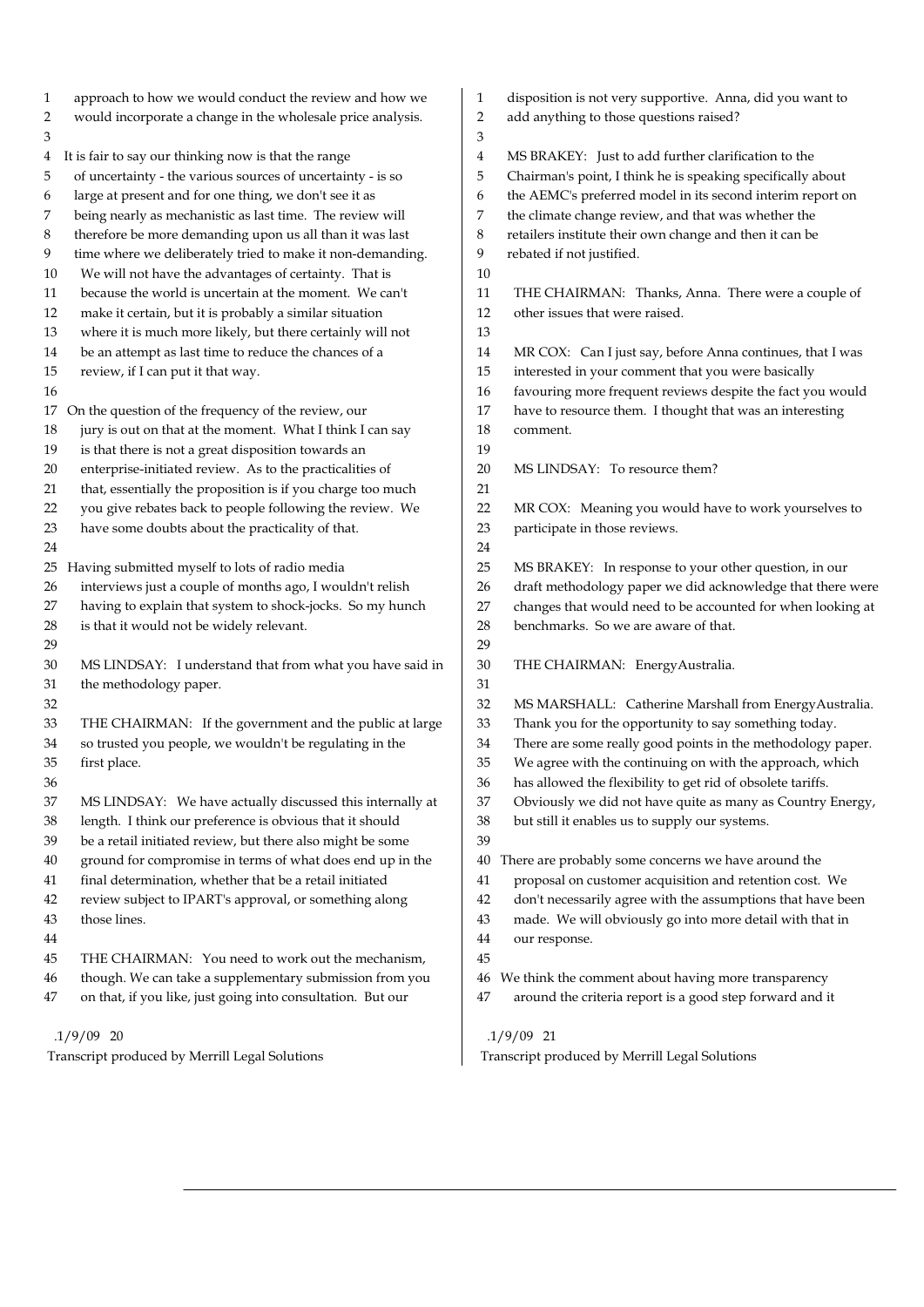1 helps us better understand how the wholesale energy costs 2 are being determined. There is the continual issue - the 3 devil is in the detail - as to how the methodology plays 4 out. There is a broad scope there, so decisions could be 5 made that do meet the outcome of the methodology, but how 6 that plays out into actual numbers will be where it does 7 become interesting. 8 9 THE CHAIRMAN: Thank you for that. 10 11 MS HUGHSON: I am Bev Hughson from Origin Energy. 12 Again, thank you for the opportunity. A lot of things that I 13 was going to say have already been covered by various 14 commentators. I would like to say that I appreciate some 15 of your responses to those remarks. They show a real 16 desire to identify and address the issues and a real 17 recognition perhaps of the need to consider some of the 18 things that didn't work so well in the previous 19 determination, and that is really good to see 20 21 The proposal to do this competition review and to look 22 critically at what happened in the context of that is 23 excellent. Rather than repeat what others have said, I 24 would just endorse them. More generally, one of the big 25 questions in our mind is why did the 2008/2009 review 26 process, the interim review processes, not pick up those 27 trends? Again you have heard us talk about that and I 28 appreciate the recognition. 29 30 It is really a matter of emphasising that the thinking 31 that will go into how this next review process will occur 32 will be so important. Even if we don't have another round 33 of discussions before the draft decisions, perhaps there 34 could be some interim papers put out on that particular 35 issue: one, because clearly something didn't work very 36 well; but also if ETEF wasn't there, the impact on the 37 businesses of that 2008/2009 decision would have been very, 38 very significant. Whilst statutory retailers were to some 39 extent protected by ETEF, had they not had that protection, 40 which will not be available presumably in the future, that 41 really would have been a quite a major thing. Anyhow I put 42 up for your consideration that maybe that could be covered 43 by issuing as a separate set of papers. 44 45 THE CHAIRMAN: Let me say I don't see us putting out 46 papers in advance of the draft determination for two 47 reasons. One reason that has already been given is the 3  $\overline{Q}$ 11 17 24 34 38

 .1/9/09 22 Transcript produced by Merrill Legal Solutions

- 1 shortage of time with the whole process. Secondly, I am
- 2 not sure what purpose they serve.
- 4 I suppose where I am coming from is I think we are
- 5 going to have a methodology that is as robust as it can be
- 6 given what we currently know. The real problem with this
- 7 determination is the set of uncertainties about what we
- 8 don't know --
- 10 MS HUGHSON: Absolutely.
	-
- 12 THE CHAIRMAN: -- and what we still won't know in two or
- 13 three months, I suspect. Maybe some of them will be
- 14 resolved, maybe the CPRS will be passed by the parliament
- 15 next week possibly not. So that will be just as
- 16 uncertain in the future.
- 18 The sale process and how new owners conduct their
- 19 pricing strategies in the wholesale market will still be
- 20 unknown. There are a series of unknowns now that won't be
- 21 resolved, so that is fundamentally the reason for a review,
- 22 to build in a mechanism for that and, frankly, more
- 23 frequent reviews.

25 As I have said, we haven't made up our minds as to what is the

- 26 appropriate frequency, but we are anticipating more
- 27 frequent reviews, because of these unknowns. However,
- 28 I don't think myself that putting out an interim paper
- 29 before the draft report will help enormously. We will be
- 30 putting out the best methodology we can given what we
- 31 currently know, and that is likely to stay roughly what we
- 32 currently know till Christmas, I expect, or close to
- 33 Christmas.

35 MR COX: There will also be the opportunity, of course, to 36 comment on the draft report and that is an important 37 opportunity.

- 39 MS HUGHSON: I suppose I am seeing that as a leading 40 indicator of how this tribunal will think about the risk that 41 all these unknowns bring into it. It is not that I am talking 42 about specifying the unknowns, because many of them
- 43 will still be unknown there. I think probably what is
- 
- 44 important for the world at large to understand is how you
- 45 think about dealing with this. Will you be looking at 12
- 46 monthly reviews? Will you be looking at retrospective
- 47 reviews? Will you be looking at six months? You have

#### .1/9/09 23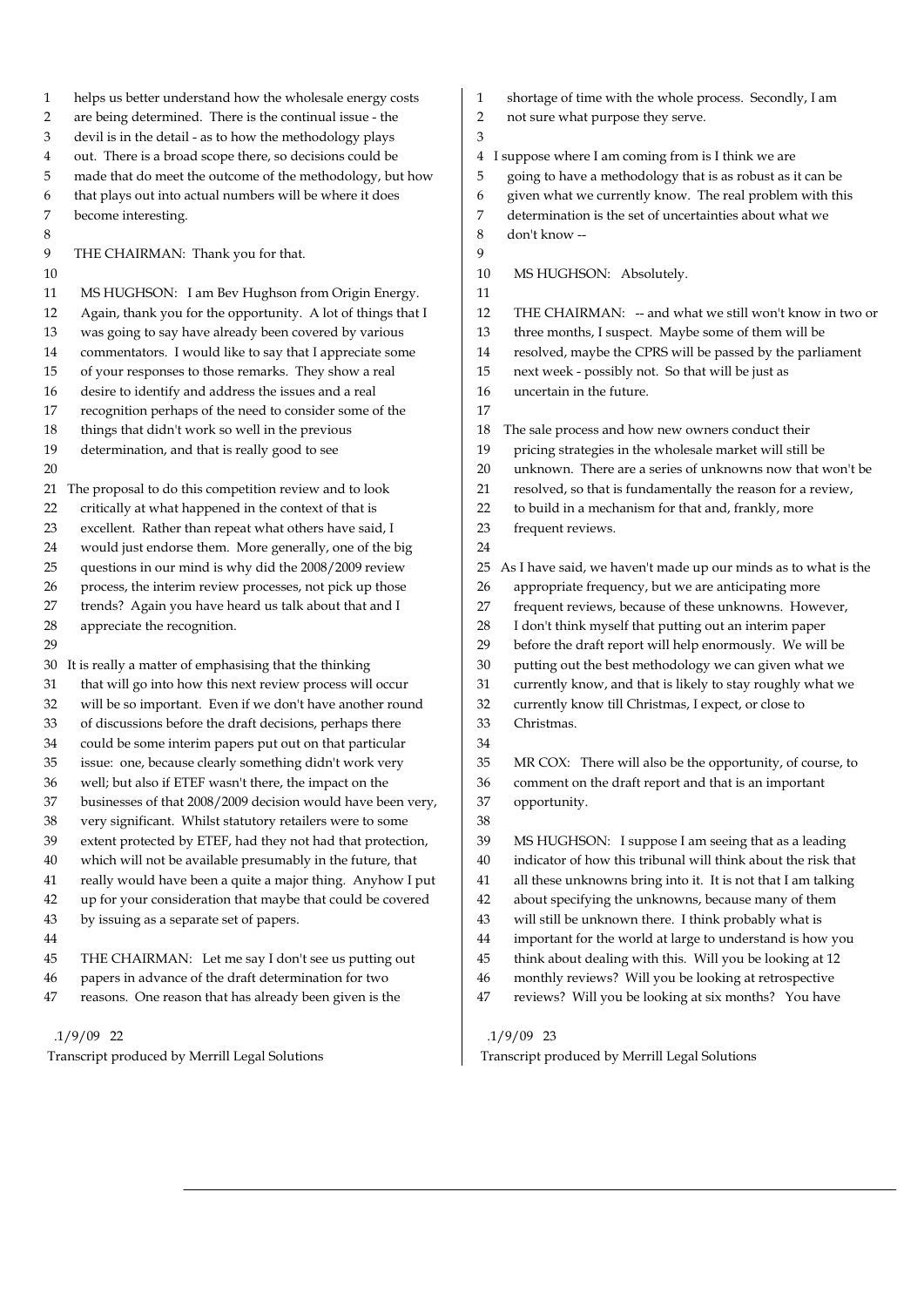1 already made some indications of that. I think that 2 understanding will be the input into retailers and other 3 stakeholders' concern or assessment, if you like, of how 4 errors can be addressed and -- 5 6 MS BRAKEY: Just on that point, I said in my comment that 7 I think it is really important that we all look at the 8 regulatory package in its entirety and not look at any 9 specific element. It is very difficult for us to come out 10 with one small piece of something that you can't see how it 11 all fits together. 12 13 MS HUGHSON: I do appreciate that. 14 15 MS BRAKEY: Given we are coming out with a draft 16 determination in December, it is very difficult for us to 17 come out with a substantive additional round of 18 consultation between now and then. It is impossible. 19 20 THE CHAIRMAN: Could I ask you a question in terms of 21 what you just said. One of the things that will be in the draft 22 determination are expectations about future reviews, the 23 criteria for them, further frequency or whatever. My 24 colleague Jim Cox just asked how Country Energy felt about 25 six monthly reviews. Traditionally, price reviews are 26 never more frequent than a year because the decision has 27 been made that that is the right balance between a lot of 28 work and getting the answer right. So how do you feel 29 about six monthly reviews versus annual? 30 31 MS HUGHSON: I think in the first two years it depends; 32 obviously that is qualified by what is being reviewed and 33 what is the approach to that, so I am talking a very 34 abstract principle. The annual reviews are probably a 35 reasonable compromise. I think because there is so much 36 uncertainty about 2012/2013, there is so much uncertainty 37 about how the monthly auction process may or may not evolve 38 and how that might change prices in a much shorter time 39 frame in a way that is not quite so understood, that will 40 be intertwined in the methodology as well, as to how that 41 is picked up. I am not particularly enamoured of six 42 monthly reviews in the first two years. I am not sure 43 there is a need for that, subject to what the general 44 framework looks like, but we should be open to those 45 considerations as we go forward into the last year. 46 47 That is really what the AEMC were looking at when 3 CPRS. 4 7 14 27 that. 28 36 43

### .1/9/09 24

Transcript produced by Merrill Legal Solutions

1 they were talking about six monthly reviews in the period 2 in the lead-up and the commencement of the CPRS, the full

5 THE CHAIRMAN: Is there anybody in the audience that 6 would like to weigh in at this point?

8 MR MORRIS: Daniel Morris, from Jack Green Energy. Just 9 like everybody else I think we agree that we are happy that 10 we are at least moving forward. To some degree we 11 emphasise with the issues that you guys have with greater 12 uncertainty. Basically we agree with most of the points 13 that have already been raised. 15 I think the six-month review, particularly later, on 16 is a good idea. The main reason for that is looking at the 17 historical point of view, like markets in Europe which have 18 already done this. I have previously bought green 19 certificates at 25 euros and I have bought them at 5 cents 20 in the same year. So setting an annual number just does 21 not seem like a particularly smart idea, because it is 22 prone to error. It is significantly prone to error. Maybe 23 a more regular review of that can help align it a little 24 bit better. We don't envy your position at all. You're 25 going to be left or right. You will never get it smack in 26 the middle; so maybe a more regular process could address 29 In addition to that, it may be an education process. 30 We get a lot of flak from the public about step changes and 31 all those things. We perhaps need to have an organised 32 program between all the retailers that just goes out to the 33 public saying, "The price will be increased because of 34 green. If you want to save the planet. This is what it 35 will cost." 37 Maybe there needs to be a more sort of cooperative 38 view of trying to work together to put forward that there 39 is going to be a step change so that people don't get hit 40 in the back of the head and see this big news story and, as 41 you know, the news will tend to run with something that is 42 particularly lopsided. 44 One other point that has not been raised yet that we 45 would like to add is also the cash requirements with

- 46 Prudential. Sales in the future will obviously shift that
- 47 and costs will increase based on stumping up a hell of a

#### .1/9/09 25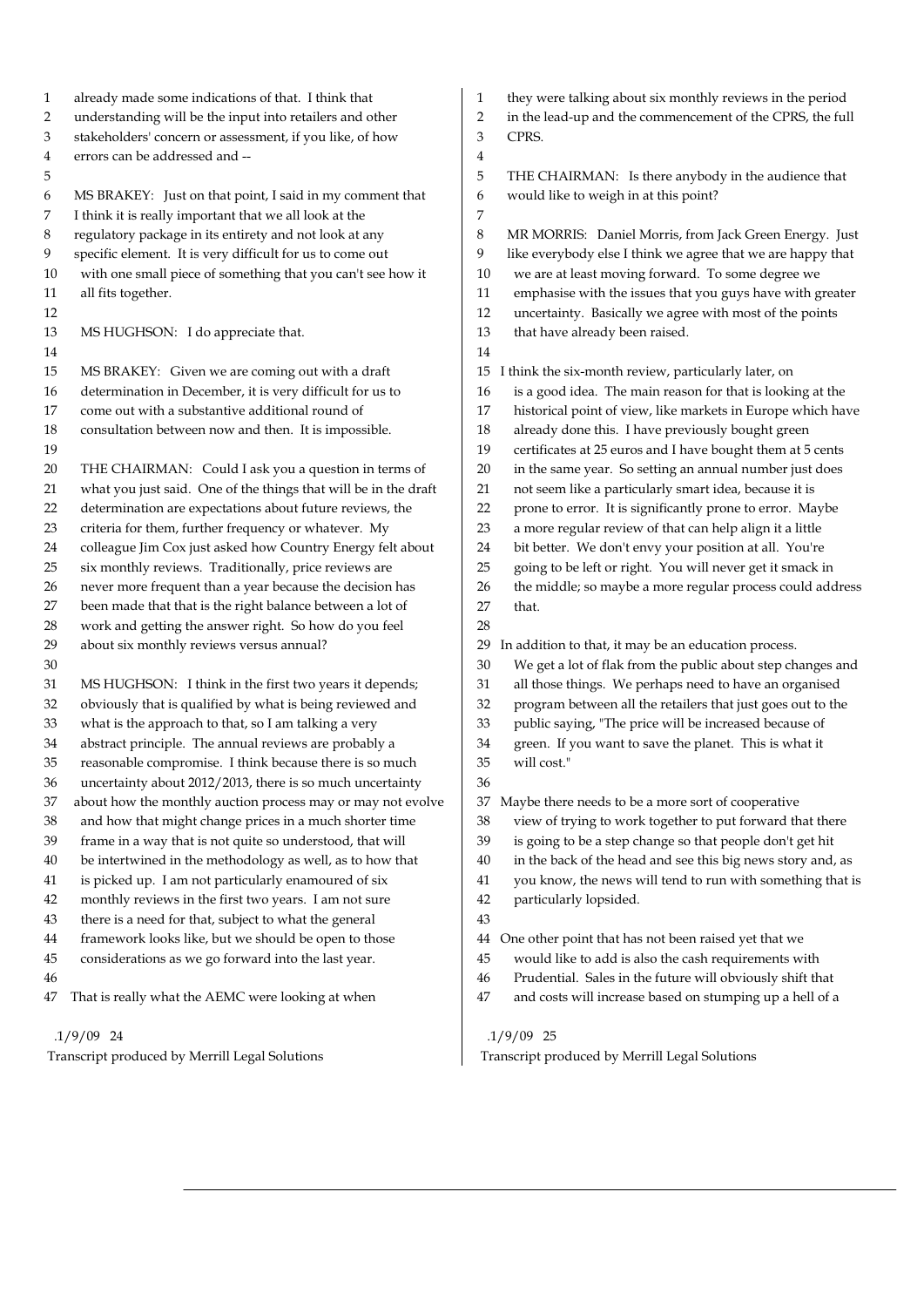1 lot of money to hedge. We are interested in finding out if 2 those costs will come in early or whether they will wait 3 for the sale of the businesses to sort of take that into 4 consideration. 5 6 THE CHAIRMAN: Thank you. I might deal with your last 7 point. I did I say in my opening remarks that I would 8 expect price rises, which is not something we normally do 9 when hearing a price determination. That is consistent 10 with what you were saying about the public needing to be 11 prepared for that. 12 13 Secondly, one of the arguments for more frequent 14 reviews which we have not touched on is the size of the 15 price shock if you leave it for quite a while. Again, 16 reflecting on the experience of a few months ago, I am not 17 sure it would help that much if it is early, because it 18 will be a big price increase whenever we had it is the way 19 the market works. Potentially in a rising market, if you 20 do it more often with smaller increases, and that can 21 possibly help, at the margin, public perception, but you 22 would not want to overstretch that. 23 24 The third point I want to make is that one 25 possibility - which we have not - in terms of the frequency 26 of reviews is that they are set by threshold, which is what 27 we did last time, actually. There would be a question then 28 of how high you set the threshold. Presumably the most 29 obvious thing would be to set it in terms of the wholesale 30 purchasing cost of electricity. Just how high you set it 31 and how you assess whether it is being overtaken or not, 32 that is something you may want to reflect on. 33 34 MS LYDFORD: May I make a few more comments again. 35 Firstly we support Truenergy's comments that the regulated 36 tariff should be set using the safety net approach for 37 customers. That will help increase the competition in the 38 market. As you noted in your report, effective competition 39 between retailers provides the most powerful protection for 40 consumers from inefficient prices. 41 42 Secondly, we definitely support Country Energy on 43 their views that there be retailer initiated reviews for 44 material increases where there are pass through costs, 45 whether it be CPRS. We suggest in our report that we 46 support the second recommendation of the AEMC on the 47 retailer reviews, with the retailer increasing and then .1/9/09 26 Transcript produced by Merrill Legal Solutions

1 obviously coming through for review post increase.

3 Lastly, you mentioned increasing threshold, we are

- 4 finding that the current rate of 10 per cent is too high.
- 5 If it comes in at 9.5 per cent, it is actually not an
- 6 increase, so we would be actually looking to see some kind
- 7 of cumulative consideration where it is getting higher and
- 8 potentially just actually looking to remove the threshold
- 9 altogether or bringing it down. But we have yet to give
- 10 more consideration to that, thank you.
- 11

2

- 12 THE CHAIRMAN: If you want to pursue the retail initiated
- 13 review, but we don't get into retailers actually setting
- 14 the price and then us attempting to claw it back later on -
- 15 that distinction which Anna drew attention to and if you
- 16 wanted us to pursue that as a serious proposition, you
- 17 might want to think about what criteria the retailer would
- 18 use to justify it. Just to say a retailer can do it
- 19 whenever a retailer feels like it, some people might see
- 20 that as akin to no regulation at all. You might want to
- 21 think about that because if you do come up with a set of 22 criteria, it might be just as easy for you to say that the
- 23 tribunal initiated the review on those criteria.
- 24
- 25 Just one other point: the discussion so far has
- 26 tended to take the existence of competition as axiomatic,
- 27 as being a good thing and that it will lead to lowest
- 28 possible prices. I don't personally want to debate that
- 29 proposition, but the submissions we get from public
- 30 interest groups don't accept that proposition in its
- 31 entirety. They tend to argue that competition is not an
- 32 end in itself; it has to be seen to deliver benefits.
- 33 They explicitly have said that that is one submission -
- 34 and that they can't see that setting the regulated price
- 35 high in order to allow retailers then to offer discounts to
- 36 contracted customers is a good thing. 37

38 The thing at the back of their mind is that not

- 39 everybody's contract can offer discounts. It might apply
- 40 particularly in the country areas, and so they need to be
- 41 persuaded that competition will achieve the results that
- 42 are being mentioned. They don't accept that competition
- 43 should be the index. What they would emphasise is that
- 44 lower prices that are available to everybody is the
- 45 objective, not competition. Unfortunately they are not
- 46 here to say it for themselves, but I think I have
- 47 paraphrased their opinions.

# .1/9/09 27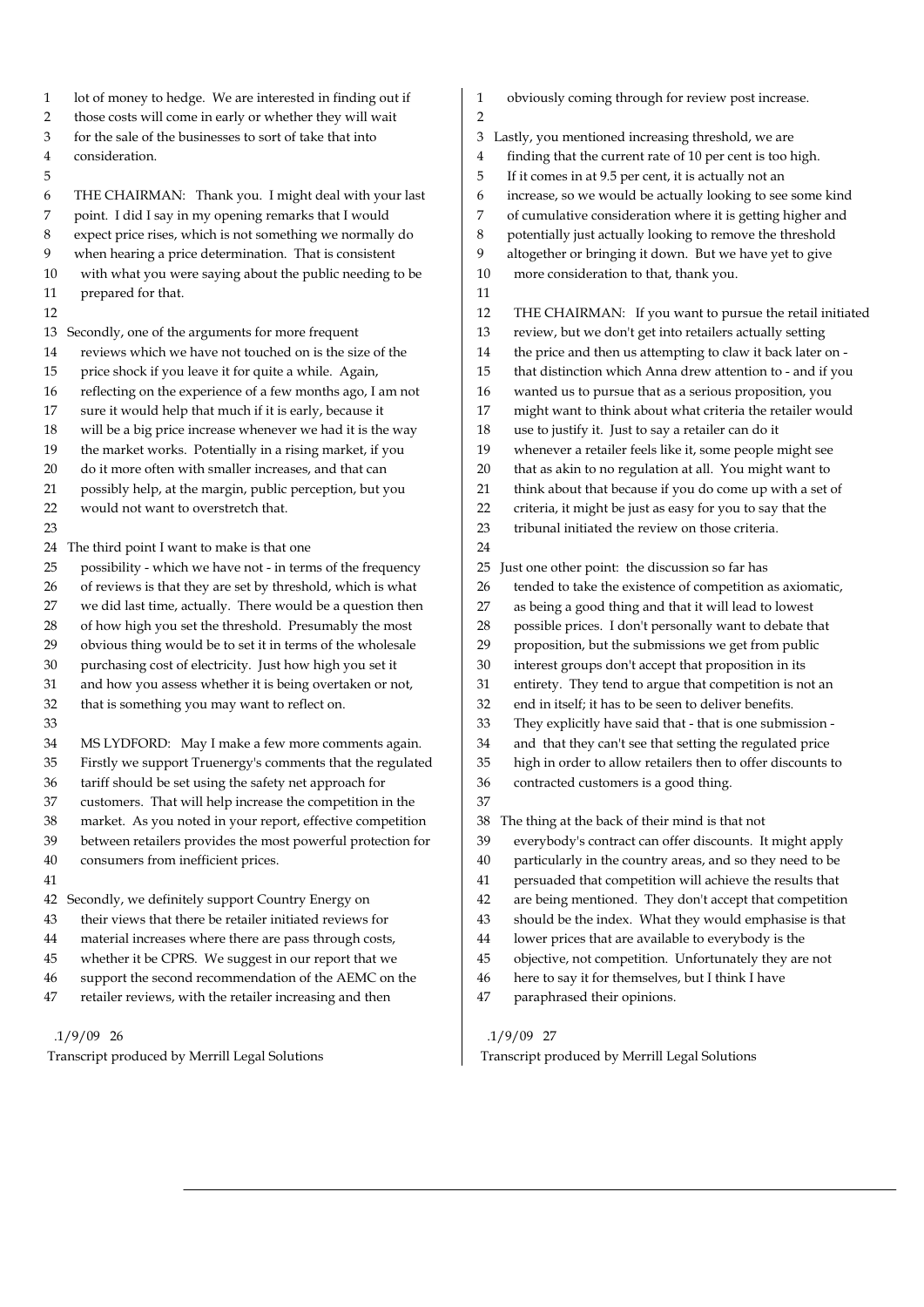| 1              |                                                             | 1              | very diff   |
|----------------|-------------------------------------------------------------|----------------|-------------|
| 2              | MS KRIEGER: When you are thinking about any form of         | $\overline{2}$ | has happ    |
| $\mathfrak{Z}$ | retailer initiated change, it is worth saying that we have  | 3              | between     |
| $\overline{4}$ | very little enthusiasm for any retrospective form of        | $\overline{4}$ |             |
| 5              | regulation, that the whole system has been a                | 5              | The terms   |
| 6              | forward-looking thing. I think Origin mentioned the         | 6              | the basis   |
| 7              | concept of reviewing it retrospectively. I think we can     | 7              | wholesal    |
| 8              | basically forget that.                                      | 8              | efficient   |
| 9              |                                                             | 9              |             |
| $10\,$         | MR HAMILTON: Just in regard to the retailer initiated       | 10             | That is no  |
| 11             | process, which is something we would also support, it is    | 11             | been m      |
| 12             | important to recognise that retailers do have an incentive  | 12             | In fact t   |
| 13             | not to reopen too frequently from the point of view that    | 13             | talks ab    |
| 14             | there are competitive pressures to be seen if you increase  | 14             | that is,    |
| 15             | prices too frequently. There are cost pressures in terms    | 15             | but it is   |
| 16             | of our internal costs of going through the process. So      | 16             | of prote    |
| 17             | there are inbuilt disincentives for to us to do it which    | 17             | never w     |
| 18             | impose their own threshold on the need for a re-opener      | 18             |             |
| 19             | itself.                                                     | 19             | So the gov  |
| 20             |                                                             | 20             | those ta    |
| 21             | Again looking at the Victorian model, it is                 | 21             | 2013. T     |
| 22             | essentially a retailer initiated process. If you look at    | 22             | be cond     |
| 23             | the legislation and subsequently the way it was imposed by  | 23             | getting     |
| 24             | the Victorian government it was very much retailers         | 24             | 2013.       |
| 25             | proposing prices, government assessing them on the basis of | 25             |             |
| 26             | them being fair and reasonable again, rather than           | 26             | You migh    |
| 27             | efficient, fair and efficient reasonable prices. That does  | 27             | happen      |
| 28             | provide a model which you could look at. If you talk to     | 28             | be a saf    |
| 29             | the Victorian jurisdiction about how it was implemented, it | 29             | terms o     |
| 30             | was very much about retailers going forward, justifying     | 30             | is clear.   |
| 31             | their costs and being assessed about whether they were      | 31             |             |
| 32             | reasonable in terms of going forward.                       | 32             | MR O'F      |
| 33             |                                                             | 33             | Associa     |
| 34             | THE CHAIRMAN: What I was getting at earlier is that if      | 34             | sympat      |
| 35             | you go down the route with the retailer in justifying       | 35             | given to    |
| 36             | reopening, you don't get a very different set of criteria   | 36             | period      |
| 37             | when the tribunal is bound to reopen.                       | 37             | facing,     |
| 38             |                                                             | 38             | this stat   |
| 39             | MR COX: Perhaps also we are saying that we have to answer   | 39             | determi     |
| 40             | to the terms of reference and emphasise, if you like        | 40             | recogni     |
| 41             | efficient costs, efficient prices rather than fair and      | 41             |             |
| 42             | reasonable prices, and there is a difference.               | 42             | We still no |
| 43             |                                                             | 43             | signed      |
| 44             | MR PRICE: Danny Price, Frontier Economics. I was about      | 44             | regulati    |
| 45             | to say what Jim just said then. Before I do that, New       | 45             | compet      |
| 46             | South Wales does not have a proposed respond model. It is   | 46             | guess a     |
| 47             | not the way that this framework is established. It is a     | 47             | objectiv    |
|                |                                                             |                |             |

 .1/9/09 28 Transcript produced by Merrill Legal Solutions

- different framework. It is very consistent with what
- happened for many years and that will not change
- veen now and the end of the determination.
	-
- rms of reference are really clear in terms of
- basis on which IPART is to do this determination -
- lesale costs, retail costs very clearly on the basis of
- ient costs. It is not a safety net tariff.
- is not to suggest that the government has not
- en mindful of the need to encourage a competitive market.
- fact the entire first page of the terms of reference
- ks about the context in which this review is to be done;
- It is, to encourage the operation of a competitive market
- it is also very interested in balancing the interests
- protecting customers. Some customers will probably
- ver want to switch.
- e government has a clear policy position to offer
- ese tariffs on an efficient cost basis at least until
- 13. The government has made it really clear that it will
- conducting a competition review in 2011 with a view to
- ting rid of that retail price regulation at the end of
- night want a proposed respond model. That won't
- ppen. That is not this framework, you might want it to
- a safety net tariff, but the tribunal is bound by the
- ms of reference, which is an efficient cost basis. That
- 32 MR O'REILLY: Cameron O'Reilly from the Energy Retailers sociation of Australia. First of all can I say that we npathise with the tribunal in the task that it has been en to try to predict the price direction into the next iod of 2010/2013. The sorts of complications you are ing, not just with CPRS but also the market structure in s state, certainly make for a challenging three-year sermination. We note the comments by the chair in ognising that, and we appreciate those sentiments. till need to remind the government that it has
- ned an agreement which says that retail price
- ulations and transitional mechanisms will give effective
- mpetition and then should be phased out. That is why I
- ess at the end we would still say that is the ultimate
- ective of every price determination.

## .1/9/09 29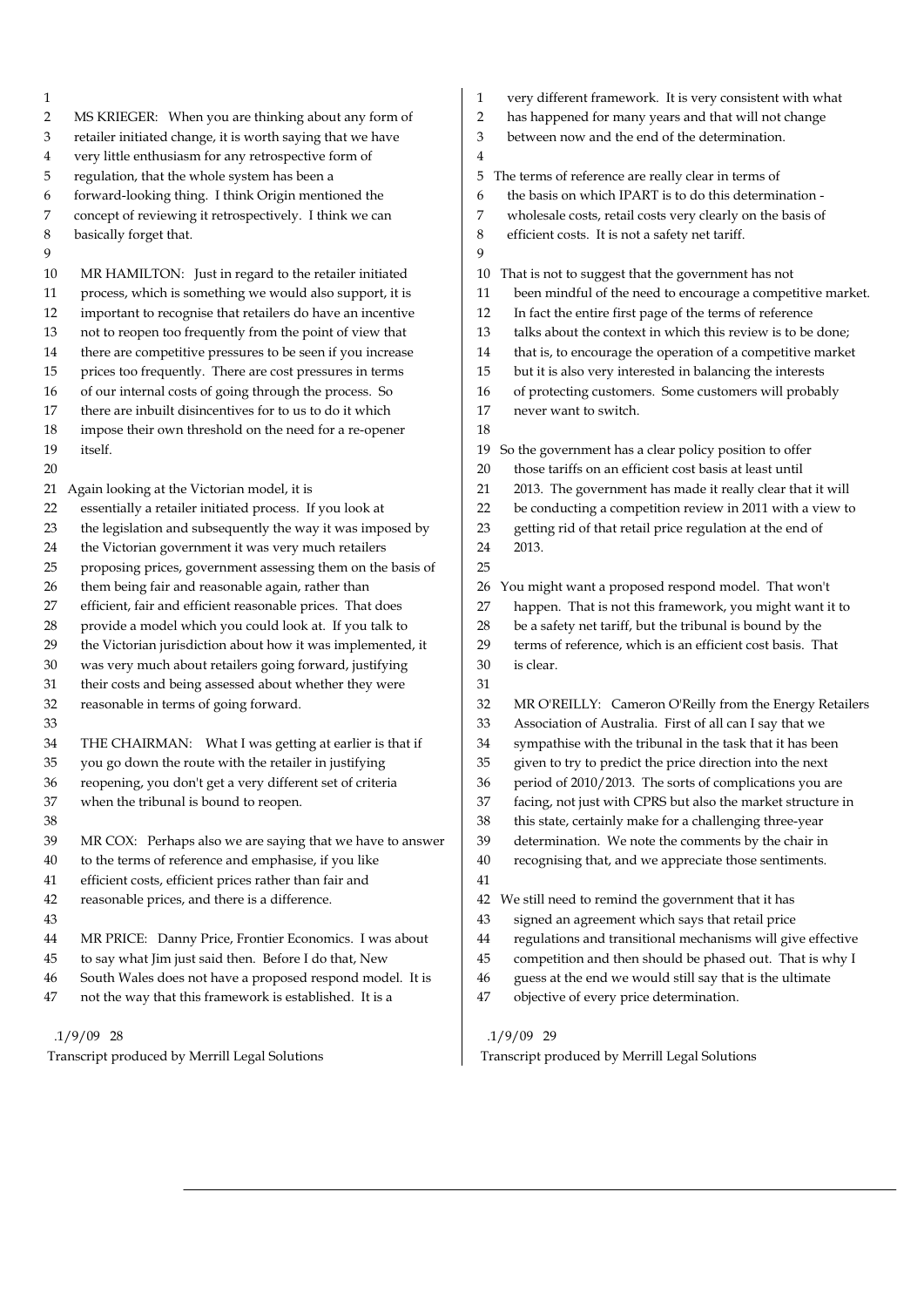- 1 2 The terms of reference, for the last determination and 3 for this one, are very much focused on the needs and costs 4 of a mass market image of retailers to encourage 5 competition in New South Wales. For that reason, in terms 6 of what Anna put up on the screen on market share by the 7 standard retailers, I think going forward, particularly if 8 we assume that post privatisation there will be no ETEF 9 mechanism, the focus should be on monitoring competition on 10 the level of market share held by new entrant retailers. I 11 assume there will be some form of standard retailer under 12 the privatisation model. 13 14 A good barometer in Victoria, if you have an 15 effectively competitive market, particularly in an industry 16 like retailing, which is about barriers to entry, is the 17 market share achieved by new entrant retailers. That has 18 been going backwards; you could say the last three years 19 have achieved the objective of bringing large new mass 20 market new entrant retailers into New South Wales. Some 21 might say it is not just the cost but also the existence of 22 ETEF. But going forward, assuming all those issues are 23 resolved, I think a better and more informative way of 24 testing the effectiveness of realising the terms of 25 reference given to you will be the market share held by new 26 entrant retailers in New South Wales. 27 28 MS BRAKEY: When I put those slides up, they were just two 29 slides that provided updated information since the 2007 30 determination. We will be conducting a full analysis of 31 the competitiveness of the market. That was only a very 32 small subset, just to give a bit of a flavour of what has 33 been happening. 34 35 THE CHAIRMAN: Perhaps I should just remind you of a 36 difference in the terms of reference this time from last 37 time. Last time the terms of reference referred, as you 38 said, to the mass-market new entrant; this time they don't. 39 40 MR O'REILLY: I note that, Mr Chair, but I note that the 41 Government, who give you the terms of reference, still have 42 an agreement which says that price regulation is a 43 transitional mechanism to create effective competition. 44 They have agreed to having this market reviewed in 2011 for 45 effective competition, and, therefore, we would assume that 46 if they give you the terms of reference, that is still 47 their objective. 1 4 7 11 22 37 39 44
	- .1/9/09 30

- 2 THE CHAIRMAN: I'm not sure what agreement you are
- 3 referring to. If it is the COAG agreement --
- 5 MR O'REILLY: It is the Australian Energy Market
- 6 Agreement.

8 THE CHAIRMAN: This is a matter for the government as to

- 9 when it makes that decision, and they have said that there
- 10 is sufficient competition.
	-
- 12 I just note that the South Australian government has
- 13 decided to continue retail price regulation,
- 14 notwithstanding the fact that the AEMC came to the
- 15 conclusion there was sufficient competition in South
- 16 Australia, and I also note that the amount of competition
- 17 in South Australia is measured by the number of people with
- 18 standard contracts, subject to price regulation. It is
- 19 quite a lot higher than it is in New South Wales. That is
- 20 a matter for the government to determine. We are bound by
- 21 the terms of reference.
- 23 Are there any more comments?
- $24$ 25 MS HUGHSON: I just wanted to go back to a point that was 26 highlighted before when I mentioned retrospective recovery. 27 I perfectly well understand where you were coming from in 28 your response to that. It was more in the light of it 29 being one option. But I would like to comment that it does 30 also highlight the fact that if there is, if I can call it, 31 a regulatory error, there is really no compensation 32 mechanism in the process. It might forward-adjust for 33 forward expectations, but it never says, even under the 34 review process, "Oh, gee, we got it wrong; retailers have
	- 35 lost a heap", or, alternatively, "Customers have paid way 36 over the top."

38 THE CHAIRMAN: Yes, there are swings and roundabouts.

- 40 MS HUGHSON: Yes, but in particular, because I think it is
- 41 not an asymmetric risk "Retailers lost a bit, okay, we
- 42 will close the book on that and move forward" I think we
- 43 need to understand that that is a real issue.
- 45 It is inevitable, and I don't know what the answer is,
- 46 but it is part of the asymmetric nature of risk that it has
- 47 a time dimension as well. There is no correction

# .1/9/09 31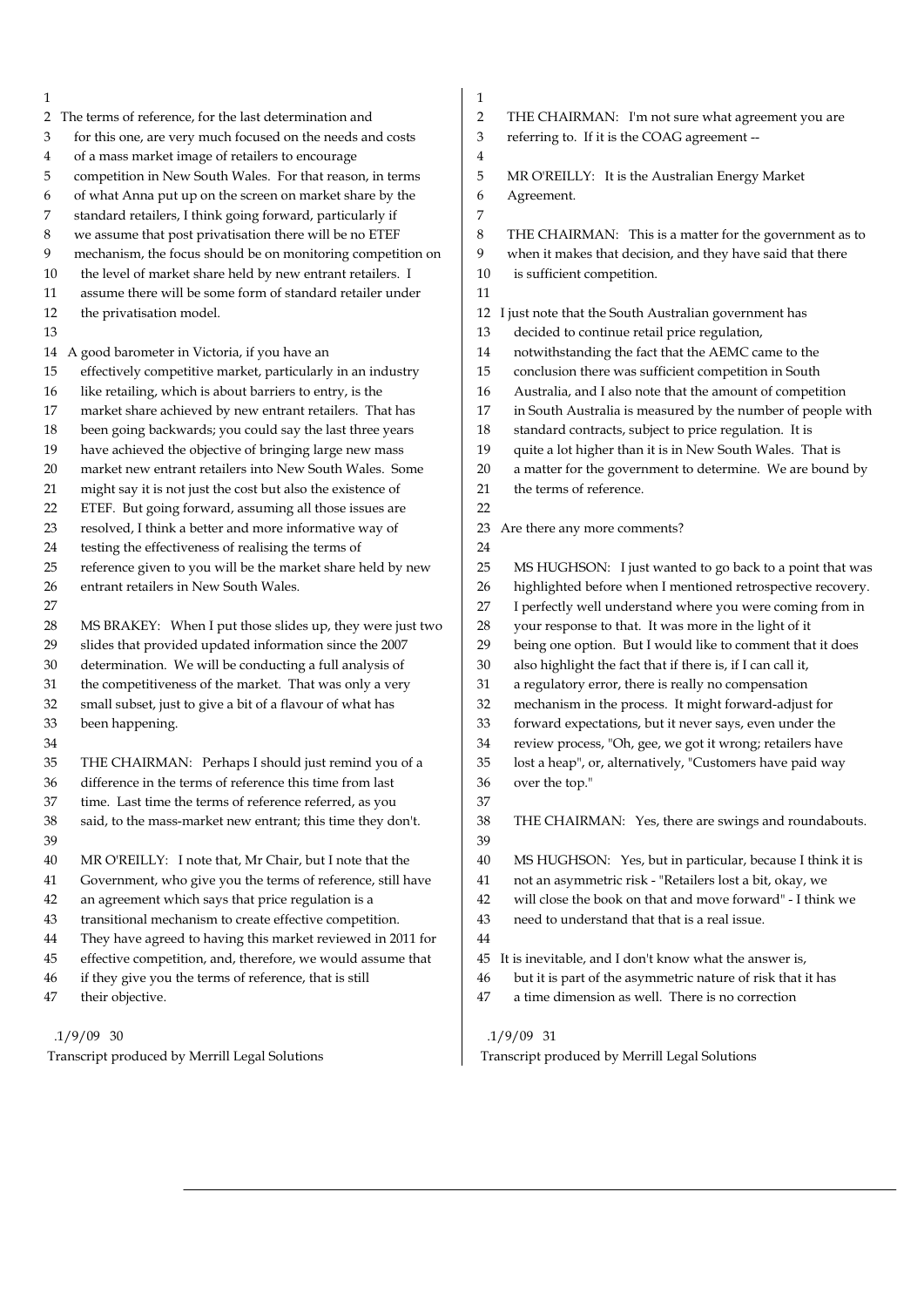| retrospectively, and that needs to be considered when<br>1<br>retailers are looking at these businesses, that there is no<br>2<br>going back, if you like, and a loss is a loss and it is<br>3<br>locked in.<br>4<br>5<br>In a different sort of market there are ways that you<br>6<br>can adjust for that loss going forward, but you can't<br>7<br>necessarily do that with a regulated price, which is what<br>8<br>I think is the more pertinent point: rather than expecting<br>9<br>the tribunal to agree to some sort of retrospective<br>10<br>adjustment; just acknowledge that there is that time<br>11<br>12<br>dimension in the risk as well.<br>13<br>14<br>THE CHAIRMAN: I think we do. That is why we are talking<br>15<br>about having more frequent reviews.<br>16<br>17<br>MS HUGHSON: Absolutely.<br>18<br>19<br>THE CHAIRMAN: And/or having a threshold that is set so<br>that there is not too big a loss to either retailers on the<br>20<br>one hand or to customers on the other hand, where the<br>21<br>customers have been paying too much. That is exactly why<br>22<br>23<br>we are having this conversation.<br>24<br>Well, I don't wish to prolong people here<br>25<br>unnecessarily. We will resume at 1 o'clock. Is that the<br>26<br>27<br>idea?<br>28<br>Can I just say, it might be useful if I make a couple<br>29<br>of observations about the discussion so far, just so that<br>30 | 1 I think, flowing from that uncertainty, there is a<br>general recognition that for major elements - by no means<br>$\overline{2}$<br>3<br>all elements of the determination, but some major<br>elements - we anticipate building in a review process.<br>4<br>Some people are attracted to a retailer-initiated approach.<br>5<br>Can I just suggest that you need to make the case for the<br>6<br>criteria that would allow that to happen, how that would,<br>7<br>work if you want to pursue that.<br>8<br>9<br>In any event, whether you pursue that line of argument<br>10<br>or not, submissions on just what criteria the tribunal<br>11<br>12<br>ought to adopt, whether it be thresholds or whatever, would<br>13<br>be helpful. Is there anything else we should add?<br>14<br>15<br>MS BRAKEY: Could I just add one administrative thing?<br>For those who are not coming back this afternoon,<br>16<br>17<br>submissions are due on 18 September.<br>$18\,$<br>19<br>THE CHAIRMAN: Thank you for that. We will see some of<br>20<br>you, at least, at 1 o'clock.<br>21<br>22<br>LUNCHEON ADJOURNMENT<br>23<br>24<br>25<br>26<br>27<br>28<br>29<br>30 |
|------------------------------------------------------------------------------------------------------------------------------------------------------------------------------------------------------------------------------------------------------------------------------------------------------------------------------------------------------------------------------------------------------------------------------------------------------------------------------------------------------------------------------------------------------------------------------------------------------------------------------------------------------------------------------------------------------------------------------------------------------------------------------------------------------------------------------------------------------------------------------------------------------------------------------------------------------------------------------------------------------------------------------------------------------------------------------------------------------------------------------------------------------------------------------------------------------------------------------------------------------------------------------------------------------------------------------------------------------------------------------------------------------------------------------|---------------------------------------------------------------------------------------------------------------------------------------------------------------------------------------------------------------------------------------------------------------------------------------------------------------------------------------------------------------------------------------------------------------------------------------------------------------------------------------------------------------------------------------------------------------------------------------------------------------------------------------------------------------------------------------------------------------------------------------------------------------------------------------------------------------------------------------------------------------------------------------------------------------------------------------------------------------------------------------------------------------------------------------------------------------------------------------------------------------------------------------------------------------------|
| you can contradict me when we resume if I have got it<br>31<br>32<br>wrong.                                                                                                                                                                                                                                                                                                                                                                                                                                                                                                                                                                                                                                                                                                                                                                                                                                                                                                                                                                                                                                                                                                                                                                                                                                                                                                                                                  | 31<br>32                                                                                                                                                                                                                                                                                                                                                                                                                                                                                                                                                                                                                                                                                                                                                                                                                                                                                                                                                                                                                                                                                                                                                            |
| 33                                                                                                                                                                                                                                                                                                                                                                                                                                                                                                                                                                                                                                                                                                                                                                                                                                                                                                                                                                                                                                                                                                                                                                                                                                                                                                                                                                                                                           | 33                                                                                                                                                                                                                                                                                                                                                                                                                                                                                                                                                                                                                                                                                                                                                                                                                                                                                                                                                                                                                                                                                                                                                                  |
| 34 I think there is a general acceptance that there is                                                                                                                                                                                                                                                                                                                                                                                                                                                                                                                                                                                                                                                                                                                                                                                                                                                                                                                                                                                                                                                                                                                                                                                                                                                                                                                                                                       | 34                                                                                                                                                                                                                                                                                                                                                                                                                                                                                                                                                                                                                                                                                                                                                                                                                                                                                                                                                                                                                                                                                                                                                                  |
| considerable uncertainty this time - more uncertainty than<br>35                                                                                                                                                                                                                                                                                                                                                                                                                                                                                                                                                                                                                                                                                                                                                                                                                                                                                                                                                                                                                                                                                                                                                                                                                                                                                                                                                             | 35                                                                                                                                                                                                                                                                                                                                                                                                                                                                                                                                                                                                                                                                                                                                                                                                                                                                                                                                                                                                                                                                                                                                                                  |
| last time - and even if the new sources of uncertainty<br>36<br>37<br>didn't exist, I think we have a better understanding,                                                                                                                                                                                                                                                                                                                                                                                                                                                                                                                                                                                                                                                                                                                                                                                                                                                                                                                                                                                                                                                                                                                                                                                                                                                                                                  | 36<br>37                                                                                                                                                                                                                                                                                                                                                                                                                                                                                                                                                                                                                                                                                                                                                                                                                                                                                                                                                                                                                                                                                                                                                            |
| 38<br>because of the events of the last year or two, about how                                                                                                                                                                                                                                                                                                                                                                                                                                                                                                                                                                                                                                                                                                                                                                                                                                                                                                                                                                                                                                                                                                                                                                                                                                                                                                                                                               | 38                                                                                                                                                                                                                                                                                                                                                                                                                                                                                                                                                                                                                                                                                                                                                                                                                                                                                                                                                                                                                                                                                                                                                                  |
| 39<br>uncertain weather can be and the extent to which it can                                                                                                                                                                                                                                                                                                                                                                                                                                                                                                                                                                                                                                                                                                                                                                                                                                                                                                                                                                                                                                                                                                                                                                                                                                                                                                                                                                | 39                                                                                                                                                                                                                                                                                                                                                                                                                                                                                                                                                                                                                                                                                                                                                                                                                                                                                                                                                                                                                                                                                                                                                                  |
| impact on electricity prices. So there are things like<br>40                                                                                                                                                                                                                                                                                                                                                                                                                                                                                                                                                                                                                                                                                                                                                                                                                                                                                                                                                                                                                                                                                                                                                                                                                                                                                                                                                                 | 40                                                                                                                                                                                                                                                                                                                                                                                                                                                                                                                                                                                                                                                                                                                                                                                                                                                                                                                                                                                                                                                                                                                                                                  |
| that, and possibly also the cost - and we will get into<br>41                                                                                                                                                                                                                                                                                                                                                                                                                                                                                                                                                                                                                                                                                                                                                                                                                                                                                                                                                                                                                                                                                                                                                                                                                                                                                                                                                                | 41                                                                                                                                                                                                                                                                                                                                                                                                                                                                                                                                                                                                                                                                                                                                                                                                                                                                                                                                                                                                                                                                                                                                                                  |
| that, no doubt, in due course - by which capital equipment<br>42                                                                                                                                                                                                                                                                                                                                                                                                                                                                                                                                                                                                                                                                                                                                                                                                                                                                                                                                                                                                                                                                                                                                                                                                                                                                                                                                                             | 42                                                                                                                                                                                                                                                                                                                                                                                                                                                                                                                                                                                                                                                                                                                                                                                                                                                                                                                                                                                                                                                                                                                                                                  |
| has gone up and coal prices have gone up, things like that.<br>43                                                                                                                                                                                                                                                                                                                                                                                                                                                                                                                                                                                                                                                                                                                                                                                                                                                                                                                                                                                                                                                                                                                                                                                                                                                                                                                                                            | 43                                                                                                                                                                                                                                                                                                                                                                                                                                                                                                                                                                                                                                                                                                                                                                                                                                                                                                                                                                                                                                                                                                                                                                  |
| There is more uncertainty than we had allowed for, even<br>44                                                                                                                                                                                                                                                                                                                                                                                                                                                                                                                                                                                                                                                                                                                                                                                                                                                                                                                                                                                                                                                                                                                                                                                                                                                                                                                                                                | $\bf 44$                                                                                                                                                                                                                                                                                                                                                                                                                                                                                                                                                                                                                                                                                                                                                                                                                                                                                                                                                                                                                                                                                                                                                            |
| irrespective of changes in market structure and CPRS,<br>45                                                                                                                                                                                                                                                                                                                                                                                                                                                                                                                                                                                                                                                                                                                                                                                                                                                                                                                                                                                                                                                                                                                                                                                                                                                                                                                                                                  | 45                                                                                                                                                                                                                                                                                                                                                                                                                                                                                                                                                                                                                                                                                                                                                                                                                                                                                                                                                                                                                                                                                                                                                                  |
| 46<br>et cetera.                                                                                                                                                                                                                                                                                                                                                                                                                                                                                                                                                                                                                                                                                                                                                                                                                                                                                                                                                                                                                                                                                                                                                                                                                                                                                                                                                                                                             | $46\,$                                                                                                                                                                                                                                                                                                                                                                                                                                                                                                                                                                                                                                                                                                                                                                                                                                                                                                                                                                                                                                                                                                                                                              |
| 47                                                                                                                                                                                                                                                                                                                                                                                                                                                                                                                                                                                                                                                                                                                                                                                                                                                                                                                                                                                                                                                                                                                                                                                                                                                                                                                                                                                                                           | 47                                                                                                                                                                                                                                                                                                                                                                                                                                                                                                                                                                                                                                                                                                                                                                                                                                                                                                                                                                                                                                                                                                                                                                  |
| $.1/9/09$ 32                                                                                                                                                                                                                                                                                                                                                                                                                                                                                                                                                                                                                                                                                                                                                                                                                                                                                                                                                                                                                                                                                                                                                                                                                                                                                                                                                                                                                 | $.1/9/09$ 33                                                                                                                                                                                                                                                                                                                                                                                                                                                                                                                                                                                                                                                                                                                                                                                                                                                                                                                                                                                                                                                                                                                                                        |

 .1/9/09 33 Transcript produced by Merrill Legal Solutions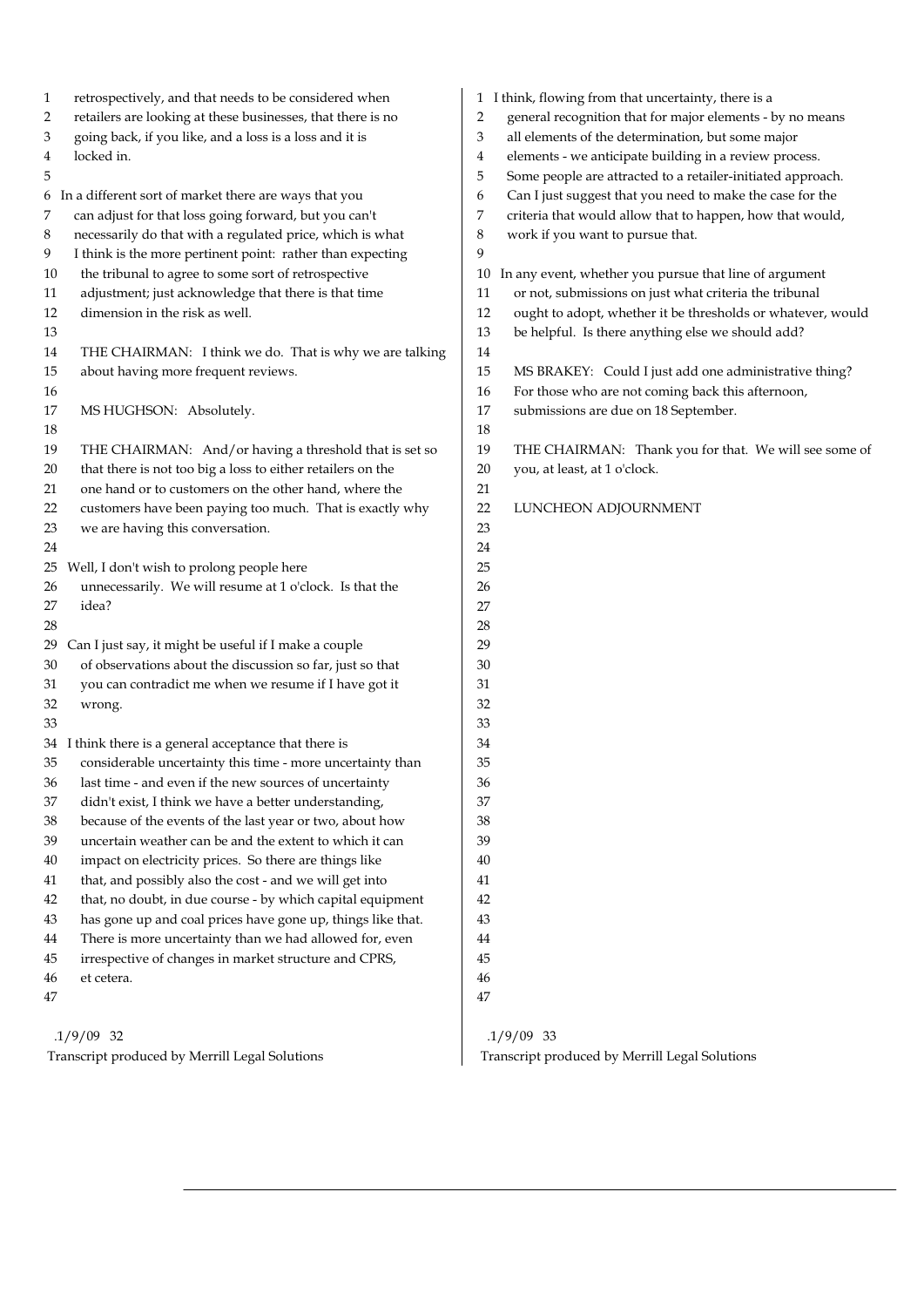| $\mathbf{1}$ | <b>UPON RESUMPTION</b>                                      | 1                                                                                                                             |
|--------------|-------------------------------------------------------------|-------------------------------------------------------------------------------------------------------------------------------|
| 2            |                                                             | The first approach is the expected returns approach,<br>$\mathbf{2}$                                                          |
| 3            | OPENING REMARKS                                             | 3<br>which estimates the expected cash flows that a retailer                                                                  |
| 4            |                                                             | will earn and the risks associated with those cash flows,<br>4                                                                |
| 5            | THE CHAIRMAN: Okay, we might make a start. In case you      | and, in terms of the retail margin, that will compensate<br>5                                                                 |
| 6            | were not here this morning, I will just reintroduce         | investors for the systematic risk associated with those<br>6                                                                  |
| 7            | ourselves. I am Michael Keating. I am chairman of the       | 7<br>cash flows.                                                                                                              |
| 8            | tribunal. Jim Cox, on my left, is the tribunal's CEO and    | 8                                                                                                                             |
| 9            | full-time tribunal member. Sibylle Krieger, on my right,    | The second approach is the bottom-up approach, which<br>9                                                                     |
| 10           | is the tribunal's part-time member. Then we have three      | starts from an assumed investment base and cost estimates<br>10                                                               |
| 11           | people from Frontier: Danny Price, on the end; Andrew       | 11<br>and then determines the earnings and revenue which will                                                                 |
| 12           | Harpham, here; and James Allan in the middle. Then we       | allow the retailer to earn an expected return equal to its<br>12                                                              |
| 13           | have two people from SFG: Stephen Gray and Jason Hall.      | 13<br>estimated cost of capital.                                                                                              |
| 14           | Finally, Anna Brakey is from our secretariat.               | 14                                                                                                                            |
| 15           |                                                             | The third approach is the benchmark approach, which<br>15                                                                     |
| 16           | As I indicated this morning, this afternoon's session       | examines the reported margins of listed energy utilities in<br>16                                                             |
| 17           | is going to get into more detail on the draft methodologies | Australia and other countries.<br>17                                                                                          |
| 18           | for estimating the energy purchase cost allowance and the   | 18                                                                                                                            |
| 19           | retail margin for this review of regulated retail           | will hand over to SFG. At the conclusion of the<br>19                                                                         |
| 20           | electricity tariffs for 2010 to 2013.                       | presentation there will be an opportunity for the rest of<br>20                                                               |
| 21           |                                                             | 21<br>the people here to ask questions.                                                                                       |
| 22           | As we set out in IPART's issues paper and the draft         | 22                                                                                                                            |
| 23           | methodology papers - we have one from IPART, one on the     | 23<br>STRATEGIC FINANCE GROUP PRESENTATION                                                                                    |
| 24           | energy purchase cost allowance from Frontier and one on the | 24                                                                                                                            |
| 25           | retail margins from SFG; we have sent them all out - we are | 25<br>PROF GRAY: Thank you, Michael. I have a number of slides                                                                |
| 26           | basically proposing to draw upon the methodologies that we  | here that I will run through that give an overview of the<br>26                                                               |
| 27           | used to set the energy purchase cost allowance and the      | three approaches that we will use.<br>27                                                                                      |
| 28           | retail margin back in 2007, but to adapt them, where        | 28                                                                                                                            |
| 29           | necessary, to take account of the particular risks and      | The starting point, I guess, is the definition of<br>29                                                                       |
| 30           | uncertainties over the forthcoming determination period.    | 30<br>"retail margin". We are going to report a retail margin as                                                              |
| 31           | We went through those uncertainties this morning at some    | an EBIT:sales ratio. Number one because that is consistent<br>31                                                              |
| 32           | length.                                                     | 32<br>with the way that was quoted in the last review. It is                                                                  |
| 33           |                                                             | 33<br>also broadly consistent with most of the regulatory                                                                     |
| 34           | There is a slight change in program, because Stephen        | precedent out there, so just to allow for benchmarking and<br>34                                                              |
| 35           | has to get away. We will discuss the retail margin first    | 35<br>comparison. So when we talk about retail margin, they are                                                               |
| 36           | and the energy purchase cost allowance second.              | the units, if you like, that we are referring to.<br>36                                                                       |
| 37           |                                                             | 37                                                                                                                            |
| 38           | Just to introduce the retail margin, which is a key         | As part of the analysis, of course, a whole bunch of<br>38                                                                    |
| 39           | cost allowance, you should be aware that IPART has engaged  | other profitability and return-type metrics fall out of the<br>39                                                             |
|              |                                                             |                                                                                                                               |
| 40           | SFG to provide advice on the appropriate margin for an      | analysis. So we will also be reporting margins and ratios<br>40<br>in relation to EBITDA, net profit after tax, gross profit, |
| 41           | efficient standard retailer. As I noted this morning, that  | 41<br>and a number of other things. But so far as people focus                                                                |
| 42           | is not the same as a mass-market new entrant.               | 42                                                                                                                            |
| 43           |                                                             | on a particular number for the retail margin, that is going<br>43                                                             |
|              | 44 SFG was our consultant last time, in 2007, and we        | to be the EBIT:sales ratio for those sort of consistency<br>44                                                                |
| 45           | propose to build on the methodology that it developed for   | 45<br>reasons. I just wanted to make that point first.                                                                        |
| 46           | that 2007 review, which means that we will be using three   | 46                                                                                                                            |
| 47           | alternative approaches.                                     | Before I go on, we are very happy to take questions<br>47                                                                     |
|              | $.1/9/09$ 34                                                | $.1/9/09$ 35                                                                                                                  |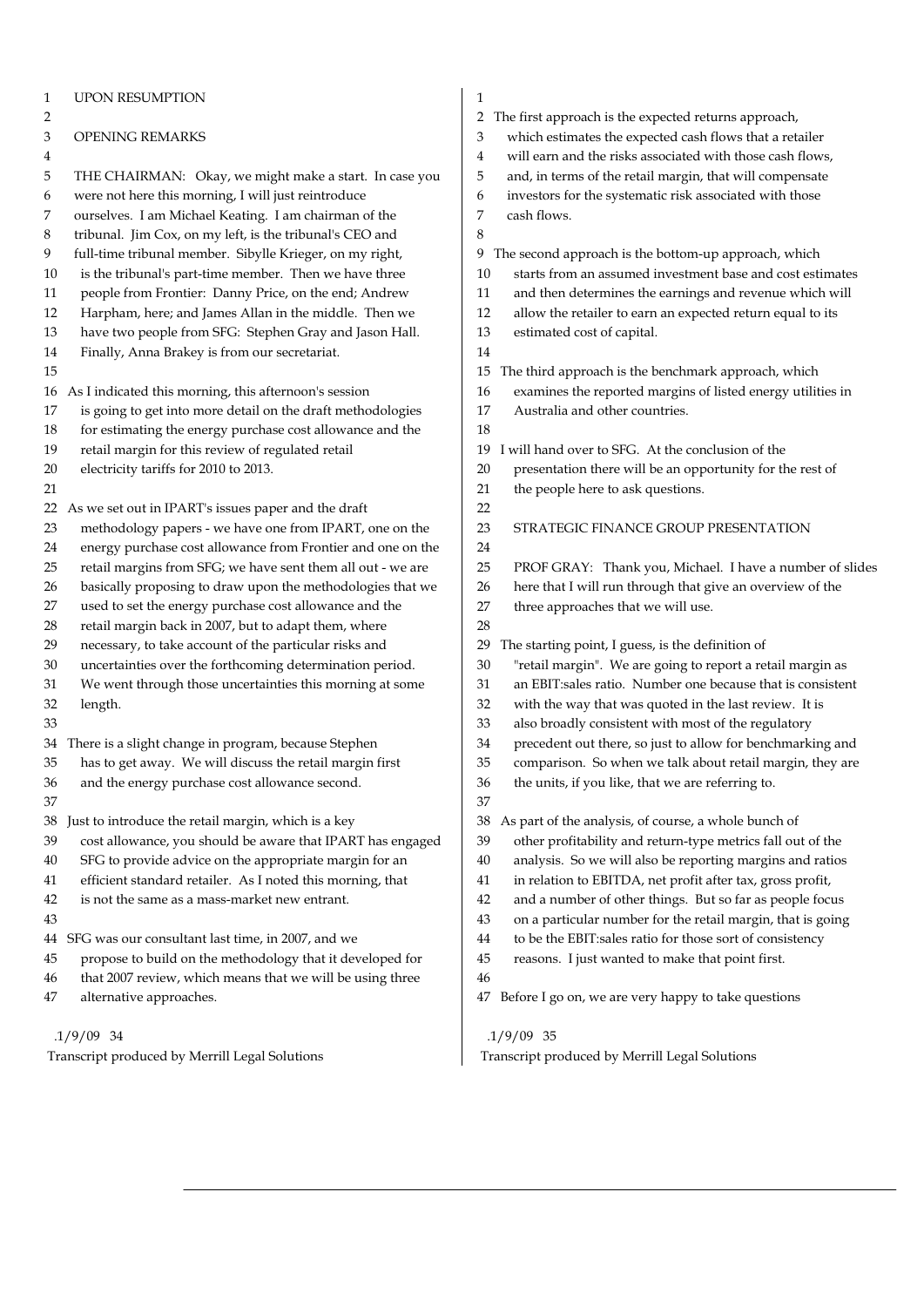| 1      | along the way. So if something arises, if I am going to     | economy. So in some states of the world the economy will<br>$\mathbf{1}$    |
|--------|-------------------------------------------------------------|-----------------------------------------------------------------------------|
| 2      | deal with it later in the presentation I will let you know, | $\overline{2}$<br>be growing, unemployment will be low, interest rates tend |
| 3      | but I am very happy to take questions as we go. We have as  | to be high, the market tends to be up, asset prices tend to<br>3            |
| 4      | long as it takes for questions when we are finished.        | be increasing, and so on. We would call that a good or an<br>4              |
| 5      |                                                             | 5<br>up state in the economy. That will have some implications              |
| 6      | The second point that I want to make is in terms of         | for the demand for power and, potentially, also the price<br>6              |
| 7      | what risks are included in the retail margin. I draw your   | 7<br>of power.                                                              |
| 8      | attention in that regard also to table 2.1 in the           | 8                                                                           |
| 9      | tribunal's draft methodology. That sets out, I think,       | Then there will be another state of the world that you<br>9                 |
| 10     | quite usefully, a range of different risks that arise, some | might imagine which is a down market, where we are in a<br>10               |
| 11     | of which are crystallising with this particular review that | recession, economic growth is low, the market tends to be<br>11             |
| 12     | might not have been around in the last review.              | 12<br>down, interest rates tend to be lower, et cetera. It is a             |
| 13     |                                                             | 13<br>useful exercise to begin thinking about there being those             |
| 14     | Table 2.1 in the draft methodology really sets out          | two states of the word - the up market, or a good market,<br>14             |
| 15     | what those major risks are and where they might be picked   | and the down market. Demand and volumes for power might<br>15               |
| 16     | up in the review process.                                   | differ between those two states of the world, and prices<br>16              |
| 17     |                                                             | 17<br>may also differ between those two states of the world.                |
| 18     | There are three places where risks can be accommodated      | 18                                                                          |
| 19     | within the overall framework. For those of you who were     | It is that kind of risk, that is driven by whether the<br>19                |
| 20     | here at this morning's session, the point that Anna made is | market is up or the market is down, whether we're in a good<br>20           |
| 21     | that we are willing to look at this from an aggregated      | 21<br>state or a bad state; it is those kinds of risks that are             |
| 22     | point of view, that all of the risks need to be             | 22<br>compensated for in the retail margin.                                 |
| 23     | incorporated in one place, not two and not zero. So we      | 23                                                                          |
| 24     | want to make sure that there is no double-counting and that | Diversifiable risks are those that are firm- or<br>24                       |
| 25     | none of the risks are missed.                               | industry-specific and could be diversified away at the<br>25                |
| 26     |                                                             | investor level - not the firm level, for a pure-play<br>26                  |
| 27     | So the places that risks can be accommodated are:           | retailer, but at the investor level.<br>27                                  |
| 28     | number 1, in the energy purchase costs; number 2, in the    | 28                                                                          |
| 29     | form of regulation, and so there we are talking about more  | So diversifiable risks, in particular, are<br>29                            |
| 30     | frequent reviews, pass-through mechanisms and that sort of  | one-off-type events that are neither more nor less likely<br>30             |
| 31     | thing; and then number 3 is the retail margin.              | to crystallise when the market is up or the market is down.<br>31           |
| 32     |                                                             | They are not related to aggregate economic conditions. We<br>32             |
| 33     | The last main bullet point on this slide says that,         | are certainly not saying that those kinds of risks are<br>33                |
| 34     | consistent with the standard regulatory framework, and in   | irrelevant; we are just saying that they are not<br>34                      |
| 35     | particular the framework that would apply to distribution   | compensated for in the retail margin. It is just that<br>35                 |
| 36     | and transmission and really all other areas of regulation   | 36<br>systematic or market component that goes into the retail              |
| 37     | in Australia, the margin or the return component is a       | $37\,$<br>margin.                                                           |
| $38\,$ | compensation for systematic risk as opposed to              | $38\,$                                                                      |
| 39     | diversifiable or firm-specific-type risks. So I just        | If I take as one particular example the uncertainty<br>39                   |
| 40     | wanted to take a moment to explain again what systematic    | surrounding a future carbon price, our view is that that<br>40              |
| 41     | risk is and what types of risks are going to, therefore, be | particular risk, if you like, which is obviously a very<br>41               |
| 42     | included in the retail margin, and then other firm-specific | important one, is best handled outside of the retail margin<br>42           |
| 43     | or diversifiable type risks will be incorporated in one or  | 43<br>and more appropriately handled elsewhere in the framework,            |
| 44     | other of the two components that I have mentioned.          | via a review or in the energy cost or some combination of<br>44             |
| 45     |                                                             | 45<br>those two.                                                            |
| 46     | So a systematic risk is one that is related to              | 46                                                                          |
| 47     | movements in asset classes generally or to states of the    | The reason for that is if you think about what are the<br>47                |
|        |                                                             |                                                                             |
|        |                                                             |                                                                             |

Transcript produced by Merrill Legal Solutions

 .1/9/09 37 Transcript produced by Merrill Legal Solutions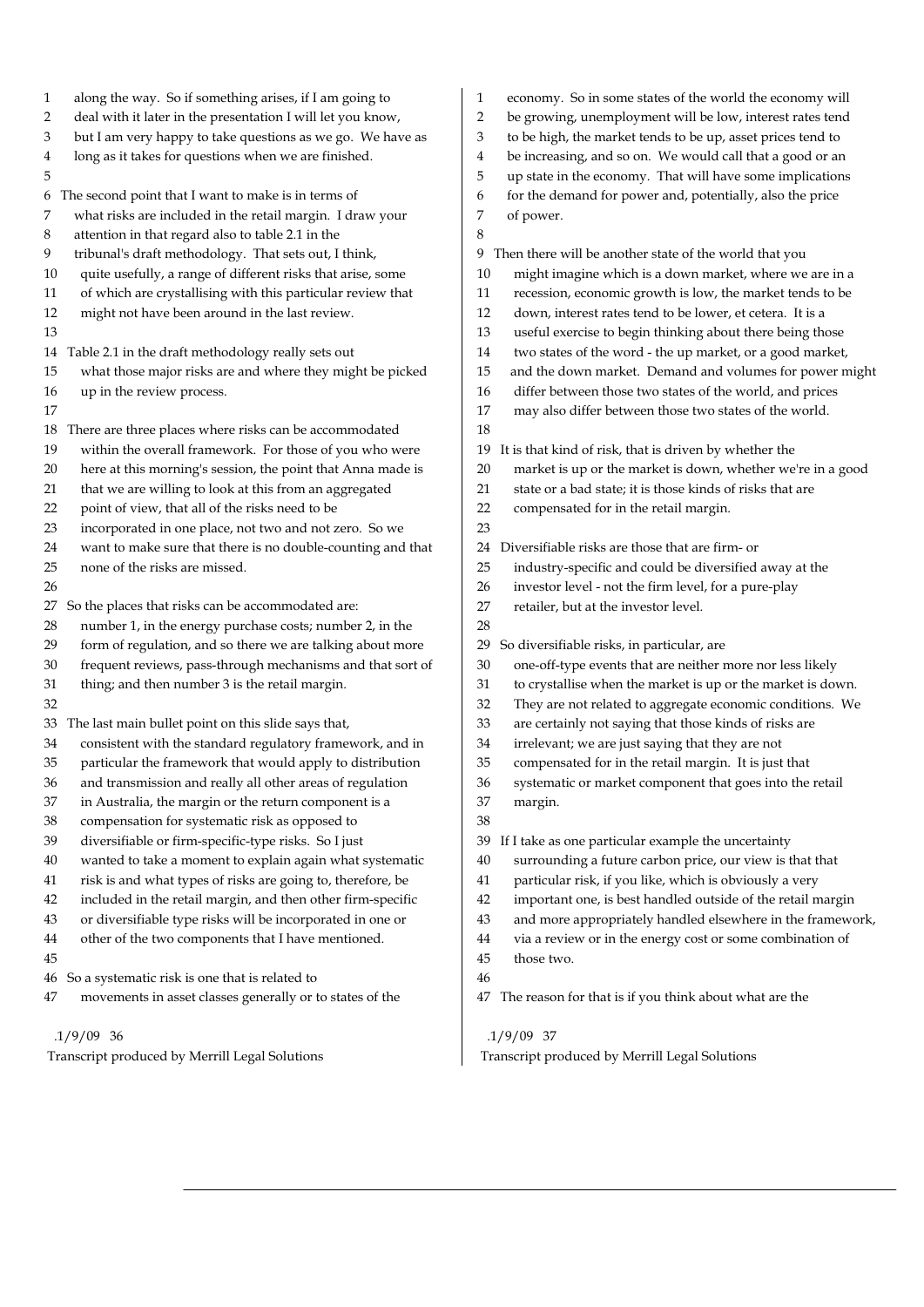- 1 risks or what are the uncertainties surrounding what the 2 future price of carbon might be - and particularly in the 3 third year of the current regulatory period - there is 4 still uncertainty about whether a scheme gets implemented 5 in Australia and exactly what that scheme would look like; 6 how other countries would respond; how that would affect 7 the price of carbon in Australia; whether Australia is part 8 of an integrated market or a separate market; how might the 9 Australian government respond by way of regulation or 10 concession for certain industries; might all of this change 11 over time, and so on. So all of those things are not more 12 or less likely to be risk factors or to crystallise in an 13 economic expansion versus a recession. It's just that last 14 bullet point here that is really, we think, very small 15 relative to the others, that has any sort of systematic 16 component. 17 18 It may well be that the price of carbon would be higher 19 during economic expansions when demand for power and 20 economic growth is high, and low if you are in recession. 21 It is just a demand/supply issue. All we are talking about 22 here is if there is some sort of expected or average price, 23 and how much higher than average would the price be during 24 an economic expansion versus a recession. That, we think, 25 is small potatoes, if you like, relative to the vast 26 uncertainty about where the point estimate, or where your 27 expected price, might be in year 3. There are huge amounts 28 of uncertainty about that. Is it going to be \$10, \$15, 29 \$30, \$45 a tonne? 30 31 The last point, which is the only bit that has any 32 sort of systematic component, is: having determined what 33 the average price of carbon is, will it be a little bit 34 higher than that during expansion and a little bit lower 35 than that during a recession? That sort of uncertainty, 36 that piece of uncertainty, is really small relative to the 37 massive uncertainty about where the average or point 38 estimate price will be. 39 40 So for that reason, we would propose to not try to 41 incorporate in a single number, three years in advance, 42 into the retail margin, some sort of compensation for 43 carbon price risk. That is much better and much more 44 logically taken into account elsewhere in the framework. 45 So that is just one example of systematic versus 1 There are a number of others that are listed in table 2.1 2 that I have referred to. 3 5 we look at. There is a bottom-up approach, which builds a 6 retail margin from individual components. That is quite 7 analogous, if you like, with the approach that regulators 8 would take for distribution and transmission.  $\overline{Q}$ 10 There is a benchmarking approach, where we look at 11 retail margins and other regulatory decisions, margins from 12 retail businesses in other industries and also the retail 14 business units than just retail. 15 18 those three approaches will tend to corroborate one 20 range for the best estimate for the retail margin. 21 22 So if I go through each of the three approaches in 31 assets are worth as the starting point. 32 33 For a retail business, there is going to be the need 34 to get some other estimate of what the starting value is. 39 of the value of the business is in intangibles, the 42 distribution and transmission. 43 45 business. So think about this as a dollar value per
	- 46 non-systematic risks and where it might be compensated, 47 where it might be taken into account in the framework.

Transcript produced by Merrill Legal Solutions

4 So, having said that, there are three approaches that

- 
- 
- 
- 
- 
- 
- 13 segments of listed energy utilities that might have more
- 16 Our approach will be to consider results from each of
- 17 these three approaches, and the design of this is that
- 
- 19 another; we will try to triangulate around a reasonable
	-
- 
- 23 turn, first of all. There is the bottom-up approach. As
- 24 I said, it is really analogous to what is done in the
- 25 distribution and transmission regulatory spheres. So the
- 26 starting point is to begin with an estimate of the value
- 27 for business. So if this were a distribution or network
- 28 business, we would have a DORC value so a depreciated
- 29 optimised replacement cost. So the engineers would go and
- 30 look at the assets, kick some tyres, and tell us what those
- 
- 
- 35 So that will come from maybe a multiple of customers or a
- 36 multiple megawatt hours, something of that nature, just the
- 37 standard valuation metrics that are used for retail
- 38 businesses. The reason for doing that is that a large part
- 
- 40 customer base and so on, that can't be measured in that
- 41 sort of DORC type framework as would be done for
- 44 We have a starting point estimate of the value of the
- 
- 46 customer as a starting point. That gives you a value
- 47 starting point for the business. Then we need to multiply

#### .1/9/09 39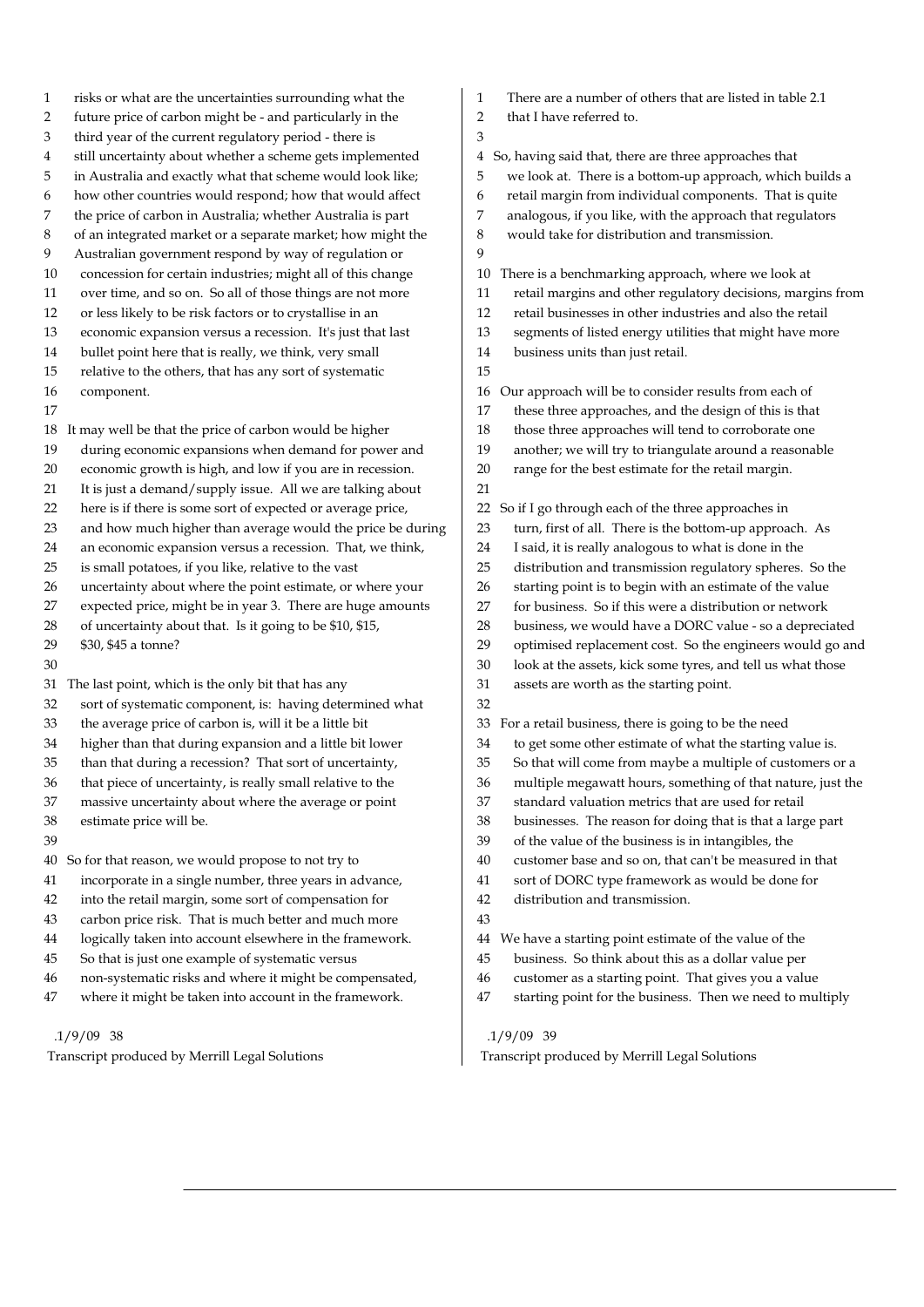| that by a weighted average cost of capital or, if you like,       | margins historically have been assigned or developed in an       |
|-------------------------------------------------------------------|------------------------------------------------------------------|
| 1                                                                 | 1                                                                |
| an estimate of the "fair return" on that business. That           | 2                                                                |
| 2                                                                 | environment that may be different in some respects from the      |
| produces then an estimate of what is a fair return on             | 3                                                                |
| 3                                                                 | one that we are facing now.                                      |
| capital.<br>4                                                     | 4                                                                |
| 5                                                                 | There are a number of additional sort of risk factors<br>5       |
| The idea in this framework is the business has                    | that we have been discussing this morning, carbon being the      |
| 6                                                                 | 6                                                                |
| X million dollars tied up in the value of the business and        | most obvious example. To the extent that that might have         |
| 7                                                                 | 7                                                                |
| the WACC, the weighted average cost of capital, gives us an       | 8                                                                |
| 8                                                                 | any impact on the retail margin now and that historical          |
| estimate of what a fair percentage return would be on that        | decisions reduced retail margins without any need to             |
| 9                                                                 | 9                                                                |
| capital that is being invested, and in a standard                 | consider carbon pricing, we will have regard to that.            |
| 10                                                                | 10                                                               |
| regulatory process, prices need to be set so that investors<br>11 | 11                                                               |
| are able to receive that fair return on the capital that is       | 12                                                               |
| 12                                                                | Obviously we would provide greater weight to those               |
| required to be invested.                                          | regulatory decisions that deal with retailers that are most      |
| 13                                                                | 13                                                               |
| 14                                                                | comparable and a regulatory framework that is most<br>14         |
| Added into the mix are estimates of operating costs,              | 15                                                               |
| 15                                                                | comparable to the terms of reference in this case.               |
| depreciation tax, et cetera, that will be inputs for us<br>16     | 16                                                               |
| from the tribunal and from Frontier. That provides an             | So that is the first element of benchmarking against             |
| 17                                                                | 17                                                               |
| estimate of the total required revenue, with it being             | other regulatory determinations. Again, that is one of the       |
| 18                                                                | 18                                                               |
| sufficient to cover all of those costs and also to provide        | 19                                                               |
| 19                                                                | key reasons for defining this in terms of an EBIT to sales       |
| a fair return on the capital that investors have sunk into        | 20                                                               |
| 20                                                                | margin.                                                          |
| the business.<br>21                                               | 21                                                               |
| 22                                                                | The other aspect of benchmarking is to look at retail<br>22      |
| An output of that whole process is the retail margin              | 23                                                               |
| 23                                                                | businesses. Here there is a trade-off between, on the one        |
| which we will again, as I said before, report as the ratio        | hand, you want a really relevant comparable sample. On the       |
| 24                                                                | 24                                                               |
| of EBIT to sales or EBIT to required revenue. That                | other hand, you want a decent size sample, so there is some      |
| 25                                                                | 25                                                               |
| approach, of course, has to be consistent with the energy         | sort of statistical reliability in the results, and there        |
| 26                                                                | 26                                                               |
| cost and retail cost estimates to make sure there is no           | is a trade-off between those two things.                         |
| 27                                                                | 27                                                               |
| double-counting and that no costs are missed.<br>28               | 28                                                               |
| 29                                                                | Ideally we would like to do this benchmarking analysis<br>29     |
| That framework is really what would be done in a                  | with 57 pure play Australian retail businesses, but there        |
| 30                                                                | 30                                                               |
| regulatory framework for distribution transmission and we         | 31                                                               |
| 31                                                                | are not a huge number of pure play Australian retail             |
| will follow that process in as close a way as possible in         | 32                                                               |
| 32                                                                | businesses, so we have to look more broadly. We propose to       |
| the retail sector. That will provide one estimate or in           | 33                                                               |
| 33                                                                | look at three different sets. One is Australian energy           |
| fact one range out of that approach.                              | retailers, which is obviously the most directly relevant         |
| 34                                                                | 34                                                               |
| 35                                                                | 35<br>set, but it is quite a small set. That is certainly an     |
| 36 The second approach that we will look at is                    | 36<br>important source of information, so we will have regard to |
| benchmarking. There are two aspects to the benchmarking           | that. The second one is retail segments of Australian, UK        |
| 37                                                                | 37                                                               |
| exercise that we propose to engage in. The first one is to        | and UK listed energy utilities. A number of the listed           |
| 38                                                                | 38                                                               |
| look at other regulatory determinations. There is a               | businesses are utilities that have retail activities but         |
| 39                                                                | 39                                                               |
| growing sort of developing regulatory precedent in                | also other activities, maybe generation, maybe some              |
| 40                                                                | 40                                                               |
| Australia and so we would have regard to that. That would         | distribution and so on. So to the extent that segment data       |
| 41                                                                | 41                                                               |
| be one piece of relevant evidence.                                | 42                                                               |
| 42                                                                | is available, we would have regard to the retail segment of      |
| 43                                                                | 43<br>those businesses.                                          |
| The second of the small bullet points there is<br>44              | 44                                                               |
| something we will have particular regard to. That is              | Then the third set is Australian, US and UK listed               |
| 45                                                                | 45                                                               |
| something that was raised this morning. We will be mindful        | retailers. This is our broadest set with the largest             |
| 46                                                                | 46                                                               |
| of the historical context and the extent to which retail          | 47                                                               |
| 47                                                                | number but they are also the less directly relevant. We          |
| $.1/9/09$ 40                                                      | $.1/9/09$ 41                                                     |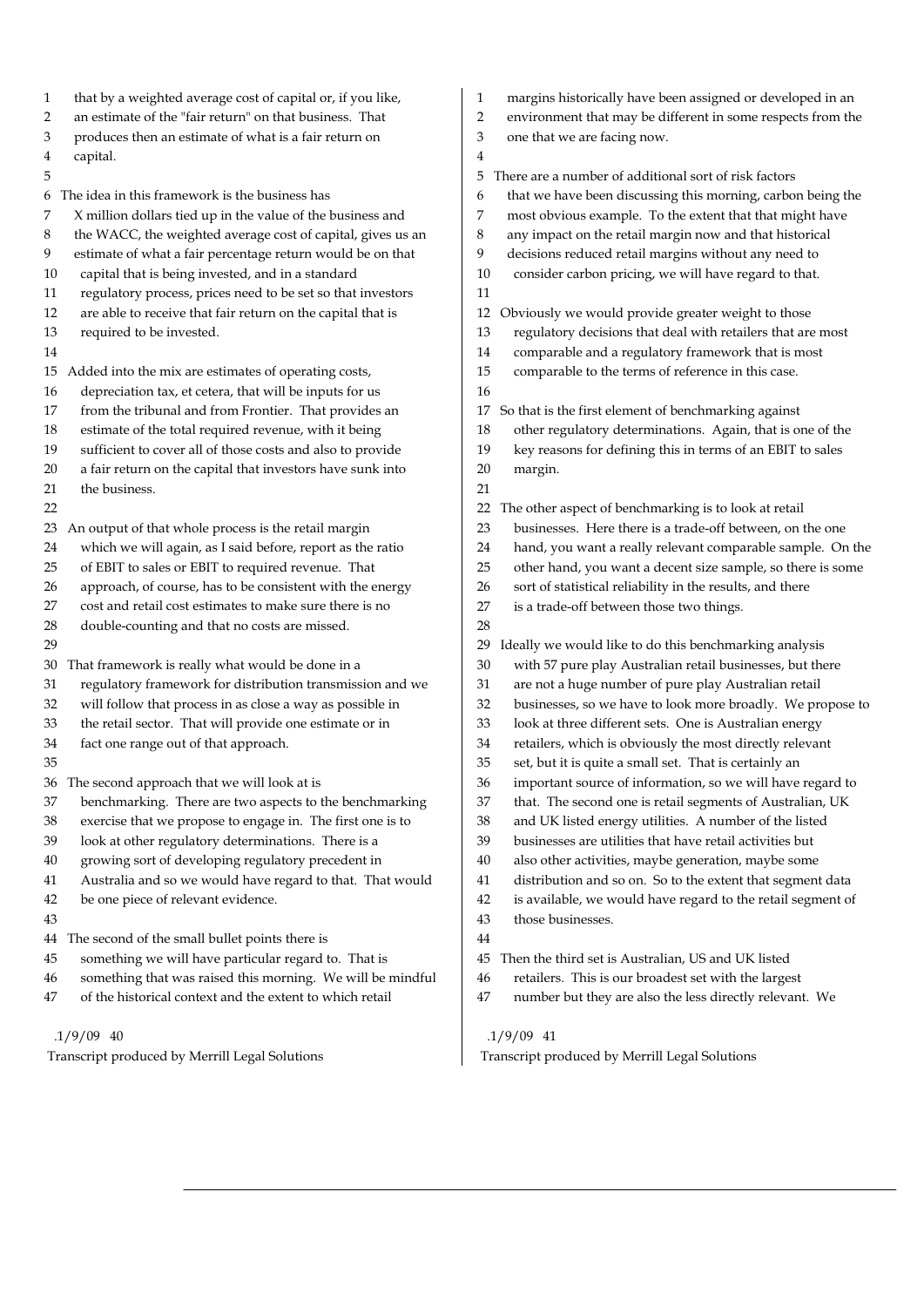| $\mathbf{1}$ | would need to bear all of that in mind in trading off       | $\mathbf{1}$<br>cash flows for the business, I can then discount them back |
|--------------|-------------------------------------------------------------|----------------------------------------------------------------------------|
| 2            | against the three samples. In that last set we would        | to present value to estimate the value of the business, and<br>2           |
| 3            | include retailers that are not energy firms - so just       | I will discount that back using a weighted average cost of<br>3            |
| 4            | retailers more broadly. We would have regard to all three   | capital and an appropriate discount rate that embeds in it<br>4            |
| 5            | of those subsets. We would also have regard, in a           | 5<br>some assumptions about the risk that faces various                    |
| 6            | benchmarking analysis, to past regulatory determinations,   | investors in the business.<br>6                                            |
| 7            | and that would provide a second range to go with the        | 7                                                                          |
| 8            | bottom-up approach in the first stage.                      | That is the first point. I can then perform that sort<br>8                 |
| 9            |                                                             | of valuation in different scenarios, and here is where the<br>9            |
| 10           | The third approach is the expected returns approach,        | sort of estimation of risk or the systematic component of<br>10            |
| 11           | which was another one of the approaches that was applied in | risk comes in. In an up market where there is economic<br>11               |
| 12           | the last review. One issue with the bottom-up approach is   | 12<br>growth, volumes are high, so net cash flows might be higher          |
| 13           | that there is an assumption in there that the value of a    | in that scenario; and then in a down market where volumes<br>13            |
| 14           | firm can be estimated before you know what the retail       | are lower and net cash flows are lower. In the up market,<br>14            |
| 15           | margin is.                                                  | because cash flows are higher, the value of the business<br>15             |
| 16           |                                                             | will be higher and then vice versa in a down market. That<br>16            |
| 17           | There is somewhat of a circularity in that the value        | is where there is some systematic risk, so the fortunes of<br>17           |
| 18           | of the firm will depend ultimately on what the retail       | your investors and the value of the business will be<br>18                 |
| 19           | margin is firm. We want to use a process that seeks to      | impacted by economic conditions, and that is where there is<br>19          |
| 20           | estimate both of those things simultaneously or at least in | a systematic component of risk. It is that systematic<br>20                |
| 21           | a way that is internally consistent. We want to get sort    | component that needs to be compensated for in the retail<br>21             |
| 22           | of internal consistency so that the retail margin and the   | 22<br>margin.                                                              |
| 23           | returns that are available for the business, for the        | 23                                                                         |
| 24           | investors in the business, are consistent with the risks    | Out of that relationship, if you like, between<br>24                       |
| 25           | that they are bearing.                                      | economic growth or broad economic conditions, on the one<br>25             |
| 26           |                                                             | hand, and the value of the business or the cash flows that<br>26           |
| 27           | At the same time, we will compare the outputs of this       | the business might generate on the other, flows an estimate<br>27          |
| 28           | process with a bunch of external benchmarks that I will     | of systematic risk or we call that beta implied in that<br>28              |
| 29           | talk about further in a moment. The idea is that, at the    | usual regulatory framework.<br>29                                          |
| 30           | same time, we want to have this internal consistency, so    | 30                                                                         |
| 31           | the retail margin is perfectly consistent with the risk     | Internal consistency requires that the beta or the estimate<br>31          |
| 32           | that investors are bearing - that is internal consistency - | of systematic risk that comes out of that analysis has to be<br>32         |
| 33           | and then also that the outputs that come from this process  | the same number as was assumed when we were doing<br>33                    |
| 34           | match up with observed commercial benchmarks - so that is   | the discounting and cash flows to estimate value in the<br>34              |
| 35           | the external consistency. Then we compare those outputs     | 35<br>first place. Otherwise you have sort of the same parameter           |
| 36           | from the three methods to triangulate around an appropriate | 36<br>or the same value in two places in the valuation exercise.           |
| 37           | range for the final retail margin.                          | It has to be the same value in both places. That internal<br>37            |
| $38\,$       |                                                             | $38\,$<br>consistency is achieved by ensuring that the level of            |
| 39           | How does the approach work? Going through those             | 39<br>return that investors are getting is commensurate with the           |
| 40           | bullet points starting with, "For an assumed retail         | risk that they are bearing. That sort of looks at internal<br>$40\,$       |
| $41\,$       | margin", if you tell me the following things - if you tell  | $41\,$<br>consistency.                                                     |
| 42           | me what the retail margin is, what the retail costs are,    | 42                                                                         |
| 43           | what the energy acquisition costs are and what the          | We also want to test external consistency. We don't want<br>43             |
| 44           | appropriate hedging strategy is - I can basically reproduce | this to be a purely academic theoretical exercise. It needs<br>44          |
| 45           | the net cash flows for the business. If you tell me all of  | to be tied as much as possible to external benchmarks as well<br>45        |
| 46           | those things, then the output of that would be the net cash | to corroborate with commercial reality along the way.<br>46                |
| 47           | flows for the business. Once I have that series of net      | The estimated market value can be benchmarked against<br>47                |
|              |                                                             |                                                                            |

Transcript produced by Merrill Legal Solutions

# .1/9/09 43

Transcript produced by Merrill Legal Solutions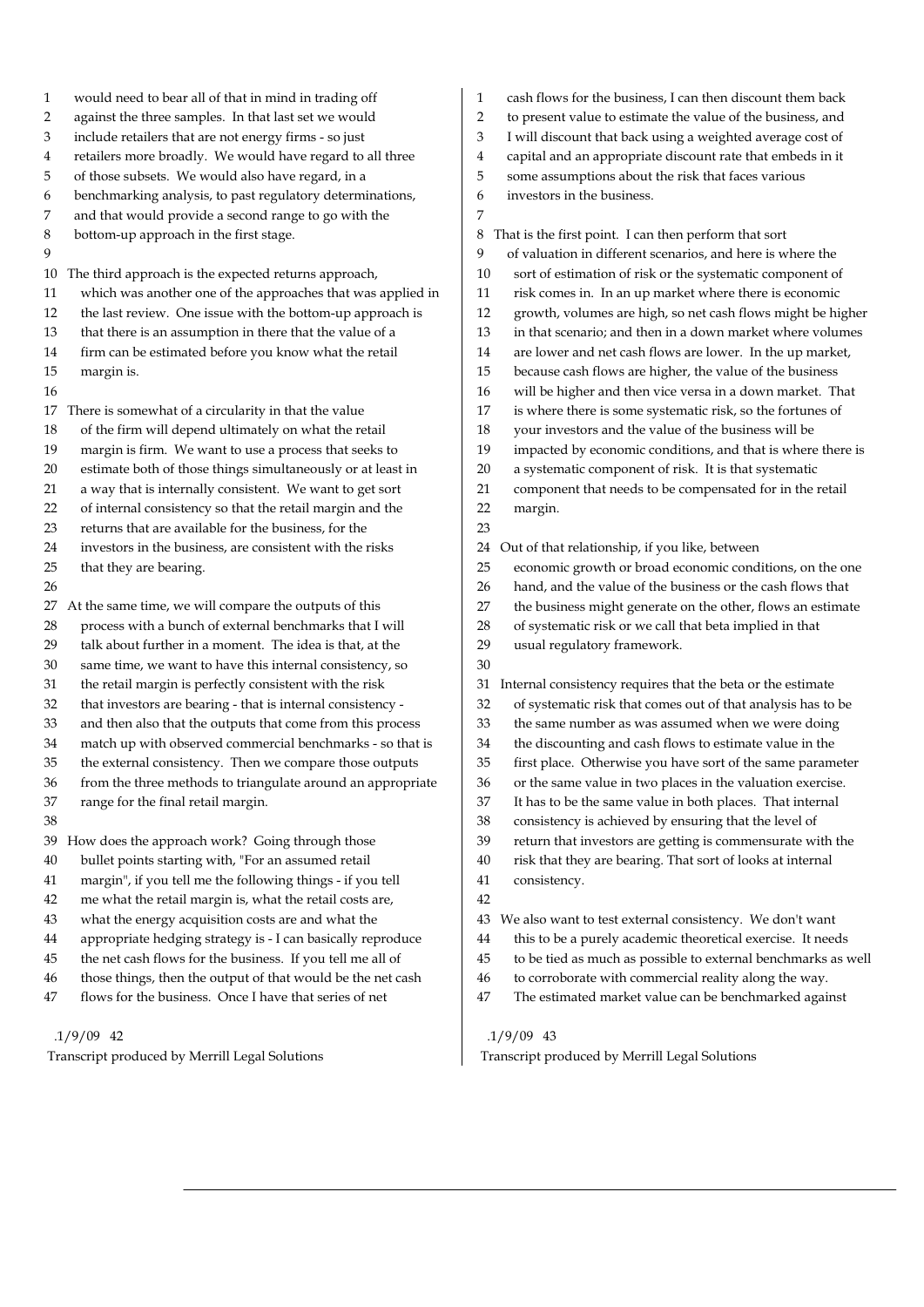| 1  | comparable entities in terms of multiples of a number of    |
|----|-------------------------------------------------------------|
| 2  | things: so multiples of enterprise value per customer or a  |
| 3  | multiple of megawatt hours, enterprise value to earnings    |
| 4  | ratios, earnings per customer values - all of these sorts   |
| 5  | of metrics that would be commonly looked at or commonly     |
| 6  | understood in the market, and all of those things would be  |
| 7  | compiled as part of the bottom-up approach. So this is      |
| 8  | where the two tie in, and then the estimated margins can be |
| 9  | compared against those compiled from the benchmarking       |
| 10 | approach; so it ties into that approach as well.            |
| 11 |                                                             |
| 12 | At the end of the day from this approach, we want to        |
| 13 | have two things: number one is everything has to be done    |
| 14 | internally consistently; and, number two is that all of the |
| 15 | outputs from that approach have to reconcile quite          |
| 16 | reasonably with observable commercial benchmarks. Those     |
| 17 | two requirements sort of put a level of rigour around that  |
| 18 | approach.                                                   |
| 19 |                                                             |
| 20 | As to more detail and precisely how this works,             |
| 21 | perhaps I will go to the next slide, which has a figure     |
| 22 | that is probably more instructive. On the left-hand side,   |
| 23 | we have a bunch of inputs, if you like. If we start with    |
| 24 | an assumed retail margin and then we receive inputs from    |
| 25 | the tribunal and from Frontier in terms of retail costs,    |
| 26 | energy costs, any other costs and volumes, then that        |
| 27 | produces an estimate or a forecasted series of cash flows.  |
| 28 |                                                             |
| 29 | I can then take those cash flows. This is the bottom        |
| 30 | line here. I can take those forecasted cash flows that are  |
| 31 | conditional on all of those inputs and those forecasted     |
| 32 | cash flows can then be discounted back to present value and |
| 33 | that gives me an estimate of the value of the business. So  |
| 34 | that is sort of going in one direction.                     |
| 35 |                                                             |
| 36 | With the other direction up the top here, I can look        |
| 37 | at the relationship between cash flows and the state of the |
| 38 | economy. This is where the systematic risk bit gets built   |
| 39 | in. In an up market when the economy is strong, retailers   |
| 40 | will have higher volumes and price may be higher. The       |
| 41 | value of the business cash flows will be stronger in that   |
| 42 | scenario than on the flip side where the market is weak,    |
| 43 | volumes will be lower and prices might substantially be     |
| 44 | lower.                                                      |
| 45 |                                                             |
| 46 | You want to look at what is the degree of variation in      |
| 47 | terms of cash flows and business values across different    |

Transcript produced by Merrill Legal Solutions

- 1 market scenarios and the strength of the relationship
- 2 between the value of the business and whether the economy
- 3 is up or down. It is that sort of risk, that sort of
- 4 systematic risk, that investors in these businesses are
- 5 wearing and for which they would require compensation.
- 6 That basically comes down the right-hand side there.

7 8 By looking at different states of the economy and how the business value and cash flows will vary, we have an 10 estimate of systematic or market-related risk. That then 11 implies a discount rate which then implies a value for the 12 business. 13 14 I want to make sure that, for internal consistency 15 reasons, the discount rate and the compensation for 16 systematic risk that is assumed when we discount cash flows 17 to get an estimate of business value is the same as the 18 discount rate and the estimate of systematic risk that is 19 obtained by looking at how cash flows and business values 20 vary across different economic scenarios. So that is 21 internal consistency. 22 23 Along the way a whole bunch of obvious benchmarks are 24 thrown out of the analysis - these things here: ratios of 25 earnings per customer, multiples of customer value and so 26 on and so forth. I suppose there are two aspects: 27 everything needs to be internally consistent plus 28 benchmarked against sort of commercial reality, if you 29 like, these external benchmarks. 30 31 In the final approach where we put everything 32 together, each of the three approaches will produce a 33 range. It is not the case that any one of those approaches 34 will produce a point estimate to four decimal places. 35 There will be a range for each of those. In the last 36 review, you would be aware that the three approaches tended 37 to corroborate one another in the sense that we didn't have 38 exactly the same range coming out of each of the three 39 approaches, but there was a fair degree of commonality 40 among the three approaches. That produced then a 41 corroborated or triangulated range of what we considered to 42 be reasonable retail margins. Then from that point on, it 43 is up to the tribunal to select or to take that on board 44 and ensure that the finally selected retail margin is 45 consistent with what has been done for energy purchase 46 costs and other costs and so on. 47 .1/9/09 45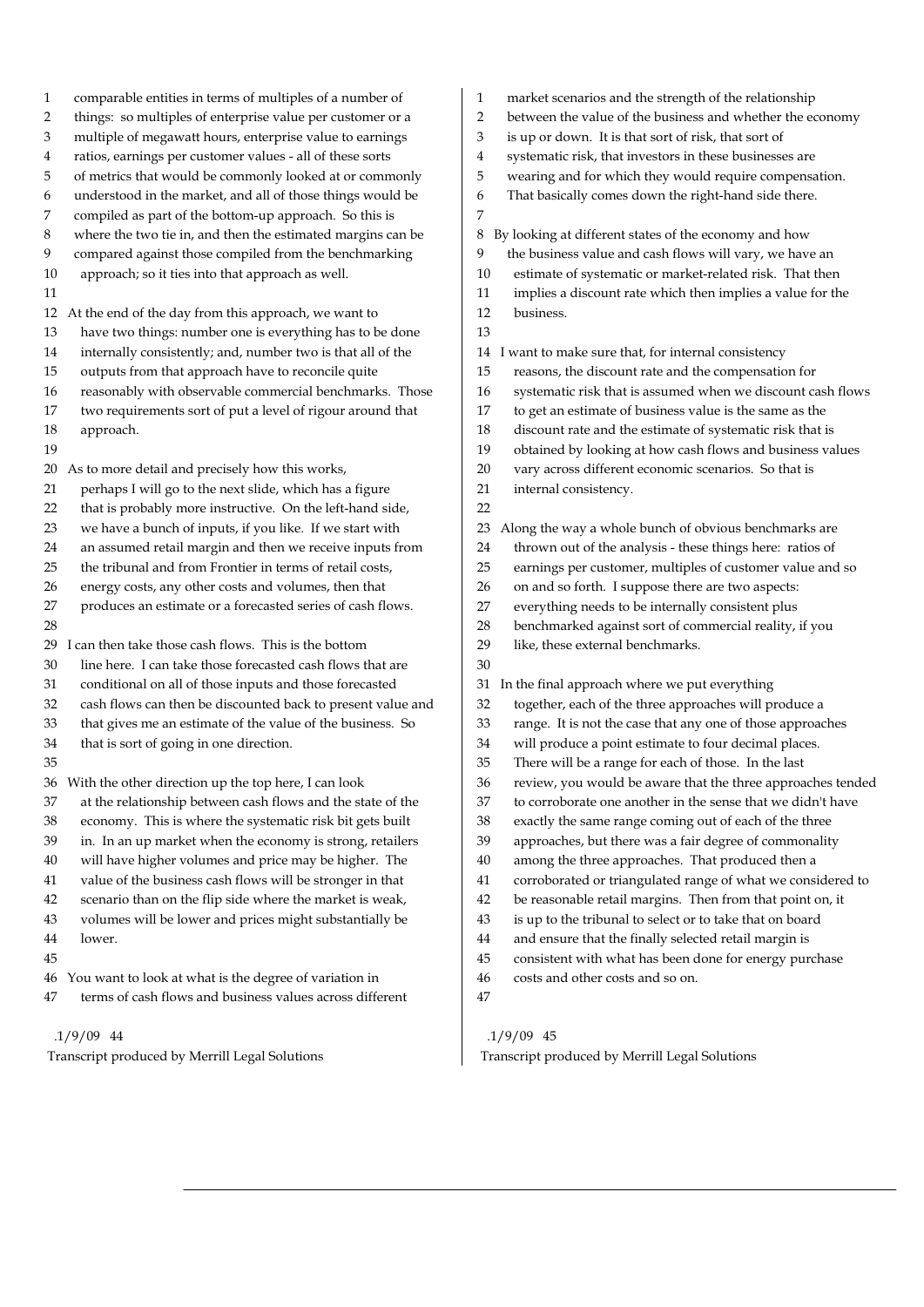| 1        | THE CHAIRMAN: Open to comment.                                                                                        | 1        | provides appropriate compensation to the investors for the                                                              |
|----------|-----------------------------------------------------------------------------------------------------------------------|----------|-------------------------------------------------------------------------------------------------------------------------|
| 2<br>3   | MS HUGHSON: Just a general question, when you are                                                                     | 2<br>3   | systematic risk that they bear. So if we can estimate the<br>amount of systematic risk that investors are bearing, what |
|          | looking at this, do you consider the broader objectives, for                                                          | 4        | sort of compensation in terms of retail margin would be                                                                 |
| 4<br>5   | instance, of the decision-making process around reducing                                                              | 5        | appropriate for that?                                                                                                   |
| 6        | customers' reliance on regulated tariffs or in-house                                                                  | 6        |                                                                                                                         |
| 7        | competition or are they something that are dealt with                                                                 | 7.       | Certainly it is the case that there are a number of                                                                     |
| 8        | elsewhere in the regulated bundle?                                                                                    | 8        | other risks that are real tangible risks, and they are not                                                              |
| 9        |                                                                                                                       | 9        | taken into account. It would be, in our view,                                                                           |
| 10       |                                                                                                                       | 10       | inappropriate to take them into account in the retail                                                                   |
| 11       | PROF GRAY: Our riding instructions quite clearly are in<br>terms of a standard efficient retailer, so we will produce | 11       | margin. They will be taken into account elsewhere.                                                                      |
| 12       | ranges based on that consideration. I guess the short                                                                 | 12       |                                                                                                                         |
| 13       | answer to your question is that that is not something - we                                                            |          |                                                                                                                         |
|          | wouldn't shade our range up or down to take account of                                                                | 13<br>14 | To the extent that perhaps you have some examples in                                                                    |
| 14<br>15 |                                                                                                                       | 15       | mind of particular non-systematic risks that are not in                                                                 |
|          | those sorts of incentives, if you like. That would be more                                                            | 16       | your view factored in, I think that is more a case of if                                                                |
| 16       | an issue, in my view, for the tribunal.                                                                               |          | they are non-systematic, they will not be things that will                                                              |
| 17       |                                                                                                                       | 17       | ever be factored into the retail margin. They will either                                                               |
| 18       | THE CHAIRMAN: And we will be guided by our terms of                                                                   | 18       | have to be taken into account in terms of a reopener, reset                                                             |
| 19       | reference as we went through this morning.                                                                            | 19       | pass through or in energy purchase costs. I am not sure if                                                              |
| 20       |                                                                                                                       | 20       | I answered your question.                                                                                               |
| 21       | MR MOODY: Phil Moody from EnergyAustralia. I quite like                                                               | 21       |                                                                                                                         |
| 22       | this model. I think it is excellent in principle. There                                                               | 22       | MR MOODY: No, I would be certainly very comfortable wit                                                                 |
| 23       | is one issue I had with it last time that was not in                                                                  | 23       | that if that is the case. I guess I read that some of them                                                              |
| 24       | relation to the systematic risk but the non-systematic                                                                | 24       | are actually managed by the investor, I guess, buying a                                                                 |
| 25       | risks which are not managed in this framework. I guess                                                                | 25       | portfolio in other asset classes, for example. So it is                                                                 |
| 26       | that is probably the area --                                                                                          | 26       | actually not managed through either the energy purchase                                                                 |
| 27       |                                                                                                                       | 27<br>28 | cost or the reopener.                                                                                                   |
| 28<br>29 | THE CHAIRMAN: Could I ask you to speak up, please.                                                                    | 29       |                                                                                                                         |
| 30       | MR MOODY: I was talking about the way that non-                                                                       | 30       | PROF GRAY: So as not to tread on any toes, I will take an<br>example from the distribution and the regulation of        |
| 31       | systematic risks are being viewed. I think in one of the                                                              | 31       | distribution and transmission businesses. It is not the                                                                 |
| 32       | opening slides you identified three areas. There was the                                                              | 32       | case that non-systematic or diversifiable risks are                                                                     |
| 33       | margin, the reopener and I forget the third one, but --                                                               | 33       | completely ignored and get zero compensation. All that we                                                               |
| 34       |                                                                                                                       | 34       | are saying is that those diversifiable non-systematic risks                                                             |
| 35       | PROF GRAY: Energy costs.                                                                                              | 35       | are not something that show up in a margin or rate of                                                                   |
| 36       |                                                                                                                       | 36       | return by way of compensation.                                                                                          |
| 37       | MR MOODY: Energy costs, yes. I think implicit in some of                                                              | 37       |                                                                                                                         |
| 38       | the documentation is a fourth one, which is the investor                                                              | 38       | An example from the distribution field is insurance on                                                                  |
| 39       | who is going to manage some of those risks. That is one                                                               | 39       | the network, on the physical network assets. The risk of                                                                |
| 40       | area that I probably feel a bit uncomfortable with. Is                                                                | 40       | network assets being damaged by storms and bushfires is a                                                               |
| 41       | that essentially what you're implying with the management                                                             | 41       | non-systematic diversifiable risk. Storms and bushfires                                                                 |
| 42       | of non-systematic risks?                                                                                              | 42       | are not more likely to occur during a recession than a                                                                  |
| 43       |                                                                                                                       | 43       | boom. So they are non-systematic and don't show up in the                                                               |
| 44       | PROF GRAY: No. This is probably really more a question                                                                | 44       | regulated rate of return from the WACC in that setting, but                                                             |
| 45       | for the tribunal or for Frontier, I think, as to where                                                                | 45       | that doesn't mean that, well, it is just all pushed onto                                                                |
| 46       | non-systematic risks are being taken into account. Our                                                                | 46       | the investor to manage by themselves. An allowance will be                                                              |
| 47       | approach is to come up with a retail margin that we believe                                                           | 47       | made in the cash flows in that case for insurance against                                                               |
|          |                                                                                                                       |          |                                                                                                                         |
|          | $.1/9/09$ 46                                                                                                          |          | $.1/9/09$ 47                                                                                                            |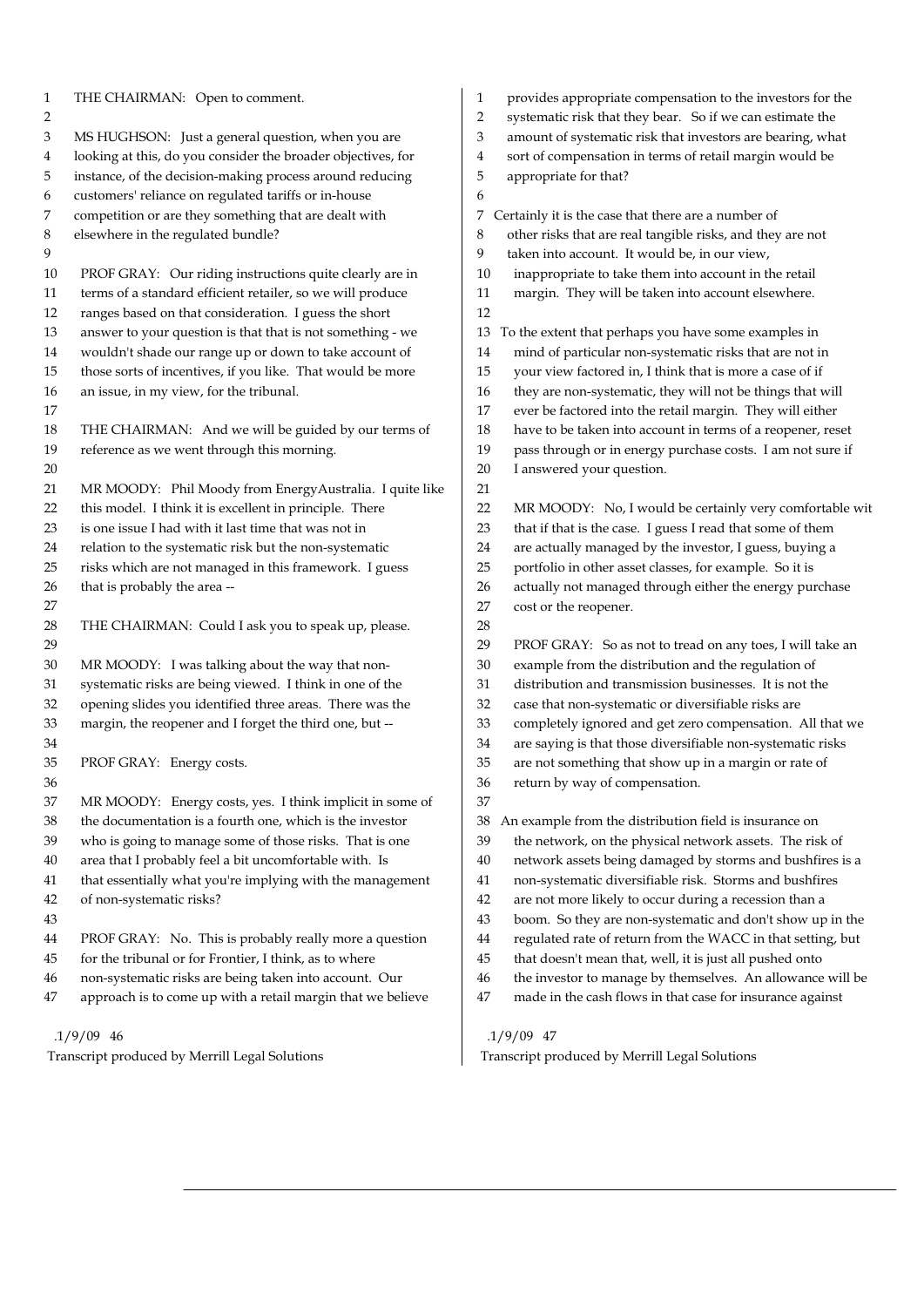1 that particular risk. 2 3 In that setting if it is viewed by the regulator as an 4 efficient business expense to manage that diversifiable 5 risk, then that gets compensated for by the cash flows and 6 shows up in the regulated price. It is not the case that 7 any risk that is deemed to be non-systematic or 8 diversifiable is therefore just thrust on to the investor 9 to manage as they can. That is one example where there is 10 compensation in the regulatory framework for that 11 non-systematic risk, but it is not in a marginal rate of 12 return. 13 14 MR HARPHAM: Perhaps this is an issue about swapping the 15 order around, but when we get to our presentation we will 16 talk at some length about how the framework which we have 17 developed - which is similar to, or the same, really, as 18 the framework we developed for the previous determination - 19 does capture a lot of the risks that retailers do face, 20 even though they may not be systematic risks. So I guess 21 we will get into that a bit later on. 22 23 MR COX: Perhaps it is just worth drawing your attention 24 to the table in chapter 2 of our methodology paper. That 25 sets out our preliminary view as to where various risks 26 will be catered for in the framework. So it is worth 27 having a look at that to see whether you agree with it or 28 not. 29 30 MR MOODY: Yes, thank you, Jim, I have had a look, but 31 I will leave my question for the moment. 32 33 MR AARSEN: Glen Aarsen from Integral Energy. You talk 34 about scenarios that you run in valuing business, taking 35 into account the market risk for the benchmark comparables 36 for a booming market and a declining market. Can you give 37 us a brief overview of some of those scenarios that you are 38 talking about, some of the parameters that you set within 39 them? 40 41 PROF GRAY: Yes. We have more detail on that in the draft 42 methodology. If I can just give you an overview: think 43 about GDP as measuring the state of the economy. So you 44 might have an up-market boom sort of state where GDP 45 growth is high, and then one where GDP growth is low or 46 negative. So we want to model the state of the economy in 47 terms of GDP states. .1/9/09 48 1 2 So if you start out thinking about there being just 3 two states - an up or a down state - what we want to do is 4 to calibrate the two scenarios so that it matches various 5 statistics related to GDP from historical data. So we want 6 to be able to match the mean GDP growth; we want to match 7 the volatility or the variance around that mean. 8 9 We don't want to have an up market where GDP growth is 10 50 per cent and a down market where it is negative 40, 11 because that is ridiculous compared to what we have seen 12 historically. We want to calibrate to historical 13 movements. 14 15 That is what we do. Basically, GDP is our statistic, 16 if you like, for determining whether we are in an up or a 17 down market. The size of the up-market GDP and the size of 18 the down-market GDP is calibrated to what we have observed 19 historically in terms of mean and variance. 20 21 So conditional, then, on a particular value for the 22 GDP, we then take those inputs. So retail costs, energy 23 costs, et cetera, are provided conditional on a particular 24 state of the world, if you like. 25 26 One of the things that comes out of the Frontier 27 modelling is that conditional on a particular state of the 28 world, say the up market, there will be higher volumes 29 required and potentially higher prices, as well, coming out 30 of that. So we just match those inputs in the grey box 31 with the assumed state of the world in terms of economic 32 growth. 33 34 MR AARSEN: Over what period of time? Is it just the 35 three years that you are talking about, to the next 36 determination period? 37 38 PROF GRAY: No. We will go out ten years and then have an 39 assumed constant growth from then on, because ultimately in 40 the bottom row we want to take a forecast series of future 41 cash flows and discount them back to present value to get 42 an estimate of business value. 43 44 MR AARSEN: The crucial period, the ten-year period, was 45 the important bit for me, thank you. 46 47 MR SMYTH: My name is Chris Smyth. I am from AGL. My .1/9/09 49

Transcript produced by Merrill Legal Solutions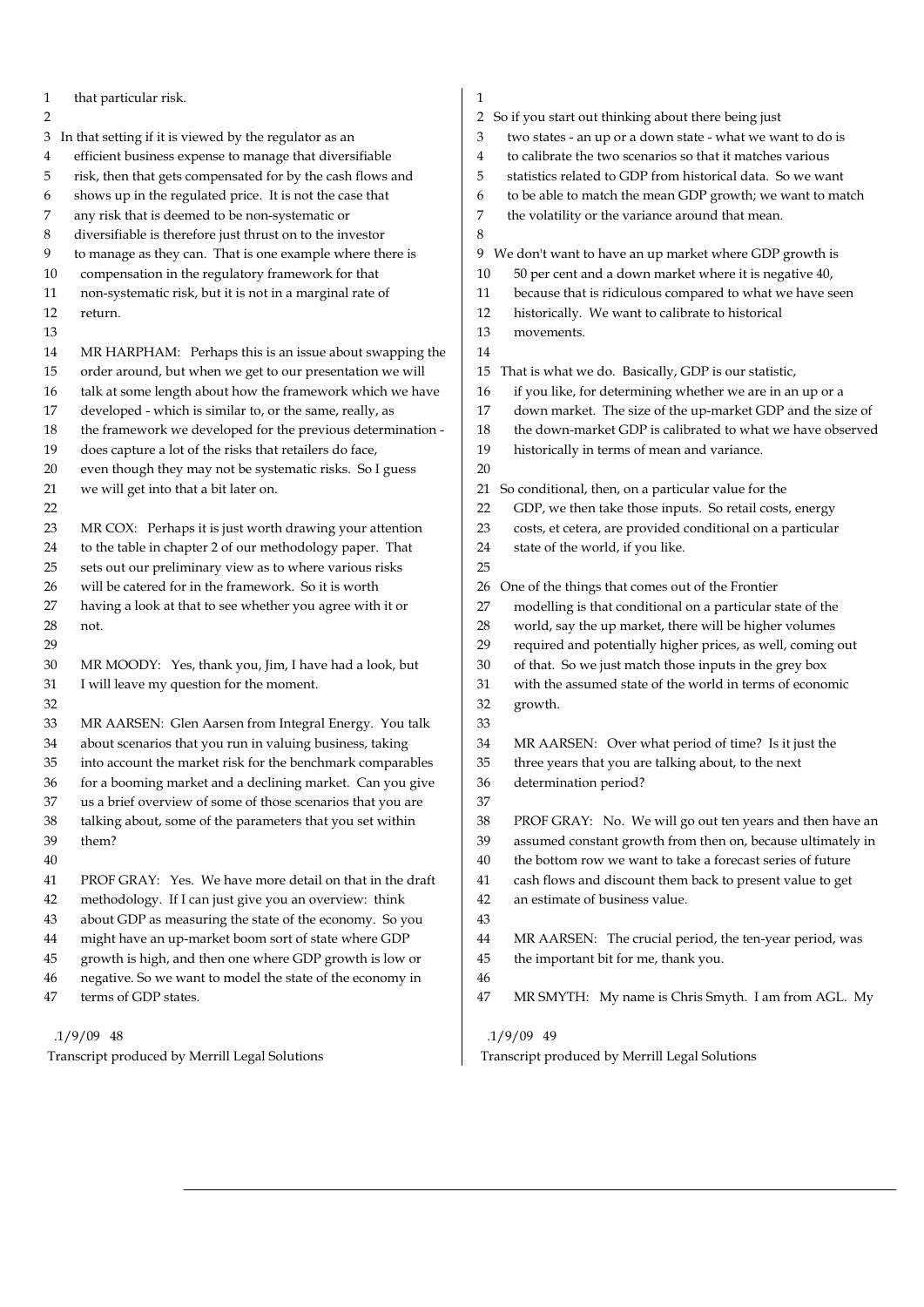| question is regarding the triangulation: I remember from    | THE CHAIRMAN: I think we might be a bit at cross-purposes       |
|-------------------------------------------------------------|-----------------------------------------------------------------|
| 1                                                           | 1                                                               |
| my days at high school that if you are solving a maths      | here. Within a particular approach - such as the expected       |
| $\overline{\mathbf{c}}$                                     | 2                                                               |
| problem, if you do it two or three ways and get the same    | returns approach- because the model, in a sense, is             |
| 3                                                           | 3                                                               |
| answer you can be more confident that you've got it right,  | overdetermined, or there is the circularity that Stephen        |
| 4                                                           | 4                                                               |
| 5                                                           | referred to, where you have to start by assuming the rate       |
| so it seems like a worthwhile approach.                     | 5                                                               |
| 6                                                           | of return or the value of business first up, in summary,<br>6   |
| 7 My question is: how much iteration is required to         | that's why you get iteration within a single approach.<br>7     |
| settle in on an approach, given that you have to do a lot   | That approach, after it has been iterated so that there is      |
| 8                                                           | 8                                                               |
| of this benchmarking. It seems the temptation must be       | a common rate of return within that single approach, may or     |
| 9                                                           | 9                                                               |
| quite strong to introduce some subjectivity in order to     | may not turn out to be the same as the benchmark approach.      |
| 10                                                          | 10                                                              |
| reach that convergence.<br>11                               | 11                                                              |
| 12                                                          | When it was done last time, it turned out to be pretty<br>12    |
| Then, secondly, is the benchmark data going to be made      | similar to the benchmark approach, but, a priori, you can't     |
| 13                                                          | 13                                                              |
| available to stakeholders so that we can see who we are     | say that it will be the same as the benchmark approach, and     |
| 14                                                          | 14                                                              |
| 15                                                          | 15                                                              |
| compared against?                                           | in that case, the tribunal has to decide. To the extent         |
| 16                                                          | that the three approaches give different answers, two of<br>16  |
| 17                                                          | them are formula driven, I suppose, as a way to describe        |
| PROF GRAY: Do you want to deal with the second part         | 17                                                              |
| 18                                                          | it; they are iterations given by a formula, in effect, so       |
| first?                                                      | 18                                                              |
| 19                                                          | they are not subjective in themselves.<br>19                    |
| 20<br>THE CHAIRMAN: You will be putting a firm set of       | 20                                                              |
| 21                                                          | I accept that with a benchmark it depends on who you            |
| benchmarks in the report.                                   | 21                                                              |
| 22                                                          | include in the benchmark as to what the answer is. But it<br>22 |
| 23                                                          | would be the tribunal who would have to decide between          |
| PROF GRAY: Yes. And that will be released?                  | 23                                                              |
| 24                                                          | three approaches, to the extent that the three approaches<br>24 |
| 25                                                          | 25                                                              |
| THE CHAIRMAN: Yes.                                          | give different answers.                                         |
| 26                                                          | 26                                                              |
| PROF GRAY: So that is the second part. In terms of the      | 27                                                              |
| 27                                                          | MR MORRIS: So basically, when you have the triangulation,       |
| subjectivity, there is no subjectivity - do you mean in     | you aren't actually going to weight them evenly - that's        |
| 28                                                          | 28                                                              |
| terms of the expected returns approach or in terms of --    | 29                                                              |
| 29                                                          | essentially the conclusion you have come to?                    |
| 30                                                          | 30                                                              |
| MR SMYTH: I suppose selection of the benchmarks and the     | 31                                                              |
| 31                                                          | THE CHAIRMAN: Say that again?                                   |
| requirement to converge on a solution.<br>32                | 32                                                              |
| 33                                                          | MR MORRIS: The triangulation that we are having from the<br>33  |
| 34                                                          | three different approaches won't have an even weight. So        |
| PROF GRAY: Okay. So in terms of the benchmarking            | 34                                                              |
| approach, what gets into the set, we will look at those     | if one comes up with six, one comes up with four and one        |
| 35                                                          | 35                                                              |
| three sets that I mentioned. There is no subjectivity at    | 36                                                              |
| 36                                                          | comes up with two, you get four, because it is just an          |
| 37                                                          | average. You guys will take a view of what is going to be       |
| all in terms of what is in each of the three sets.          | 37                                                              |
| 38                                                          | weighted more; is that correct?<br>38                           |
| We would like to place most weight on that set which<br>39  | 39                                                              |
| is most relevant, which is the Australian energy retailers, | 40                                                              |
| 40                                                          | THE CHAIRMAN: We are not going to commit ourselves in           |
| but, given that there is such a small number of them, we    | advance to saying, "They have all got equal weight; we will     |
| 41                                                          | 41                                                              |
| think it is only prudent to look at expanded sets and see   | take the arithmetic mean of them." At the end of the day        |
| 42                                                          | 42                                                              |
| what we can infer from that. But in terms of there being    | we will have three answers which may actually, if the           |
| 43                                                          | 43                                                              |
| any subjectivity out of this approach, it would be          | experience of last time is repeated, turn out to be pretty      |
| 44                                                          | 44                                                              |
| exercised in terms of weighting more heavily what we        | much the same, in which case it is pretty easy.                 |
| 45                                                          | 45                                                              |
| consider to be the most relevant subset, if you like.<br>46 | 46                                                              |
| 47                                                          | If they were different, we would want to try to<br>47           |
|                                                             |                                                                 |
| $.1/9/09$ 50                                                | $.1/9/09$ 51                                                    |
| Transcript produced by Merrill Legal Solutions              | Transcript produced by Merrill Legal Solutions                  |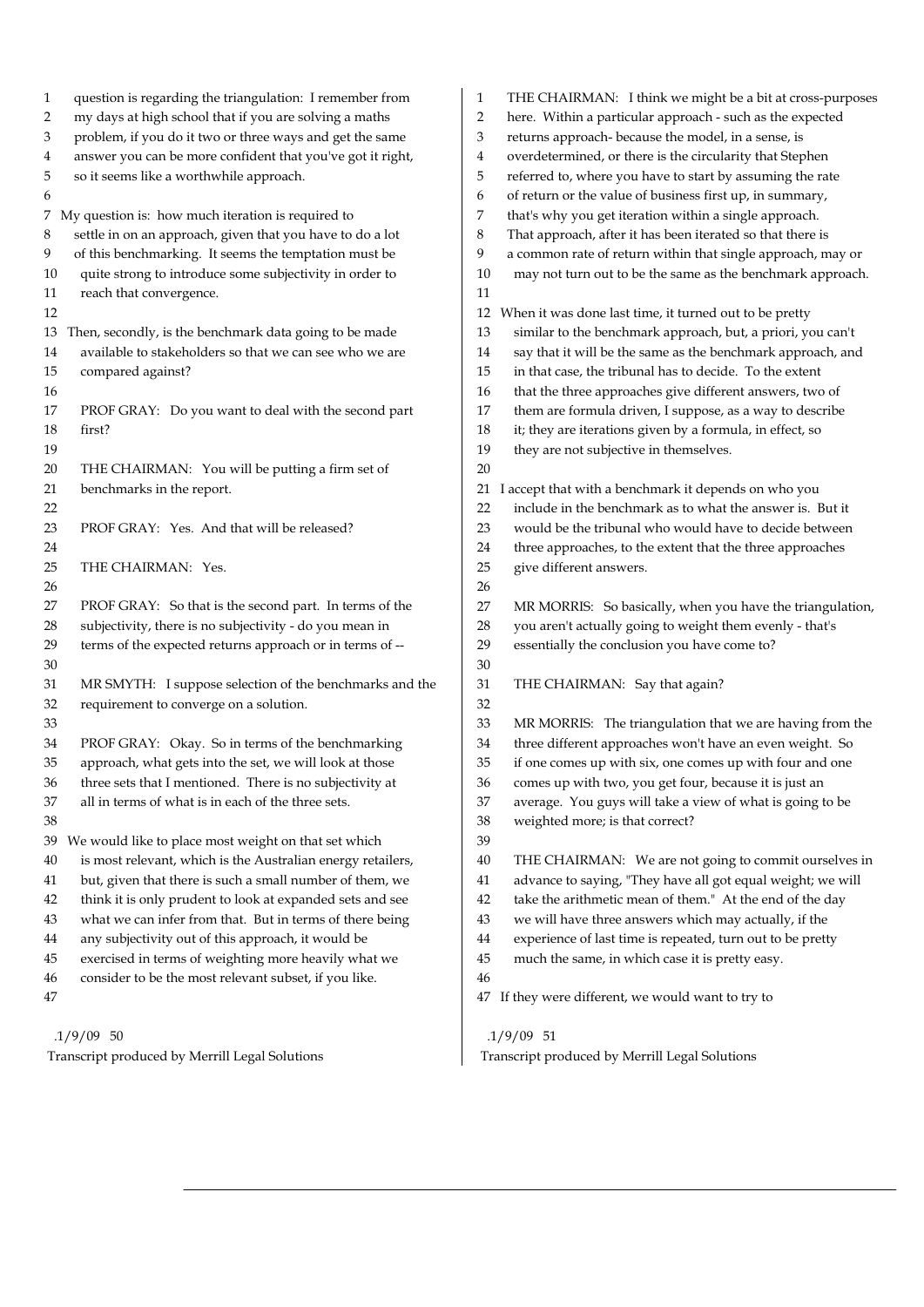1 understand the reasons why they are different; we would 2 come to a judgment as to what is the best, for want of a 3 better phrase, compromise between the three answers, and we 4 would give our reasons for why we chose the number we 5 chose within those three answers. 6 7 MR COX: Having regard to the terms of reference. 8 9 THE CHAIRMAN: Having regard to the terms of reference. 10 11 MS BRAKEY: Just to further emphasise that point, last 12 time, those three approaches developed a range. 13 Last time we didn't use some sort of weighted approach. 14 15 16 MR MORRIS: I understand that, but there might be three 17 ranges, two might be concurring and one is out, and whether 18 that is going to scale the other two up or not is the 19 question. 20 21 THE CHAIRMAN: Can I just perhaps add that earlier today 22 I referred to the last determination. Within, if you like, 23 the margin of judgment that one has, we gave quite a lot of 24 weight to wanting to increase competition. I know many of 25 you feel that we didn't give enough weight to it and we got 26 the answer wrong, but the truth is we did give quite a lot 27 of weight to that. In exercising our discretion within the 28 range of the retail margin, we did give weight to that. 29 30 MR PENNINGS: Michael Pennings from EnergyAustralia. 31 I'm not sure if you realise, but the last time around, when the 32 IPART decision was made and you granted a 5 per cent retail 33 margin, it didn't actually deliver a 5 per cent retail 34 margin, and there are a couple of reasons for that. In 35 part, it related to network prices going up very steadily 36 in the final year of the determination, but there was also 37 the re-open as well. 38 39 This is probably more a regulatory framework issue 40 rather than something that SFG would address, but what in 41 fact happened is that it under-delivered on 5 per cent 42 simply because you saw the base, the sales number in that 43 formula, increase beyond what the tribunal had originally 44 expected and modelled. So I'm just wondering if IPART had 45 contemplated that issue and if they were going to make any 46 efforts to address it? 47 .1/9/09 52 1 MS BRAKEY: Can I answer that? I'm happy to answer that. 2 You are right. The way that we modelled it, we set the 3 margin on a 5 per cent EBITDA margin, but it was put in as 4 an absolute value into the calculations of the R values. 5 So, in particular, in the last year when network prices 6 went up by more than what we had anticipated, the margin, 7 all else being equal, would have fallen below the 8 5 per cent on an EBITDA basis.  $\overline{Q}$ 10 That was contemplated and written into the 11 determination like that, and that's why we calculated it in 12 that way. Obviously, it is a matter for consideration this 13 time around. 14 15 THE CHAIRMAN: Are there any more comments or questions? 16 17 MS HUGHSON: Bev Hughson, from Origin, again. Again a 18 more general question. Do you see any particular difference 19 in your analysis between the previous analysis, where it was 20 about a new-entrant retailer, and the analysis now where 21 you are doing it for a standard retailer? Has that made 22 any difference to the way you are conceptualising the model 23 working? 24 25 PROF GRAY: That doesn't flow through substantially at all 26 into retail margin considerations. There are certainly 27 some differences in terms of energy purchase costs, and so 28 on, that I'm sure the Frontier guys will talk about in a 29 moment, but in terms of the retail margin and the framework 30 that is used for estimating systematic risk, getting 31 everything internally consistent, and so on, that is, very 32 broadly, the same last time as this. 33 34 THE CHAIRMAN: I will, however, indulge you by saying 35 that it also could affect the customer acquisition costs. I say 36 "could affect". The extent to which it could affect is 37 something we will have to think about. 38 39 PROF GRAY: I want to be clear, I'm not saying that's 40 completely irrelevant and necessarily it will be the case 41 that the same answer is achieved. In this expected returns 42 approach here, all of those things in the grey box will 43 affect the ultimate outcome. So we want to make sure that 44 any retail margin that comes out at the end of the day is 45 consistent with inputs that we receive in terms of energy 46 costs and the other costs. So to the extent that those 47 numbers may be different for a standard retailer than a .1/9/09 53

Transcript produced by Merrill Legal Solutions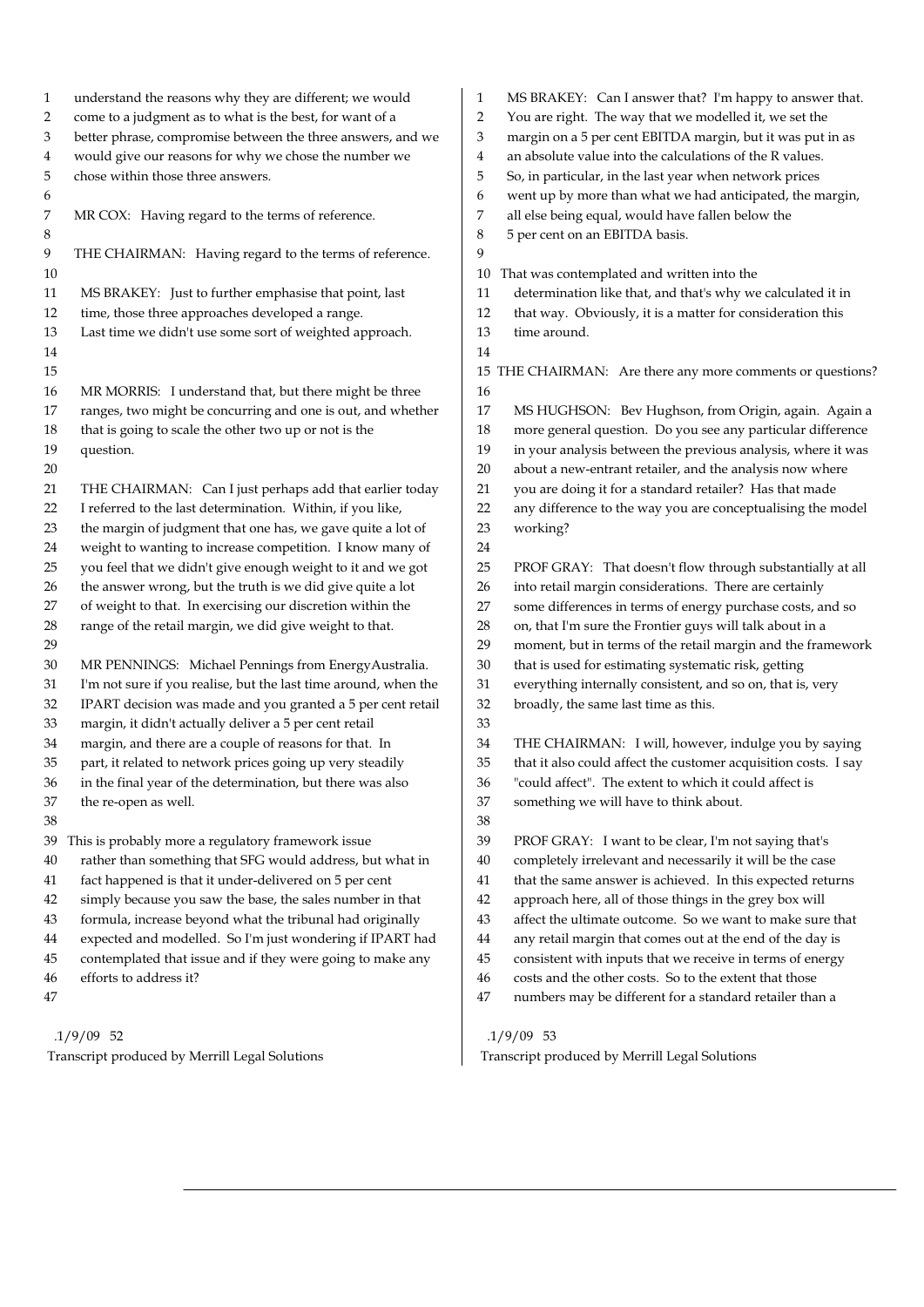| 1                                                              | <b>FRONTIER ECONOMICS</b>                                        |
|----------------------------------------------------------------|------------------------------------------------------------------|
| mass-market new entrant, that will be permeating through       | 1                                                                |
| $\overline{\mathbf{c}}$<br>our expected returns approach.      | $\overline{2}$                                                   |
| 3                                                              | 3<br>THE CHAIRMAN: I would just like to say a few words before   |
| MS HUGHSON: I suppose there are a number of ways you           | I hand over to Frontier. The terms of reference require          |
| 4                                                              | 4                                                                |
| 5                                                              | 5                                                                |
| can look at the question I asked, but one of the things I had  | IPART to determine the target energy purchase cost               |
| in mind is that a new entrant retailer can also manage risk    | allowance for each year of the determination using a             |
| 6                                                              | 6                                                                |
| by moving in and out of the market by managing their           | transparent and predictable methodology that recovers the        |
| 7                                                              | 7                                                                |
| volumes in terms of their activity in and out, where a         | 8                                                                |
| 8                                                              | efficient costs of managing the risks associated with            |
| 9                                                              | purchasing electricity from the national energy market,          |
| standard retailer with an obligation to offer has no           | 9                                                                |
| ability to manage that exposure and, in fact, if the           | including any obligations on the retailers, such as we have      |
| 10                                                             | 10                                                               |
| margins get thin, then more and more customers fall back       | just been discussing.                                            |
| 11                                                             | 11                                                               |
| into that box, so they have less ability to do it.<br>12       | 12                                                               |
| 13                                                             | The terms of reference further specify that the energy<br>13     |
| 14 So there are some complexities about the way you might      | purchase cost allowance for each year must not be lower<br>14    |
| think about volumes and whatever, by virtue of that            | than the least cost mix of generating plant, based on those      |
| 15                                                             | 15                                                               |
| difference, that obligation to offer. There is a general       | plants earning an economic rent of their market value.           |
| 16                                                             | 16                                                               |
| obligation to offer a standard offer. All customers have<br>17 | 17                                                               |
| 18                                                             | That effectively means that the long run marginal                |
| the right to convert to a standard offer, or to take it up     | 18                                                               |
| 19                                                             | cost, which we are obliged to estimate, then becomes a           |
| if they are a new connection; whereas with a new-entrant       | 19                                                               |
| retailer, if you are in that position, if you are not          | floor for the energy purchase cost allowance. The long           |
| 20                                                             | 20                                                               |
| comfortable, one of your risk management tools is to           | 21                                                               |
| 21                                                             | run marginal cost is a floor for it.                             |
| withdraw partially or wholly from the market.<br>22            | 22                                                               |
| 23                                                             | Since the 2007 determination, capital and fuel costs<br>23       |
| MS BRAKEY: Bev, that that will come in through the energy      | have increased, notwithstanding the impact of the global         |
| 24                                                             | 24                                                               |
| purchase costs and volumes used in estimating that.            | 25                                                               |
| 25                                                             | financial crisis - which you might have thought would have       |
| 26                                                             | led to lower costs; but, in this case, fuel costs have come      |
| The model takes account of the standard retailer's load.       | 26                                                               |
| 27                                                             | 27<br>down a bit from their peak, but they are still higher than |
| 28                                                             | 28                                                               |
| MS HUGHSON: I put it on the table for consideration, not       | they were a couple of years ago, and capital costs,              |
| for argument here, as to how it might impact a systematic      | particularly for generating equipment, apparently have           |
| 29                                                             | 29                                                               |
| risk as well.                                                  | 30                                                               |
| 30                                                             | risen.                                                           |
| 31                                                             | 31                                                               |
| 32                                                             | So for those reasons we do anticipate that our                   |
| THE CHAIRMAN: I think you have raised an interesting           | 32                                                               |
| point about what I will call retailers' last resort            | estimate of the long run marginal cost in the forthcoming        |
| 33                                                             | 33                                                               |
| obligations, but, as I think Anna said, that's something we    | determination will be higher than the 2007 estimate. That        |
| 34                                                             | 34                                                               |
| will need to think about, whether that should be               | 35                                                               |
| 35                                                             | is not something we normally say in advance, but the             |
| 36                                                             | evidence seems to be pretty strong on this.                      |
| incorporated into the energy purchase cost or where we         | 36                                                               |
| position ourselves on the curves that Frontier will no<br>37   | 37                                                               |
| 38                                                             | As we set out in our draft methodology paper, IPART is           |
| doubt explain to us later on.                                  | 38                                                               |
| 39                                                             | relying on publicly available information, including the<br>39   |
| 40                                                             | ACIL Tasman 2009 estimates of fuel and capital costs, which      |
| MS HUGHSON: Thank you.                                         | 40                                                               |
| 41                                                             | are used by the AEMO. Frontier Economics will provide<br>41      |
| 42                                                             | 42                                                               |
| THE CHAIRMAN: I think we might now move on to                  | advice to the tribunal, which it will consider in its            |
| Frontier. Thank you, Stephen. I appreciate that you have to    | deliberations for its draft report, but they will be             |
| 43                                                             | 43                                                               |
| 44                                                             | relying on those ACIL Tasman estimates of fuel and capital       |
| get away.                                                      | 44                                                               |
| 45                                                             | 45<br>costs.                                                     |
| 46                                                             | 46                                                               |
| 47                                                             | 47 I think it is also worth observing in advance that            |
| $.1/9/09$ 54                                                   | $.1/9/09$ 55                                                     |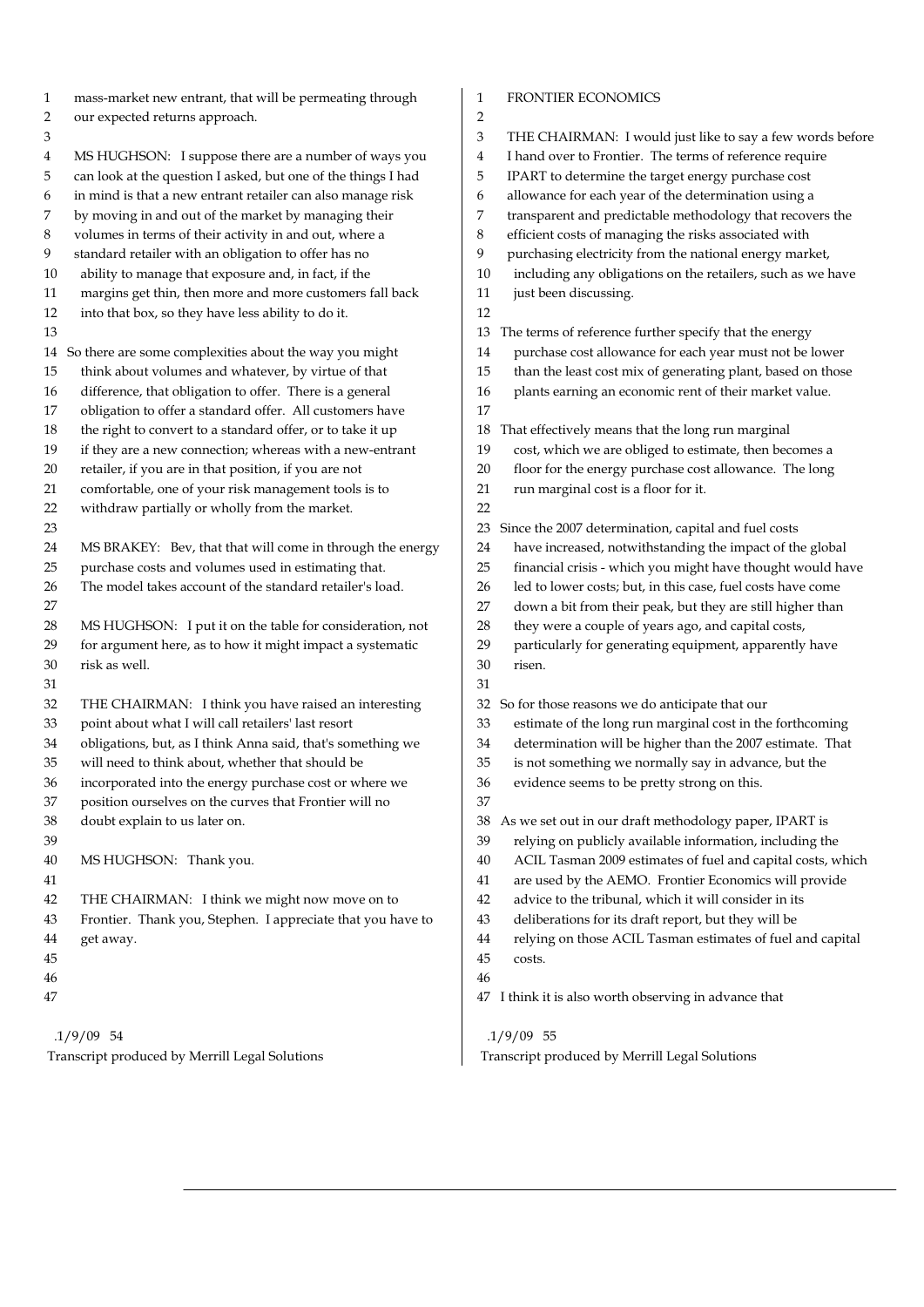1 whilst I have just said the long run marginal cost 2 estimates are likely to be higher than they were in 2007, 3 the market-based price estimates have fallen since the 4 tribunal conducted its review in May 2009 of the 5 market-based electricity purchase cost allowance. So they 6 have come off from where we were when we increased prices 7 by, what was it, 20 per cent or thereabouts? 8 9 MR COX: Yes. 10 11 THE CHAIRMAN: We believe this reduction primarily arises 12 from lower demand, consistent with the recession, and for 13 the purposes of estimating prices, IPART will use the most 14 recent system-wide demand information available from the 15 AEMO and the various jurisdictional planners. These demand 16 projections have been reduced recently as a consequence of 17 the impact of the global financial crisis on the Australian 18 economy, and that reduced demand has eased the 19 supply/demand balance within the electricity market and 20 that is, of course, why both the spot and contract prices 21 have softened. 22 23 So, in principle, it is possible in the short term, at 24 least, that the long run marginal cost estimate will be 25 higher than the market-based estimate of electricity costs. 26 I do say in the short run, because how long such a 27 situation could continue, I think, is a moot point. 28 29 The 2007 determination provided for an annual review 30 of the market-based energy purchase cost allowance in 2008 31 and 2009. We thought we didn't need one in 2008; we didn't 32 need one in 2009. That annual review was intended to 33 explicitly address the risk of significant but 34 unforeseeable change in the wholesale price of electricity, 35 and, as I said this morning, our aim at the time was to 36 increase regulatory certainty and minimise perverse 37 incentives, and so the scope of any price revision was 38 largely predetermined and, accordingly, the methodology 39 used was pretty mechanistic. 40 41 But again, as I think we have tended to flag already, 42 in the forthcoming determination it is likely that the 43 scope of the periodic review of the market-based 44 electricity purchase cost will need to be broader and to 45 take account of the much greater sources of uncertainty, 46 and, for that reason, we are not disposed to the same 47 pre-determined mechanistic approach as in the 2007 1 determination. We will, for example, consider the 2 emissions trading scheme as part of the periodic review 3 process. 4 5 We are also disposed to examine the circumstances that 6 are driving any increase changes in energy purchase costs, 7 and, in that context, we will examine the long run marginal 8 cost of electricity generation in accordance with our terms 9 of reference, as well as the estimated purchase cost. 10 11 I think it is probably useful if I now hand over to 12 Frontier. 13 14 FRONTIER ECONOMICS PRESENTATION 15 16 MR HARPHAM: Thank you, Michael. I thought I would 17 briefly run through our methodology again today and, to 18 some extent, discuss the assumptions we are proposing to be 19 using for our advice to the tribunal. 20 21 As I am sure you are aware, there is a lot more detail 22 in the documents that IPART have put up on their website - 23 our report on modelling methodology and assumptions - so 24 obviously I am not going to go into that much detail, but 25 if there are any questions at the end or as I go through 26 the presentation, just let me know. 27 28 I was going to start by running through more or less 29 what Michael mentioned. Effectively, the terms of 30 reference this year ask us to look at the energy cost in 31 two different ways: we need to look at the long run 32 marginal cost to set a floor, effectively, for the energy 33 costs; and we also need to look at the energy purchase cost 34 allowance. 35 36 So the way we think about the difference between these 37 is that effectively the long run marginal cost is the 38 resource cost associated with meeting the regulated load, 39 so it is effectively going to be driven by things like the 40 capital costs of new plant, fuel costs, operator costs and 41 things like that, whereas the energy purchase cost 42 allowance is effectively the cost that you face going out 43 to the market and buying energy or buying contracts to meet 44 the regulated load shape. 45 46 We did very similar work, obviously, for the previous 47 determination, and looked at both the long run marginal

#### .1/9/09 56

Transcript produced by Merrill Legal Solutions

.1/9/09 57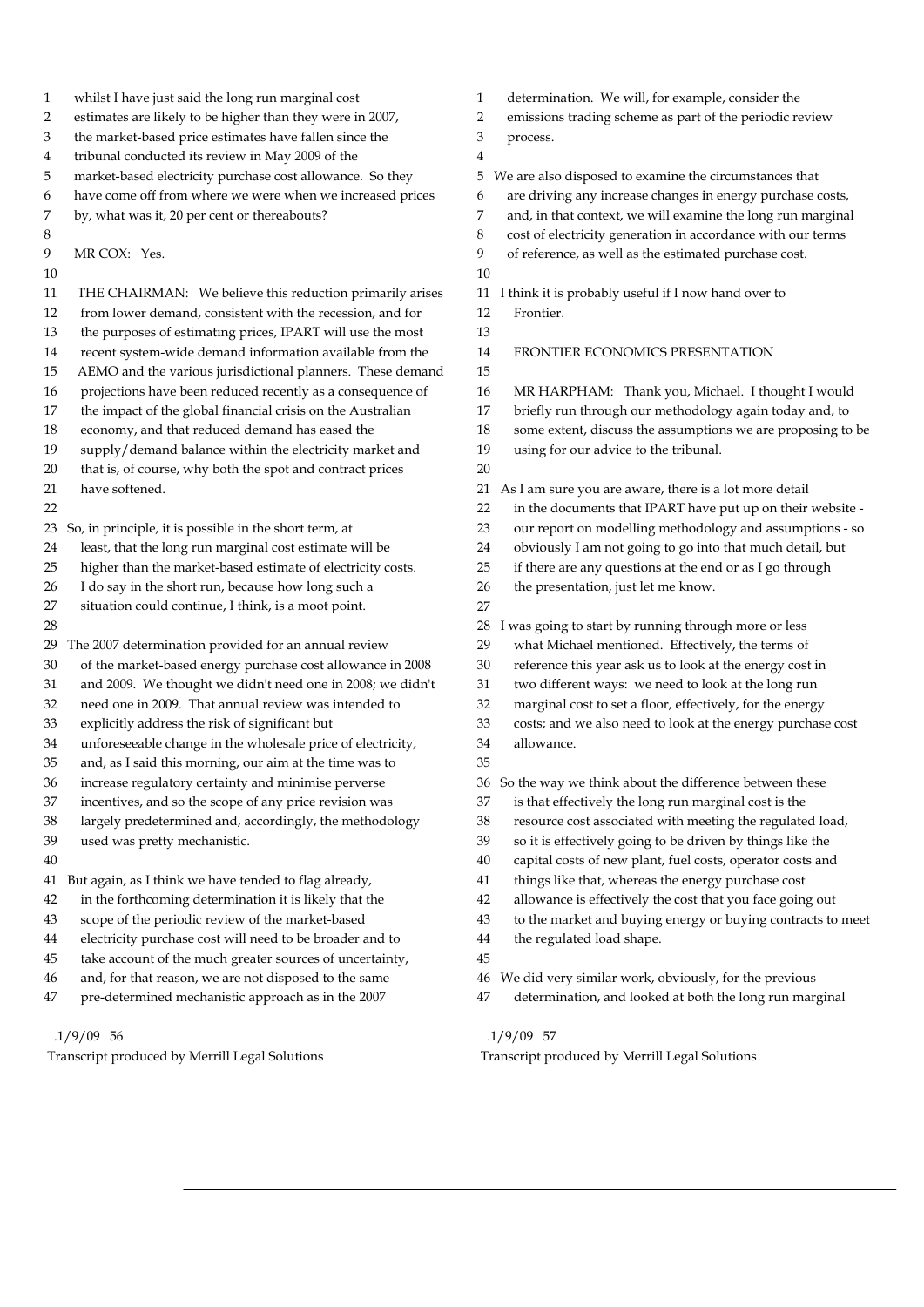- 1 cost and energy purchase cost allowance for our work for
- 2 the previous determination, and we propose to use the same
- 3 framework that we used for that last determination for this
- 4 determination.
- 5

6 Just to review what that framework is, we have three

- 7 energy market models Whirlygig, Spark and Strike which
- 8 we will be using in our advice to the tribunal. These are,
- 9 to an extent, interrelated. Whirlygig is our cost
- 10 optimisation model. That's the model we use to estimate
- 11 long run marginal cost, as well as to do other things.
- 12 Essentially, it assumes that the markets are perfectly
- 13 competitive and looks at what the least-cost options are
- 14 for meeting the regulated load. So it provides the
- 15 long run marginal cost; it also provides investment paths,
- 16 so models efficient new investment and efficient dispatch. 17
- 18 Spark is our energy market model. It is formulated
- 19 very similarly to Whirlygig and has very similar
- 20 assumptions to Whirlygig. The key difference is that it
- 21 relaxes the assumption about perfect competition and allows
- 22 for strategic bidding by participants. So effectively it
- 23 takes into account the sorts of strategic bidding behaviour
- 24 that you might see in the NEM. So that the key output from
- 25 Spark is a forecast of market prices as well as plant
- 26 output.
- 27
- 28 Strike is our portfolio optimisation model. So using
- 29 Strike we can look, for a particular business, at efficient
- 30 ways to hedge a particular load, given a particular
- 31 half-hourly spot price. So it effectively constructs
- 32 hedging strategies that are efficient, in the sense that
- 33 you can't improve on those hedging strategies without
- 34 either increasing risk or the cost of that strategy.
- 35 I will go into a bit more detail about how we use each of
- 36 these models as we go through.
- 37
- 
- 38 Starting with long run marginal costs, which acts as a
- 39 floor effectively, we are going to use Whirlygig to
- 40 estimate the long run marginal cost. The terms of
- 41 reference are clear that we should be thinking about the
- 42 long run marginal cost for the regulated load shape of each
- 43 individual retailer. We have calculated three long run
- 44 marginal costs, one for each retailer.
- 45
- 46 Our proposed approach to estimating long run marginal
- 47 cost is what we call a stand-alone approach. Effectively

#### .1/9/09 58

Transcript produced by Merrill Legal Solutions

- 1 what we do there is take a forecast of each retailer's
- 2 regulated load shape and build a hypothetical generating
- 3 system to supply that load.
- 4

14

- 5 When we are doing this, we ignore all of the existing 6 plant that is in the market. We really are just looking 7 at new investment decisions and dispatch of those
- 8 plant to meet the regulated load. The reason we do
- 9 that is that obviously if you are trying to think about
- 10 serving the regulated load, then this embedded mix of plant
- 11 that is there to serve the system load will not have any
- 12 relationship to that load shape, so we effectively wipe the
- 13 slate clean and start again.
- 15 When we are doing this, we calculate a marginal cost
- 16 so that we put a regulated load shape into the model and
- 17 the model works out how to serve that regulated load shape
- 18 and it is calculated at the marginal cost. We add
- 19 increments to that load, and the increment we add is
- 20 shaped. It has the same shape as the regulated load shape,
- 21 so that when we calculate the marginal cost on it, we
- 22 calculate the marginal cost of the profile, we calculate
- 23 the marginal cost of a load that has a shape on the
- 24 regulated shape for each retailer.
- 25
- 26 Very briefly there is a lot more detail in the paper
- 27 we have released, but the input assumptions that are
- 28 important for us to estimate the long run marginal cost for
- 29 each of the regulated loads are obviously the regulated
- 30 load shape for each retailer, and that is information that
- 31 the tribunal has asked the retailers for as part of the
- 32 process in this determination.
- 34 Then the other key set of assumptions that we need are
- 35 assumptions about the options for plant to meet that load.
- 36 Firstly, we need a list of plant technologies oil, gas,
- 37 and things like that. Then we need to understand what
- 38 their capital costs are, what their fuel costs are, what
- 39 their operating costs are and also what their operating
- 40 characteristics are. Also, what are their
- 41 emission rates, and things like that. Effectively we need
- 42 to understand what is the sort of relative cost of building
- 43 and operating these different plants and we need all that
- 44 information to enable those choices to be made.
- 45

33

- 46 Further on the load that we use when we are looking
- 47 for a lower margin of LRMC and a regulated load shape, we

#### .1/9/09 59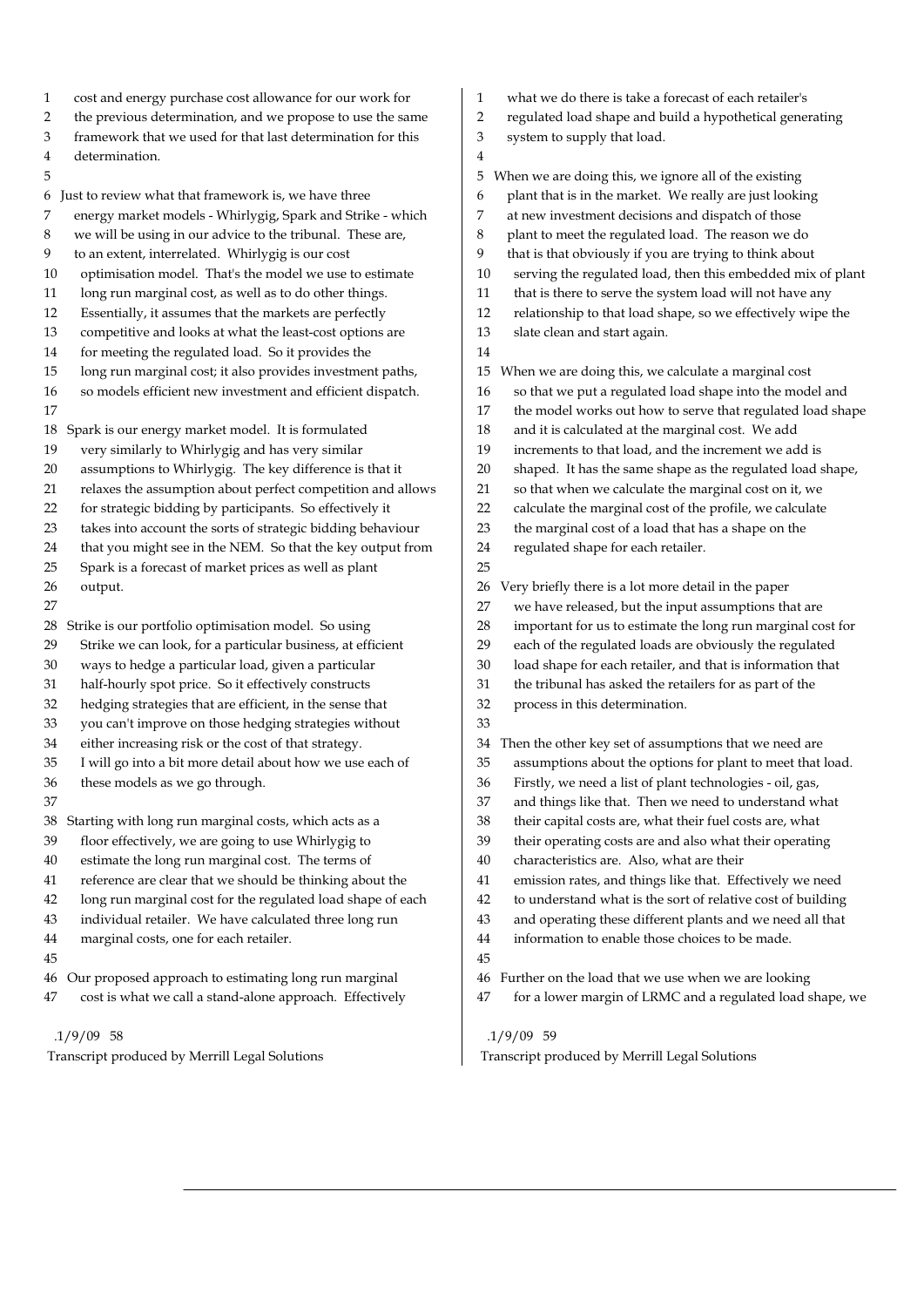| $\mathbf{1}$ | typically don't put the full half hourly load shape into    | 1        |                                                                 |
|--------------|-------------------------------------------------------------|----------|-----------------------------------------------------------------|
| 2            | the model. We will receive a forecast, a half hourly        | 2        | These inputs are then fed into Spark. As I said,                |
| 3            | forecast, from each of the regulators, but it just becomes  | 3        | Spark is our market model which has a very similar              |
| 4            | a computation to find the margins to put the full half hour | 4        | representation of the energy market, as is in Whirlygig,        |
| 5            | load shape into the model.                                  | 5        | and it allows us to forecast pool prices. From pool             |
| 6            |                                                             | 6        | prices, we can derive contract prices and feed both of          |
|              | 7 What we do both for Whirlygig and for Spark is we tend    | 7        | those along with the half hourly regulated load shape for       |
| 8            | to put in representative demand points. Actually this       | 8        | each retailer into Strike and Strike determines efficient       |
| 9            | diagram has not turned out that clearly, but typically what | 9        | hedging strategies for each retailer.                           |
| 10           | we do is choose 30 or 50 representative demand points and   | 10       |                                                                 |
| 11           | match those to the regulated load shape. The thing you      |          | We will be running through the full energy modelling            |
| 12           | can't see very clearly in this diagram, unfortunately, is   | 11<br>12 | framework that we have. What we will also be doing - I          |
|              |                                                             |          |                                                                 |
| 13           | that it is important that these representative demand       | 13       | guess, similar to what Steve Gray mentioned about               |
| 14           | points are weighted towards the peaky end of the load       | 14       | triangulating the retail margin, effectively triangulating      |
| 15           | duration because that is what really drives the cost.       | 15       | the energy purchase cost allowance - is we will be using        |
| 16           | Whether you are talking about the long run marginal cost or | 16       | other estimates of forward spot contract prices as inputs       |
| 17           | the cost of serving a particular load, it is really what    | 17       | into Strike. Strike works with any set of forecasts for         |
| 18           | happens up the peaky end that matters, so we tend to weight | 18       | prices, not just the forecast prices that come out of           |
| 19           | these representative demand points up that end.             | 19       | Spark. As well as our own forecast prices, as we did in         |
| 20           |                                                             | 20       | the last determination, we put in forecast prices from          |
|              | 21 Moving on to the energy purchase cost allowance, which   | 21       | stakeholders and from d-cypha as a check.                       |
| 22           | is a bit more detailed, we will actually be using the sort  | 22       |                                                                 |
| 23           | of full modelling framework to come up with an energy       | 23       | MR ENGLUND: Anthony Englund, from Integral. So will             |
| 24           | purchase cost allowance - so Whirlygig, Spark and Strike.   | 24       | you be using d-cypha or not? I sort of got slightly mixed       |
| 25           | Importantly, we run Whirlygig differently for the energy    | 25       | signals out of some of this paperwork.                          |
| 26           | purchase cost allowance than for the long run marginal      | 26       |                                                                 |
| 27           | costs of serving the regulated load shape.                  | 27       | MR HARPHAM: We will be. All through the process of the          |
| 28           |                                                             | 28       | last determination, we ran d-cypha prices through Strike.       |
| 29           | The reason we are running Whirlygig is to look at           | 29       | In fact when we get to the slide, I have at the end, it         |
| 30           | requirements for new investment, for instance, as well as,  | 30       | shows you what these frontiers that come out of Strike look     |
| 31           | in some cases, we might actually look at the long run       | 31       | like. You will see that for different sets of forecast          |
| 32           | marginal costs of meeting the renewable energy target.      | 32       | prices, you will have different frontiers of energy             |
| 33           | When we are doing that, it is obviously important to look   | 33       | purchase cost. We are proposing to do the same thing for        |
| 34           | at the full system rather than just look at this mini shape | 34       | this determination - effectively come up with a bunch of        |
| 35           | that we are looking at for the long run marginal cost for   | 35       | different efficient frontiers which are contingent on           |
| 36           | regulated load. So when we are running Whirlygig as a       | 36       | different forward price forecasts.                              |
| 37           | first step in our energy purchase cost allowance estimate,  | 37       |                                                                 |
| 38           | we have a full representation of the systems. We will have  | 38       | To go through each of the models in turn, for the               |
| 39           | all of the existing plant in there, the interconnectors,    | 39       | Whirlygig modelling we do for determining purchase cost         |
| 40           | regional demand for each region and so on.                  | 40       | allowance, rather than using the stand-alone approach, we       |
| 41           |                                                             | 41       | are using the incremental approach in the NEM. So we have       |
| 42           | What we get from that is requirements for new               | 42       | all of the existing plants in the NEM, all committed            |
| 43           | investment which, over the period, we are looking at is not | 43       | plants, where that is consistent with what is in the ESOO.      |
| 44           | a big issue because we already have all of the committed    | 44       |                                                                 |
| 45           | investment to serve load over the next few years. We also   | 45       | I guess now is a good time to say that the document we released |
| 46           | get estimates of the marginal costs of meeting the          | 46       | a month or so ago obviously was largely based on the            |
| 47           | renewable energy target, for instance.                      | 47       | previous ESOO. The new ESOO has now come out now, so            |
|              |                                                             |          |                                                                 |

Transcript produced by Merrill Legal Solutions

.1/9/09 61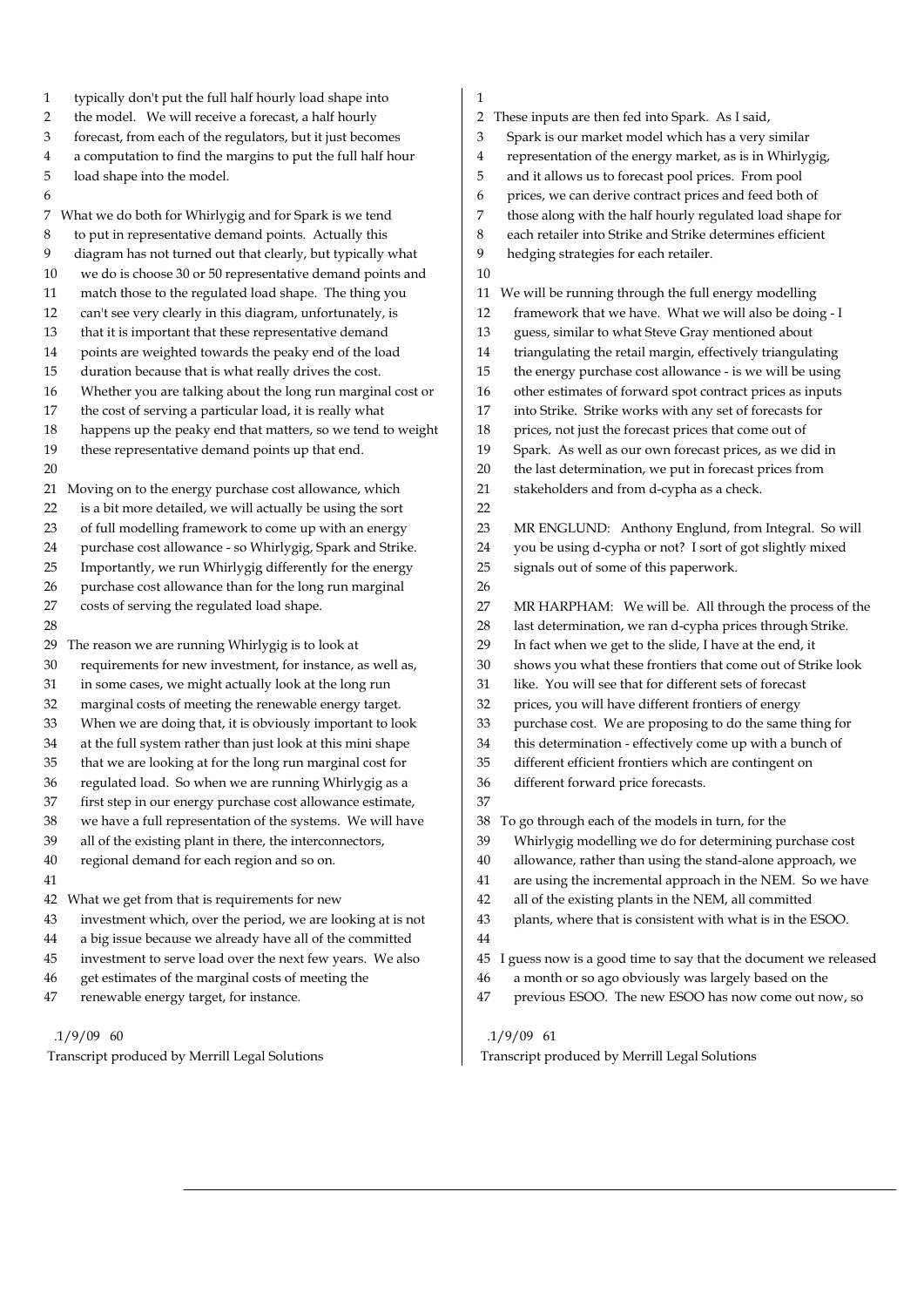- 1 there will be a revision of that document which will be fed
- 2 into the modelling of the draft report and will be released
- 3 with the draft report, but I think it does not yet show you
- 4 how we use that information.
- 5

6 So we will have all existing and committed plants. We 7 will have forecasts of demand in each region and also 8 certainly from the most recent ESOO. Effectively what 9 Whirlygig does is, based on the existing plant and the 10 options for new plant and the costs of those, it maps a

- 11 least cost path for investment, of investment providing new
- 12 plant and operation of the new investment plant to meet
- 13 those regional demand forecasts.
- 14

15 So the input assumptions are existing plant - so

- 16 things like capacity, short run marginal costs and
- 17 operating characteristics. We don't have any fixed costs
- 18 for existing plant in the model on the basis that these

19 have already been sunk and therefore are not relevant to

- 20 economic decisions. For new plant, we have all of the same
- 21 sorts of information but we also have fixed costs on the
- 22 basis that those investment decisions have not been made
- 23 and those costs are not sunk. We have interconnectors in
- 24 there and capacity and losses on those interconnectors. We
- 25 have system load and constraints. So we have reserve
- 26 constraints that the model has to meet, the same as from
- 27 AEMO and greenhouse constraints so MRET and GGAS.
- 28 There is a lot more detail on all of that in our report. 29
- 30 As I mentioned the key difference between Spark and
- 31 Whirlygig is that Whirlygig is least-cost dispatch. It
- 32 effectively assumes that all generators make all their
- 33 capacity available at short run marginal cost; whereas
- 34 Spark has essentially the same input assumptions but allows
- 35 strategic generators the opportunity to bid strategically
- 36 into the market, so it better reflects the sorts of
- 37 decisions that large generators can make in bidding into
- 38 the market.
- 39
- 40 As with Whirlygig, we don't run Spark for a full half 41 hourly load trace. We use a number of representative
- 
- 42 demand points simply because it becomes computationally
- 43 very difficult to look at the full half hour. For each of
- 44 these representative demand points, we run it as a separate
- 45 game. We look at the bid incentives that each strategic
- 46 generator will have in that half hour and search for and 47 find equilibria given that set of possible bidding strategies.
- .1/9/09 62

Transcript produced by Merrill Legal Solutions

1

10

- 2 Effectively each equilibrium provides an outcome, so
- 3 an outcome in terms of bids into the market and hedge
- 4 prices from the market that generators won't unilaterally
- 5 deviate from. It can come up with a number of equilibria
- 6 for each representative demand point which are consistent
- 7 with different possible combinations of bids which are
- 8 stable and this gives us a price distribution for each
- 9 representative demand point.
- 11 Modelling inputs for Spark: as I said a number of
- 12 times, it is essentially the same as Whirlygig. The key
- 13 difference is that whereas in Whirlygig ownership of plant
- 14 does not really matter, in Spark ownership does matter.
- 15 The reason for this is depending on what plant you own, you
- 16 will have different strategic opportunities and different
- 17 pay-offs from those opportunities as well. So we have
- 18 information on who owns what in the market. Essentially
- 19 the rest of the input assumptions that represent the market
- 20 are the same as in Whirlygig.
- 21
- 22 The two additional input assumptions which are
- 23 important in Spark but not in Whirlygig are the bidding
- 24 strategies. So for strategic generators, what sorts of
- 25 strategies can they employ in the market? We define these
- 26 essentially as proportions of available capacity which will
- 27 be offered to the market by a particular generator. We
- 28 base these on market information essentially, what we have
- 29 seen in the market over the last few years.
- 30

31 Importantly the model doesn't force a particular

- 32 bidding strategy on any generator. It offers them a number
- 33 of bidding strategies and then looks for equilibria which
- 34 are combinations among different generators and strategies
- 35 which are stable.
- 36

37 The other thing we need to put into Spark are contract

- 38 levels for the generators. Obviously the pay-offs to
- 39 generators from having different strategies will depend on
- 40 what their contract levels are. Again, those contract
- 41 levels will go into the modelling on evidence that we have
- 42 seen in the market and we have talked about that in the
- 43 last annual review.
- 44
- 45 MR ENGLART: Paul Englart, Country Energy. In regards to
- 46 the bidding strategy that is based on, as I read here, a
- 47 historic bidding behaviour, what will the happen with the

- .1/9/09 63
-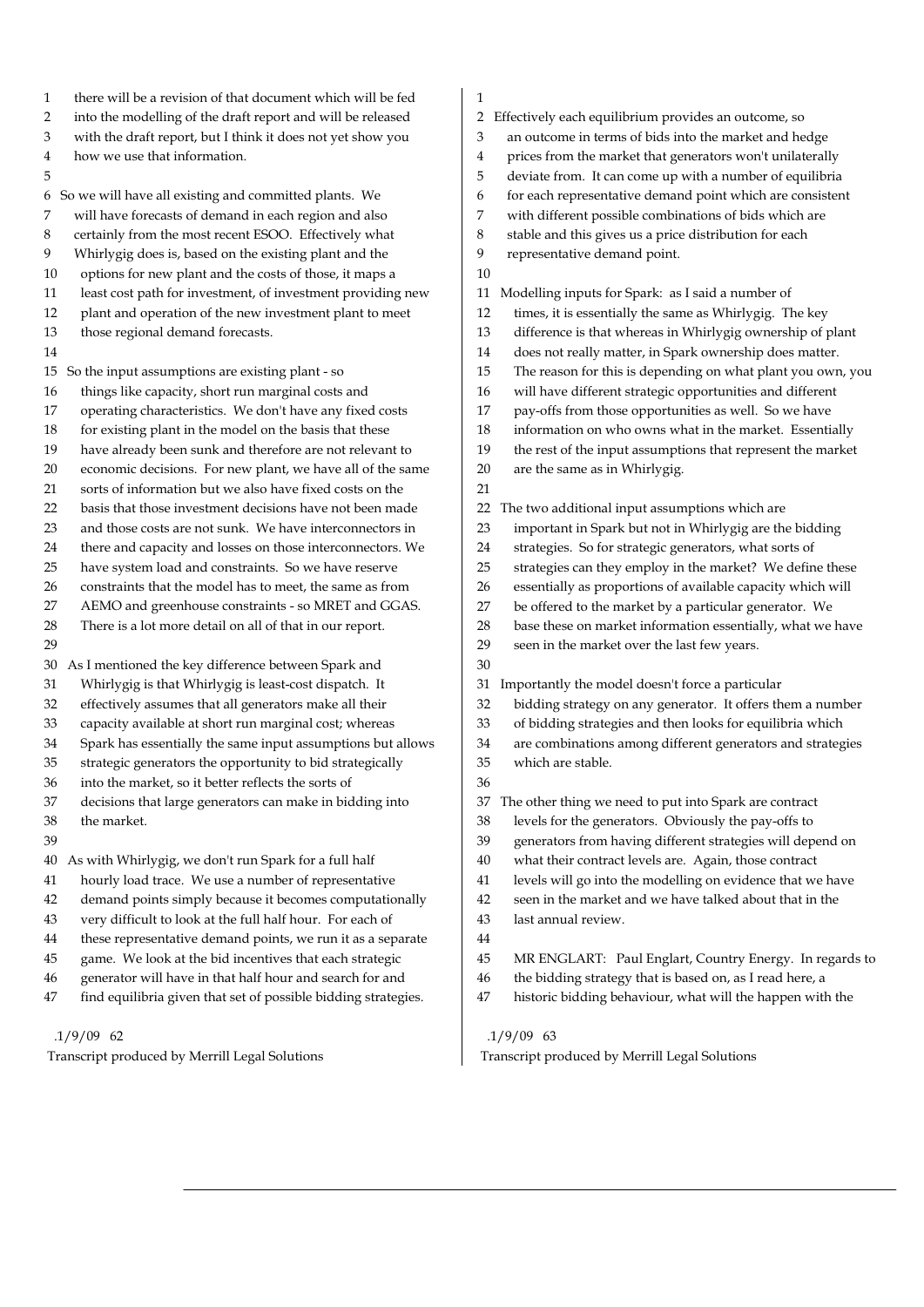| 1<br>2 | introduction of CPRS and when we have all the changes for<br>generation fuel types? How do you cater for or are you | 1<br>2 | and what we also can get from other sources - d-cypha, the<br>stakeholders - are a set of prices for spot prices and |
|--------|---------------------------------------------------------------------------------------------------------------------|--------|----------------------------------------------------------------------------------------------------------------------|
| 3      | catering for that in the model?                                                                                     | 3      | contract prices. Strike uses portfolio theory to search                                                              |
| 4      |                                                                                                                     | 4      | for or find efficient contracting strategies based on these                                                          |
| 5      | MR HARPHAM: One reason that we have the bidding                                                                     | 5      | inputs.                                                                                                              |
| 6      | strategies that we have in the model at the moment is that                                                          | 6      |                                                                                                                      |
| 7      | experience has shown that generators like to have a fair                                                            | 7      | To put this into some context, if we add a contract to                                                               |
| 8      | bit of their capacity contracted firmly into the market                                                             | 8      | a retailer's hedging portfolio, then it is going to do two                                                           |
| 9      | because they like to cover their fixed costs from the                                                               | 9      | things: it will change the expected cost of that                                                                     |
| 10     | contractor rather than being exposed to the market. I                                                               | 10     | portfolio, generally cost will increase to the extent that                                                           |
| 11     | don't know that that will necessarily change a lot as a                                                             | 11     | the contract is at a premium to spot. But the other thing                                                            |
| 12     | result of the introduction of CPRS; one would presume that                                                          | 12     | the contract does, which obviously is very important to the                                                          |
| 13     | generators would still want to cover those fixed costs.                                                             | 13     | retailers, is it will have an effect on risk. As long as                                                             |
| 14     | I'm not sure if James may have something else to add.                                                               | 14     | the a retailer is not over-contracted, then a contract like                                                          |
| 15     |                                                                                                                     | 15     | a swap or a cap will potentially reduce the retailer's                                                               |
| 16     | MR ALLAN: Actually the bidding options that we put into                                                             | 16     | risks.                                                                                                               |
| 17     | the model are more based on the typical risk limits that a                                                          | 17     |                                                                                                                      |
| 18     | generator would face rather than their actual observed                                                              | 18     | Effectively what Strike does is, recognising this                                                                    |
| 19     | historic bidding pattern. What we are doing is basically                                                            | 19     | trade-off between costs and risks, it looks for hedging                                                              |
| 20     | giving them the option to withdraw capacity within a                                                                | 20     | strategies that are efficient. When we talk about                                                                    |
| 21     | range - the actual min and max risk limits that the                                                                 | 21     | efficient hedging strategies in the context of Strike, we                                                            |
| 22     | businesses face.                                                                                                    | 22     | are talking about hedging strategies from which you can't                                                            |
| 23     |                                                                                                                     | 23     | improve risk without increasing cost, for instance; or                                                               |
|        | 24 We are not assuming any actual kind of bidding set of                                                            | 24     | putting it the other way, you can't lower cost                                                                       |
| 25     | strategies for a given half hour. What the model will                                                               | 25     | without increasing risk.                                                                                             |
| 26     | actually do is then find out if the equilibrium bidding                                                             | 26     |                                                                                                                      |
| 27     | strategies across all the participants, when they all have                                                          | 27     | I have an example which --                                                                                           |
| 28     | those options, do change as a result of time or CPRS. So                                                            | 28     |                                                                                                                      |
| 29     | it will be an output of the modelling. It is exactly what                                                           | 29     | MR SMYTH: I have a question regarding the contracting                                                                |
| 30     | we are looking for.                                                                                                 | 30     | strategies of both the retailers and the generators. I                                                               |
| 31     |                                                                                                                     | 31     | am wondering what influence on the model the presence or                                                             |
| 32     | MR PRICE: I would like to add to that. In fact one of                                                               | 32     | absence of ETEF was having? How do you account for that?                                                             |
| 33     | the virtues of using an approach like this is that we have                                                          | 33     |                                                                                                                      |
| 34     | no history on which we can base any sort of bidding                                                                 | 34     | MR HARPHAM: I guess ETEF is one of the uncertainties                                                                 |
| 35     | behaviour. It would be ridiculous to go back and use                                                                | 35     | that we have to deal with as part of this determination.                                                             |
| 36     | historical patterns, because the whole point of the CPRS is                                                         | 36     | In fact we also had to deal with it as part of the last                                                              |
| 37     | to alter patterns of production. So by just allowing the                                                            | 37     | determination. ETEF can be accounted for in Spark, in our                                                            |
| 38     | model to find the equilibria itself having regard to the                                                            | 38     | modelling of forecast spot prices, because we think it does                                                          |
| 39     | profitability of different bidding strategies allows the                                                            | 39     | have an impact on generators' bidding behaviour.                                                                     |
| 40     | market to find its own level.                                                                                       | 40     |                                                                                                                      |
| 41     |                                                                                                                     | 41     | Given that there is sort of some uncertainty about the                                                               |
| 42     | MR ENGLUND: I assume that will only come about when                                                                 | 42     | roll-off of ETEF, I guess we will need to look at what                                                               |
| 43     | you have the cost of carbon --                                                                                      | 43     | announcements are made on that roll-off schedule; but at                                                             |
| 44     |                                                                                                                     | 44     | the moment it seems that it will be there until at least                                                             |
| 45     | MR PRICE: That's right.                                                                                             | 45     | July 2010. So presumably in modelling Spark we will need                                                             |
| 46     |                                                                                                                     | 46     | to look at scenarios in which it remains and potentially                                                             |
|        | 47 MR HARPHAM: Moving on to Strike, what we get from Spark,                                                         | 47     | scenarios in which it rolls off as well.                                                                             |
|        |                                                                                                                     |        |                                                                                                                      |

Transcript produced by Merrill Legal Solutions

.1/9/09 65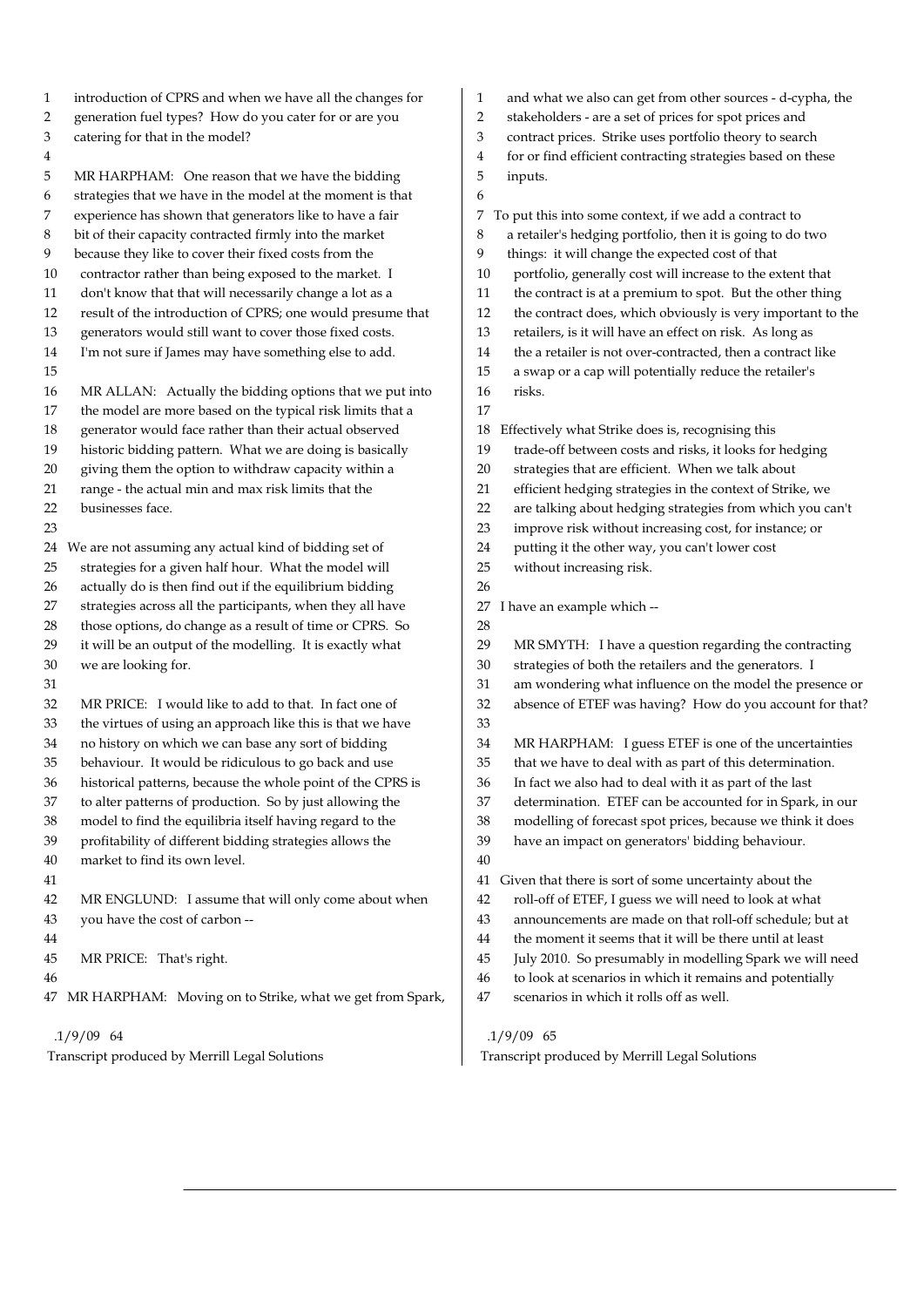| 1                                                                 | 1                                                                 |
|-------------------------------------------------------------------|-------------------------------------------------------------------|
| 2 The way we take that into account is effectively by             | 2<br>MR MOODY: I guess the thing that would concern me is         |
| altering the contracting levels of the generators in Spark        | 3                                                                 |
| 3                                                                 | that out of that 7.2 per cent is less than 100 hours or           |
| to reflect the fact that they are exposed to ETEF. This is        | 100 hours of price outcomes over a full year. If you are          |
| 4                                                                 | 4                                                                 |
| something that we did, I guess most recently, for the last        | 5                                                                 |
| 5                                                                 | only doing 100 points to start with, you don't have               |
| annual review. We looked at two scenarios. I can't                | sufficient - it is even less than 1 point that would need         |
| 6                                                                 | 6                                                                 |
| 7                                                                 | 7                                                                 |
| remember what the two scenarios were at that stage, but at        | to include that price volatility; yet that price going            |
| 8                                                                 | 8                                                                 |
| that stage there were two scenarios for the roll off of           | from, say, \$30, \$40 a megawatt hour to \$10,000 has enormous    |
| 9                                                                 | 9                                                                 |
| ETEF.                                                             | risk in it. I just can't see how you can extract that and         |
| 10                                                                | therefore flow into the efficient frontiers without having<br>10  |
| 11 We looked at a scenario where we had that roll-off, or         | perhaps more resolution around that volatile component.<br>11     |
| 12<br>we kept it at 100 per cent, and there was a difference in   | 12                                                                |
| the pool price forecast you get out of Spark because of the       | 13                                                                |
| 13                                                                | MR PRICE: You have to think about the nature of the               |
| different assumptions about the contracting levels of the         | competitive conditions with those top 100 hours - so where        |
| 14                                                                | 14                                                                |
| generators. So it looks like we will need to do that              | 15                                                                |
| 15                                                                | you think there is demonstrably more market power in the          |
| 16                                                                | last 50 hours versus the last 100 hours. For the most             |
| again.                                                            | 16                                                                |
| 17                                                                | 17<br>part, Spark does not distinguish it, but if it finds an     |
| MR MOODY: Earlier on you showed the cumulative                    | opportunity to hit a VOLL price, it will take it. It does         |
| 18                                                                | 18                                                                |
| distribution and that you don't use all 17,500 points, you        | 19                                                                |
| 19                                                                | not care about any sort of regulatory risk; if anything it        |
| choose a selection, which is, I don't know, presumably a          | tends to bias it on the upside because of it, whereas in          |
| 20                                                                | 20                                                                |
| number representing 100 or something like that. Does that         | reality the market is a lot more subdued than Spark will          |
| 21                                                                | 21                                                                |
| mean that when running each of the games, as you described        | 22                                                                |
| 22                                                                | have you imagine.                                                 |
| them, you end up with that many results instead of 17,500<br>23   | 23                                                                |
| and you spread them across the year somehow?                      | If anything it tends to the push prices up not down               |
| 24                                                                | 24                                                                |
| 25                                                                | because the last 100 hours, the market comes under<br>25          |
| MR ALLAN: So as part of constructing those points, we             | 26                                                                |
| 26                                                                | severe pressure, virtually any generator under those              |
| weight them by the number of hours that we are trying to          | 27                                                                |
| 27                                                                | circumstances has an almost unilateral market power under         |
| represent. So that is exactly right; we have a weighted           | such circumstances. It won't care whether it is the top 50        |
| 28                                                                | 28                                                                |
| set of outcomes.                                                  | 29                                                                |
| 29                                                                | or top 100; it will behave in exactly the same way.               |
| 30                                                                | 30                                                                |
| MR MOODY: I guess historically around about 20 per cent           | 31                                                                |
| 31                                                                | MR MOODY: I didn't see that flow through into the                 |
| of the value of the spot prices comes from about 0.2 per          | 32                                                                |
| 32                                                                | results last time. Maybe I just didn't interpret them.            |
| cent of the price bids, which is clearly where all the risk<br>33 | 33                                                                |
| is in retailing. How do you capture that since you won't          | 34                                                                |
| 34                                                                | MR COLEBOURN: I think the related point to what Mr                |
| have that level of resolution?                                    | Moody was making is that if the retailer knew in advance          |
| 35                                                                | 35                                                                |
| 36                                                                | 36<br>which half hours were going to be really high, they are the |
| 37                                                                | ones you would contract, clearly. But, of course, retailers       |
| MR ALLAN: We bias the resolution of those points heavily          | 37                                                                |
| 38                                                                | 38                                                                |
| towards the peak and along the load duration curve, which is      | don't know in advance what is going to happen; they have to       |
| the point Andrew made earlier. So we are modelling                | 39                                                                |
| 39                                                                | contract years in advance, and they contract against              |
| individual half hours at the top end of the curve.                | 40                                                                |
| 40                                                                | potential outcomes.                                               |
| 41                                                                | 41                                                                |
| 42 The other point is that when it comes down to the              | 42<br>MR HARPHAM: Yes, that's right. I think there are a          |
| final hold on energy costs that we get out of Strike, that        | couple of points that that raises. One of them is that            |
| 43                                                                | 43                                                                |
| has as much as anything to do with the contract positions         | there is going to be a forecasting risk associated with the       |
| 44                                                                | 44                                                                |
| we have held during those times as well. So it will be            | work that we are doing and the advice that we are giving to       |
| 45                                                                | 45                                                                |
| smoothed out a little bit, just so that the model will be         | the tribunal, and this is part of the reason why there were       |
| 46                                                                | 46                                                                |
| able to contract away some of our risk.                           | annual reviews last year, so that as information on the           |
| 47                                                                | 47                                                                |
| $.1/9/09$ 66                                                      | $.1/9/09$ 67                                                      |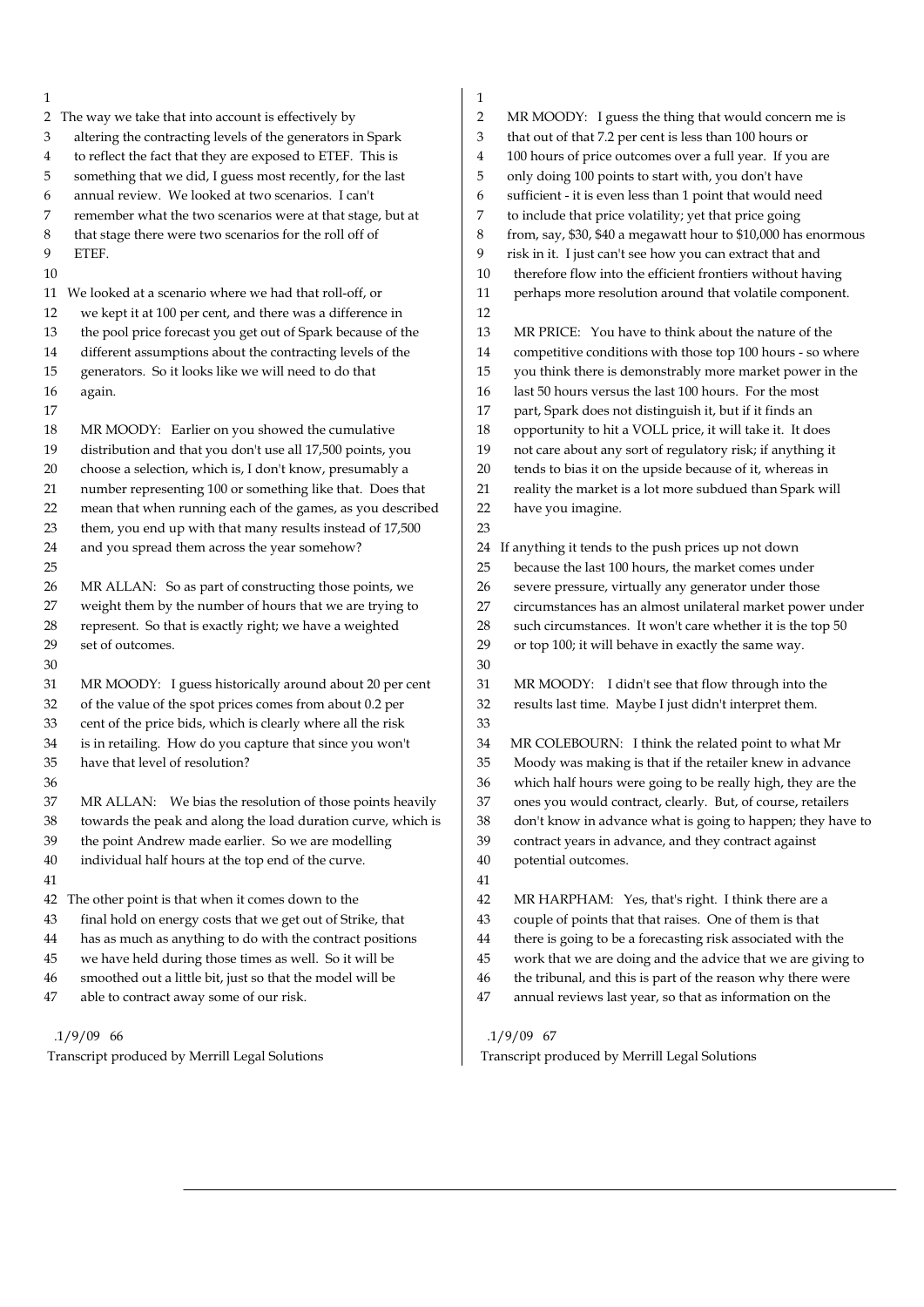- 1 market became available through the course of the
- 2 determination, the tribunal was in a position to go back
- 3 and look at how that new information might flow through
- 4 into the energy purchase cost allowance.
- 5

6 I guess the other point to think about is that

- 7 ultimately we have this three-stage modelling process which
- 8 results in an efficient frontier, like the ones we have up
- 9 here. I think these have come out of the last report that
- 10 Frontier did for the previous determination I think it is
- 11 Country Energy's but essentially it results in these
- 12 frontiers, and for any point on the frontier that the
- 13 tribunal considers appropriate last time they chose the
- 14 conservative, so the top-left point there is a
- 15 contracting strategy associated with that point on the
- 16 frontier, and so there is a particular mix of swaps and
- 17 caps and exposure to the market as well.
- 18
- 19 One of the things we have been thinking about is the
- 20 fact that, particularly with CPRS coming in, forecasting
- 21 prices becomes more difficult. But one of the things we
- 22 need to investigate is to what extent the hedging strategy
- 23 at these points on the frontier changes as a result of the
- 24 new assumptions about what the carbon price is. So, for
- 25 instance, if the carbon price is \$40 instead of \$25,
- 26 obviously that has a different cost, but it may not
- 27 actually result in a markedly different hedging strategy at
- 28 the conservative point or the elbow point.
- 29
- 30 If that is the case, it brings us back to the issue
- 31 that the tribunal faces, and that is that it needs to set a
- 32 price ultimately on some view of what the world will look
- 33 like in the future and what prices will look like in the
- 34 future, but it may be that that is not driven to a large
- 35 extent by differences in the hedging strategy at that
- 36 conservative point.
- 37
- 38 MR PRICE: Can I just add to that? Just going back to
- 39 your point a bit more closely about the demand, in fact
- 40 what goes into this is a distribution of demand and a
- 41 distribution of prices, and there is correlation between
- 42 them. So around each of those points there is a
- 43 distribution. The problem, of course, with a retailer
- 44 hedging or a generator hedging, for that matter is that
- 45 there is uncertainty about how much load they have to hedge
- 46 for and at what price, and we explicitly take that into
- 47 account when we formulate that optimal hedging strategy,

#### .1/9/09 68

Transcript produced by Merrill Legal Solutions

- 1 which is why we spend so much time getting quality retail
- 2 load data so that we do that correctly.

4 MR COLEBOURN: Yes. I'm just pointing out that a retailer 5 is trying to hedge in a position of uncertainty, because he 6 doesn't know what his demand is going to be, but what your 7 model is doing is efficiently hedging a demand that you 8 actually know.

- 10 MR PRICE: Yes. Explicitly, they don't know it, but there
- 11 is a distribution around it, there is an expected value,
- 12 and they have to take a view as to how wide that
- 13 distribution is. We need to reflect that in the way that 14 we model it, and that's exactly what we do.
- 15

22

3

 $\overline{Q}$ 

16 MR COLEBOURN: I might go on to the issue of reserve. The 17 way AEMO manages the system, of course, is that it applies 18 reserve not on top of an actual observed demand but on top 19 of a 10 per cent POE demand, a forecast demand, so they are 20 different things. The actual demand is different to having 21 to commit plant, in advance, against a forecast.

- 23 MR PRICE: That's right.
- 24 25 MR ALLAN: So the way we cover that off is in the first 26 stage of our modelling with Whirlygig we implement the 27 exact same kind of constraints that AEMO does when they do 28 the supply/demand balance modelling. So we input that 29 abstract 10 per cent POE demand - which is actually even 30 more abstract, because it is 100 per cent coincident 10% POE; 31 so every region peaks at the exact same half hour - we put 32 that point into our first-stage modelling and we apply the 33 reserve margins published by AEMO, and that's one of the 34 constraints when Whirlygig works out the optimal build path 35 for the period that we're looking at. 36 37 MR PRICE: That then influences prices subsequently, of 38 course. 39
- 40 MR LIU: Dongsheng Liu from AGL. One of the points on
- 41 this frontier, apparently, it seems that there is a
- 42 distribution associated with that point in terms of risk
- 43 and price and what-have-you, but what is the hedging
- 44 strategy associated with the point? Is it associated with
- 45 a fixed hedging strategy or a bunch of strategies?
- 46
- 47 MR HARPHAM: I am sorry, I missed the end. What was it?

### .1/9/09 69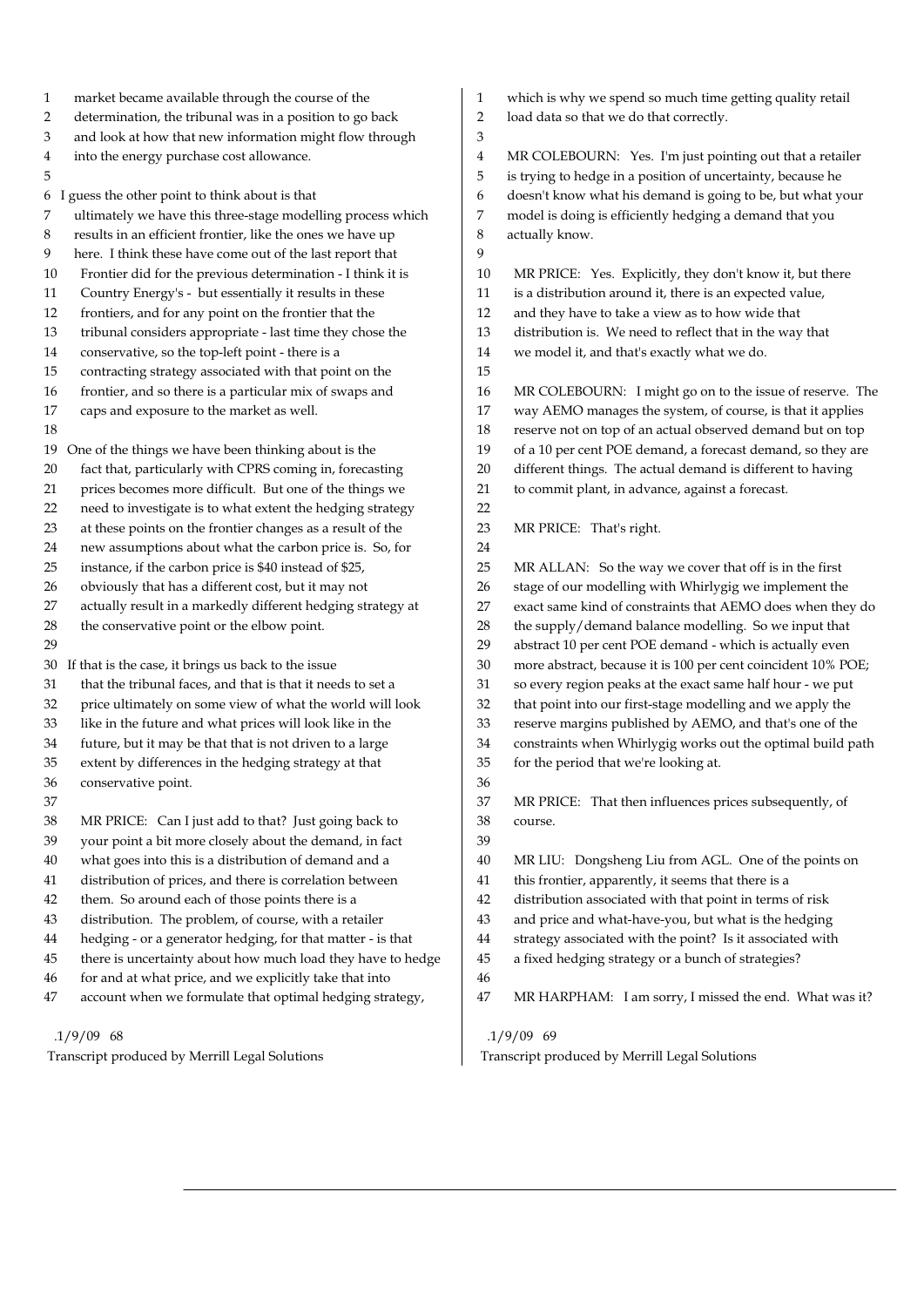| $\mathbf{1}$<br>$\overline{2}$ | Hedging strategy associated with the conservative point?                                                             | $\mathbf{1}$<br>2 | CPRS obviously is going to add to generators' costs and<br>we're going to see that flow through into the spot market.  |
|--------------------------------|----------------------------------------------------------------------------------------------------------------------|-------------------|------------------------------------------------------------------------------------------------------------------------|
| 3                              | MR LIU: Is it associated with a fixed hedging strategy or                                                            | 3                 |                                                                                                                        |
| $\overline{\mathbf{4}}$        | bunch of strategies?                                                                                                 | 4                 | The tribunal's issues paper discussed in some length                                                                   |
| 5                              |                                                                                                                      | 5                 | the alternatives between modelling a carbon-exclusive spot                                                             |
| 6                              | MR HARPHAM: So each of the points along --                                                                           | 6                 | price and then having a separate carbon cost or a                                                                      |
| 7                              |                                                                                                                      | 7                 | carbon-inclusive spot price which incorporates a carbon                                                                |
| 8                              | MR LIU: What I was trying to say is: at a point on the                                                               | 8                 | cost.                                                                                                                  |
| 9                              | efficient frontier you will have this distribution of the                                                            | 9                 |                                                                                                                        |
| 10                             | costs associated, but behind that, is that a single site of                                                          | 10                | From our point of view - and this is something that we                                                                 |
| 11                             |                                                                                                                      | 11                | talk about in our modelling methodology paper - we are                                                                 |
| 12                             | optimal hedging strategy associated with that point, or<br>involving a bunch of different optimal hedging strategies | 12                | proposing to do our modelling on a carbon-inclusive basis,                                                             |
| 13                             | over the same point? That is my question.                                                                            | 13                |                                                                                                                        |
|                                |                                                                                                                      |                   | I guess for a couple of reasons. Firstly, we think this is                                                             |
| 14                             |                                                                                                                      | 14<br>15          | where the market will ultimately head, and to the extent                                                               |
| 15                             | MR ALLAN: I think there are two bits to that. Firstly,                                                               |                   | that the modelling we are doing for our advice to IPART is                                                             |
| 16                             | to construct one of these frontiers, we input, as Danny                                                              | 16                | consistent with what is out in the market, then that makes                                                             |
| 17                             | said, distributions around load and price and various other                                                          | 17                | it easier for us to compare our modelled results to what is                                                            |
| 18                             | inputs and their correlations, such that the model can                                                               | 18<br>19          | observable in the market.                                                                                              |
| 19                             | determine optimal hedging positions.                                                                                 |                   |                                                                                                                        |
| 20                             |                                                                                                                      | 20<br>21          | The second reason is that whether you model a                                                                          |
|                                | 21 As to the curve itself, every point on that curve                                                                 |                   | carbon-exclusive or a carbon-inclusive spot price, in order                                                            |
| 22                             | represents a single quantity of, say, swaps and caps, which                                                          | 22                | to understand and think about how the carbon price is going                                                            |
| 23                             | corresponds to an optimal position. So every point on the                                                            | 23                | to flow through to the spot price and then ultimately to                                                               |
| 24<br>25                       | curve is an optimal position, and underneath each point                                                              | 24<br>25          | retailers, you need to understand what is called the                                                                   |
| 26                             | there is a unique quantity of swaps and caps and various                                                             | 26                | pass-through rate, so the extent to which the carbon price                                                             |
| 27                             | other products that make up that optimal position.                                                                   | 27                | flows through to spot prices.                                                                                          |
| 28                             | The choice to be made is then which optimal position                                                                 | 28                | You clearly need to do that under a carbon-exclusive                                                                   |
|                                | is the best one, and in the last determination the tribunal                                                          | 29                |                                                                                                                        |
| 29                             |                                                                                                                      | 30                | spot price, but because of the complex way that the carbon                                                             |
| 30                             | decided on the most conservative point, the lowest risk,<br>which is that one at the upper left. But every point on  | 31                | price will affect the spot price, effectively, to work out                                                             |
| 31<br>32                       | the frontier is an optimal point.                                                                                    | 32                | what that pass-through rate is you end up having to model a<br>carbon-inclusive spot price in any case. So it is not   |
| 33                             |                                                                                                                      | 33                |                                                                                                                        |
| 34                             | MR LIU: Thank you.                                                                                                   | 34                | clear that doing a carbon-exclusive spot price is simpler                                                              |
| 35                             |                                                                                                                      | 35                | or more transparent from a modelling point of view                                                                     |
|                                | MR HARPHAM: That might be enough about the efficient                                                                 | 36                |                                                                                                                        |
| 36<br>37                       | frontiers, I guess other than to say - and this is                                                                   | 37                | MR ENGLUND: Will you be making some assumptions<br>transparent about the extent to which you think the                 |
| 38                             | something I mentioned at the start - for the previous                                                                | 38                | pass-through is happening?                                                                                             |
| 39                             | determination we calculated these efficient frontiers for                                                            | 39                |                                                                                                                        |
| 40                             | different sets of forward prices, so that's the reason                                                               | 40                |                                                                                                                        |
| 41                             | there are four of these efficient frontiers, and we will be                                                          | 41                | MR HARPHAM: In fact this is something we're talking about<br>in this slide. To a large extent, our assumptions are     |
|                                |                                                                                                                      | 42                |                                                                                                                        |
| 42<br>43                       | doing the same for this determination.                                                                               | 43                | already in that methodology and assumptions book. So just<br>to be clear about how carbon is dealt with in our models, |
|                                |                                                                                                                      | 44                |                                                                                                                        |
| 44<br>45                       | guess the last thing we thought we might talk about<br>is CPRS. Obviously CPRS will be a factor over this            | 45                | in Whirlygig we have a carbon cost as an input and we have                                                             |
| 46                             | determination. We will have a capped carbon price for                                                                | 46                | emissions rates for each of the generating plants, so the<br>extent to which any single generator's cost increases is  |
| 47                             | 2011/12 and then an uncapped carbon price in 2012/13. So                                                             | 47                | just the multiple of those two.                                                                                        |
|                                |                                                                                                                      |                   |                                                                                                                        |
|                                | $.1/9/09$ 70                                                                                                         |                   | $.1/9/09$ 71                                                                                                           |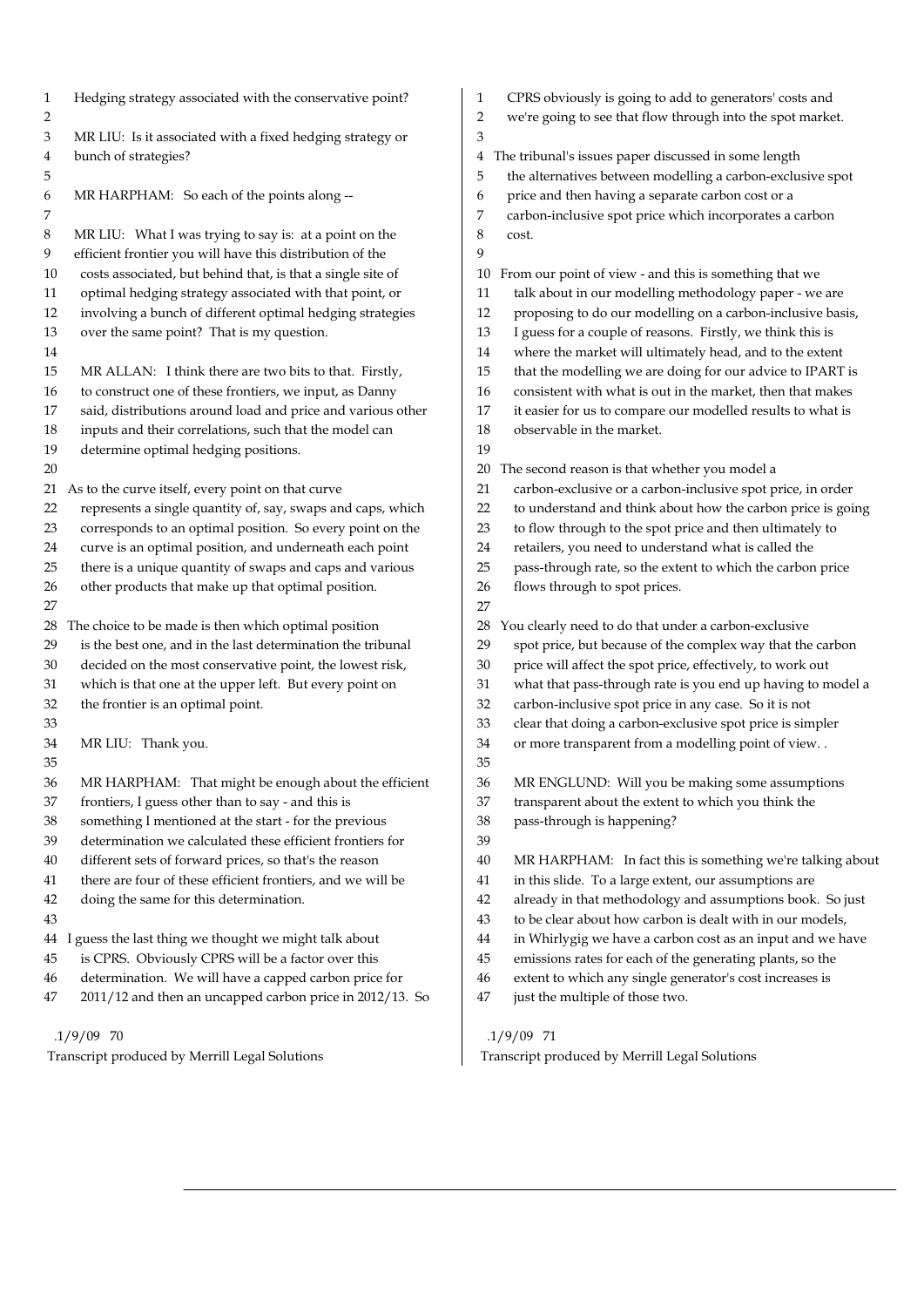| 1                                                                | globally and, as a result, a higher global carbon price.<br>1     |
|------------------------------------------------------------------|-------------------------------------------------------------------|
| 2 It is similar for Spark, so short run marginal costs           | 2                                                                 |
| increase due to the carbon price and the emissions               | We intend to do that to understand, I guess, the                  |
| 3                                                                | 3                                                                 |
| intensities, so we have put all the emissions intensities        | extent of the forecast risks associated with CPRS, but            |
| 4                                                                | 4                                                                 |
| in that modelling report. We have also put in the carbon         | 5                                                                 |
| 5                                                                | ultimately the design of the regulatory process, I think,         |
| price forecasts that we are proposing to use. So that is         | is the best way to deal with those forecast risks. So             |
| 6                                                                | 6                                                                 |
| based on Commonwealth Treasury's forecast as, I guess, the       | through the annual review process, as we get closer to            |
| 7                                                                | 7                                                                 |
| most robust or transparent source of carbon cost inputs.         | 2012/13, no doubt there will be more certainty about the          |
| 8                                                                | 8                                                                 |
| So those are the only things that go into our modelling -        | 9                                                                 |
| 9                                                                | scheme design, implementation and the likely carbon price,        |
| the carbon price and the emissions intensity, really, and        | and that's something that can be taken into account in            |
| 10                                                               | 10                                                                |
| I think that's all transparent in our report.                    | those annual reviews.                                             |
| 11                                                               | 11                                                                |
| 12                                                               | 12                                                                |
| 13                                                               | 13                                                                |
| MS BRAKEY: And in our methodology paper IPART has                | I guess the other way that the CPRS can affect risk               |
| said that it will instruct Frontier on what assumptions to use   | for the retailers is if the carbon price itself is volatile       |
| 14                                                               | 14                                                                |
| 15                                                               | over the course of a year. So when we talk about modelling        |
| for the carbon pricing.                                          | 15                                                                |
| 16                                                               | CPRS5, effectively what we mean is we will take the CPRS5<br>16   |
| 17                                                               | price for 2012/13 from Commonwealth Treasury modelling            |
| MS HUGHSON: Do you mean in terms of dollars per tonne,           | 17                                                                |
| 18                                                               | and put that in as a fixed price for the year, but no doubt       |
| Anna?                                                            | 18                                                                |
| 19                                                               | that won't happen; the carbon price itself will be volatile<br>19 |
| 20                                                               | 20                                                                |
| MS BRAKEY: We will ask for certain scenarios and, yes, it        | across the year.                                                  |
| will be about that.<br>21                                        | 21                                                                |
| 22                                                               | 22<br>The difficulty with trying to model this risk at the        |
| 23                                                               | 23                                                                |
| MR HARPHAM: There are risks associated with CPRS,                | moment is there is really no basis on which we can come to        |
| obviously. In the way that we have been thinking about it,       | a view on what the volatility of the carbon price is going        |
| 24                                                               | 24                                                                |
| there are two key risks to retailers through this                | to be, and also how that volatility will be related to the        |
| 25                                                               | 25                                                                |
| determination as a result of the CPRS.                           | spot market conditions, because, in principle, the carbon         |
| 26                                                               | 26                                                                |
| 27                                                               | price - any carbon price itself, or some carbon prices<br>27      |
| The first one is the forecast risk, so, as I mentioned           | themselves - may in fact reduce volatility in the spot            |
| 28                                                               | 28                                                                |
| earlier, we have to take a view at the moment on what the        | 29                                                                |
| 29                                                               | market, to the extent that the imposition of a carbon price       |
| carbon price is going to be for 2011/12, which is less of        | 30                                                                |
| 30                                                               | flattens out the merit order. The impact on the cheapest          |
| an issue because of the cap on the carbon price, but             | generation is greater than the impact on the more expensive       |
| 31                                                               | 31                                                                |
| ultimately for 2012/13 as well. So we are proposing to use       | 32                                                                |
| 32                                                               | generation, so it flattens out the merit order.                   |
| Commonwealth Treasury's forecast of the carbon price for<br>33   | 33                                                                |
| 2012/13, but for the purposes of informing the tribunal          | 34                                                                |
| 34                                                               | So, in principle, for some carbon prices, the                     |
| about the sort of magnitude of the risks we're talking           | introduction of the CPRS may actually reduce the volatility       |
| 35                                                               | 35                                                                |
| 36                                                               | 36                                                                |
| about, we will also be modelling scenarios in which there        | in the spot price, although, obviously, to the extent that        |
| is no CPRS, so no carbon price in 2012/13; and it is only        | the carbon price then is volatile, and as you get to a            |
| 37                                                               | 37                                                                |
| 38                                                               | 38                                                                |
| in doing that, I guess - part of an answer to your               | higher carbon price that effect may be washed out.                |
| 39<br>question - that you can actually work out the pass-through | 39                                                                |
| rate by looking at what the spot price is on a no-carbon         | I guess the upshot of all of that is that without                 |
| 40                                                               | 40                                                                |
| basis and comparing it to the spot price on a CPRS5 basis,       | having any basis for predicting what the volatility of the        |
| 41                                                               | 41                                                                |
| 42                                                               | carbon price in 2012/13 will be at the moment, or how the         |
| for instance.                                                    | 42                                                                |
| 43                                                               | volatility will relate to conditions in the NEM, it sort of<br>43 |
| 44 We will also be modelling it on the basis of the              | becomes a meaningless exercise for us to try and take a<br>44     |
| CPRS15 prices, so those are the higher carbon price              | volatile carbon as an input into our pool price modelling         |
| 45                                                               | 45                                                                |
| forecasts from Treasury, largely based on the assumption         | at the moment.                                                    |
| 46                                                               | 46                                                                |
| that there are going to be tighter restrictions on carbon<br>47  | 47                                                                |
|                                                                  |                                                                   |

Transcript produced by Merrill Legal Solutions

# .1/9/09 72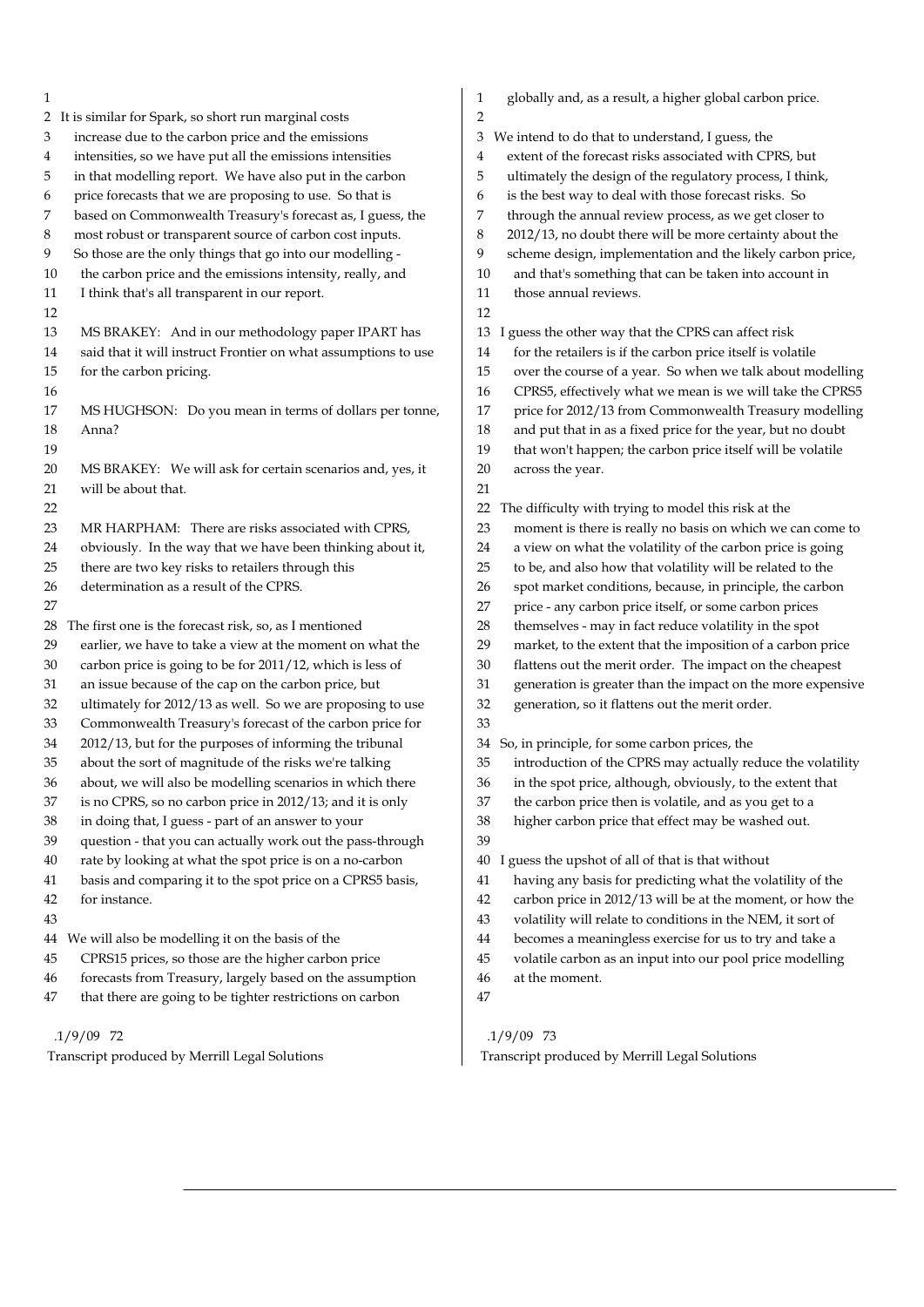1 So at the moment we are proposing just to use a fixed 2 carbon price for each year to model the effect of varying 3 that carbon price, the level of that carbon price, but at 4 the moment I don't think there is a lot more we can do in 5 terms of taking into account a carbon price that is 6 volatile across the year in any systematic way. 7 8 That's, I guess, all I really wanted to run through by 9 way of presentation. If there are further questions, we 10 are happy to hear them. 11 12 MR LIU: My first question is about the stand-alone 13 approach to the LRMC, it is about the minimum reserve 14 margin for the system; my second question is about the MRET 15 targets; my third question is about the interconnector. 16 17 On the stand-alone method, I just found the report unclear 18 on how you handle these assumptions which belong to 19 the system, but now you model part of the load - is it 20 pro rata or whatever? Especially in New South Wales, the 21 marginal reserve is negative, and that's probably because 22 of the in-flow from other regions to New South Wales. So 23 what is the adjustment to that? That is my first question. 24 25 My second question is related to the efficient 26 frontier. When you put up the chart, when you look at the 27 end, at the minimum risk point, there is still a \$2 or \$3 28 risk. What I am trying to understand is what is the 29 potential driver of the risk that will actually eventually 30 cause that cost to shoot up more, the energy cost. 31 32 MR ALLAN: I might answer your second question first. So 33 the reason why there is still some residual risk, even on 34 the most conservative part of the efficient frontier, is 35 due to the blockiness of the contract options that we give 36 the model. 37 38 So if we included products whereby you could construct 39 an optimal position that perfectly followed your load 40 across the whole year, you could completely minimise the 41 risk in your portfolio. But that's not what we do. What 42 we have included is quarterly peak and off-peak swaps and 43 caps, so there is always going to be some element of overs 44 and unders across the course of the year, against any 45 position constructed out of those instruments. So there 46 will always be some sort of residual risk on the portfolio. 47 .1/9/09 74 Transcript produced by Merrill Legal Solutions 1 MR PRICE: Just to add to that, the more contract types we 2 add to the portfolio, the lower the cost and the lower the 3 risk. 4 5 MR ALLAN: Well, not necessarily the lower the cost. 6 7 MR PRICE: Well, if we price those off the opportunity 8 cost of the spot market, it will most certainly be the 9 case, if you can fill in all the coarseness of that 10 contract. So long as it is internally consistent with the 11 spot market, the price and risk will fall. So we use a 12 limited range of contracts and still there is some 13 coarseness there, but, in reality, that won't be a 14 retailer's book; that would be much more exotic contracts. 15 16 MR LIU: I understand that. Can we regard that residual 17 risk as a volume risk rather than a price risk? 18 19 MR ALLAN: It is a combination of the two. 20 21 MR LIU: Still a combination? Thank you. 22 23 MR HARPHAM: One of the things we haven't talked about 24 today is the volatility allowance, which was incorporated 25 as part of the previous determination and is something that 26 we will be looking at in our advice to the tribunal. So 27 the volatility allowance was effectively based on that 28 residual risk and the working capital that retailers 29 required to ensure that, effectively, they could cover that 30 risk in case, you know, at the beginning of the 31 determination, things moved against them, so that they were 32 in fact below the expected cost. The volatility allowance 33 was the cost of the working capital to effectively tide 34 them over until things turned around. Did you have a 35 question? 36 37 MR MOODY: No, that essentially answers my question. 38 39 MR LIU: What about my first question? 40 41 MR ALLAN: The first question seemed to be mostly about 42 how do we treat reserve and interconnector flows in the 43 stand-alone approach. Just on the interconnectors, we 44 assume that there are no interconnectors. So all we are 45 modelling is the shape, and we are trying to find an 46 optimal mix of new plant options to fit that shape, and we 47 don't consider any kind of multi-regional system in doing .1/9/09 75 Transcript produced by Merrill Legal Solutions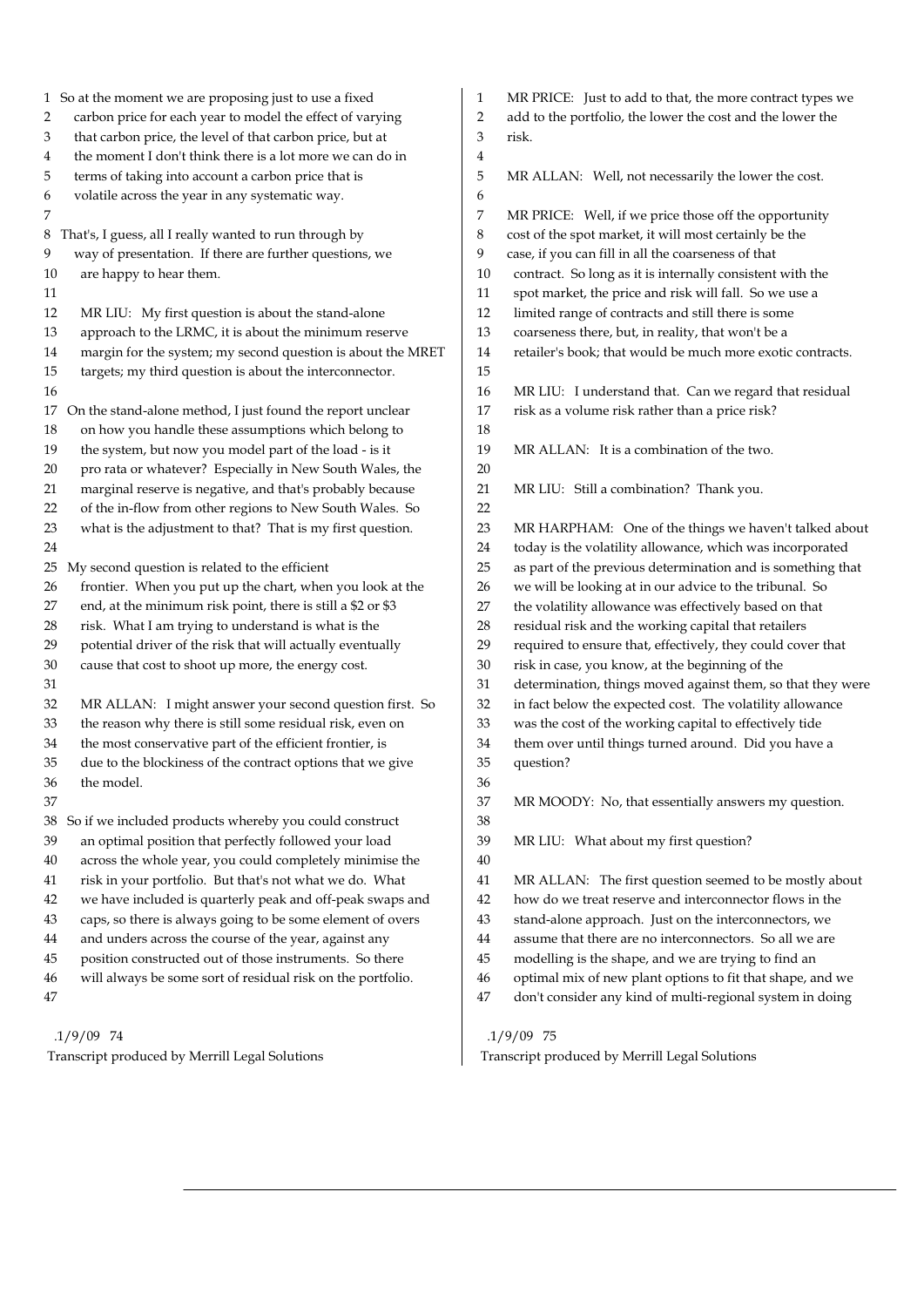| 1                                              | that at all.                                                | $\mathbf{1}$ | MR SMYTH: I have three questions which relate more to      |
|------------------------------------------------|-------------------------------------------------------------|--------------|------------------------------------------------------------|
| 2                                              |                                                             | 2            | the recent documentation rather than your presentation.    |
| 3                                              | The second point is that we do include a reserve            | 3            | The first one is regarding transparency. We really do      |
| 4                                              | margin in doing that. It is not one that is based on        | 4            | welcome the comment that the spot prices will be released  |
| 5                                              | anything published by AEMO, because of course they don't    | 5            | in spreadsheet format at a half hourly level for           |
| 6                                              | publish what should be a reserve margin for the regulated   | 6            | stakeholders' perusal. Will the associated system demand   |
| 7                                              | load shape of an individual retailer. So I don't think we   | 7            | profiles also be released on these spreadsheets? So you    |
| 8                                              | have come to an actual mandate on exactly how that would be | 8            | model the spot price and you provide that model spot price |
| 9                                              | done, but I know in the last determination it was a         | 9            | in the report that will be published. Associated with that |
| 10                                             | percentage basis, I think it was about 15 per cent reserve  | 10           | there will be load shape at a half hourly resolution       |
| 11                                             | margin.                                                     | 11           | presumably. Will we see that as well?                      |
| 12                                             |                                                             | 12           |                                                            |
| 13                                             | MR HARPHAM: I think it was 15 per cent in the last          | 13           | MR HAMILTON: That will be the regulated load shape         |
| 14                                             | determination.                                              | 14           | mentioned --                                               |
| 15                                             |                                                             | 15           |                                                            |
| 16                                             | MR LIU: Above the maximum demand?                           | 16           | MR SMYTH: It is the system load that drives the spot       |
| 17                                             |                                                             | 17           | price so you can regulate that properly.                   |
| 18                                             | MR HARPHAM: Yes. And I think you asked about MRET?          | 18           |                                                            |
| 19                                             |                                                             | 19           | MR ALLAN: The way we do is it take a load profile of the   |
| 20                                             | MR LIU: Yes, MRET.                                          | 20           | system and then we construct the representative demand     |
| 21                                             |                                                             | 21           | points and Andrew showed a slide on that. Our modelling    |
| 22                                             | MR HARPHAM: What we are proposing to do is, because         | 22           | then works with those representative demand points to come |
| 23                                             | we run Whirlygig both on a stand-alone basis and then on an | 23           | out with pricing outcomes at the representative demand     |
| 24                                             | incremental basis with the full system in it, we're         | 24           | point level and we use that methodology to blow that back  |
| 25                                             | proposing to come up with the MRET cost in the full system  | 25           | out to a half hourly price series.                         |
| 26                                             | version of Whirlygig, rather than the sort of stand-alone   | 26           |                                                            |
| 27                                             | version.                                                    | 27           | MR SMYTH: So we will see a timed series of both spot price |
| 28                                             |                                                             | 28           | and associated load?                                       |
| 29                                             | MR LIU: So in stand-alone, there is no MRET content?        | 29           |                                                            |
| 30                                             |                                                             | 30           | MR ALLAN: We had not planned to actually correlate it to   |
| 31                                             | MR HARPHAM: No, because effectively, to do that, we         | 31           | system demand but there is no reason why we couldn't.      |
| 32                                             | would need to make a bunch of assumptions about how to      | 32           |                                                            |
| 33                                             | allocate. So we are doing MRET on a system basis.           | 33           | MR PRICE: Yes.                                             |
| 34                                             |                                                             | 34           |                                                            |
| 35                                             | MR COLEBOURN: A point of clarification, the 15 per cent     | 35           | MR SMYTH: It gives us confidence that the model reflects   |
| 36                                             | reserve margin or whatever per cent you use, is above the   | 36           | reality.                                                   |
| 37                                             | 10 per cent POE forecast number.                            | 37           |                                                            |
| 38                                             |                                                             | 38           | The second question is related to assumptions              |
| 39                                             | MR ALLAN: On the stand-alone basis we are using             | 39           | regarding capital costs. It is not clear in the            |
|                                                |                                                             |              |                                                            |
| 40                                             | information provided by the retailers and we have asked for | 40           | documentation that the interest costs that are approved    |
| 41                                             | those on a number of POE bases. For each of those shapes    | 41           | during construction of assets are included in the fixed    |
| 42                                             | we would expect to get a different LRMC number, so it will  | 42           | costs of new builds in the LRMC calculations. Could you    |
| 43                                             | come down to which one we choose to use basically.          | 43           | comment on that?                                           |
| 44                                             |                                                             | 44           |                                                            |
| 45                                             | MR PRICE: Which is why getting that data on a consistent    | 45           | MR ALLAN: We based the majority of our costs on ACIL's     |
| 46                                             | basis is important for us.                                  | 46           | most recent report. There is a section in that talking     |
| 47                                             |                                                             | 47           | about how they split out the construction costs across the |
|                                                | $.1/9/09$ 76                                                |              | $.1/9/09$ 77                                               |
| Transcript produced by Merrill Legal Solutions |                                                             |              | Transcript produced by Merrill Legal Solutions             |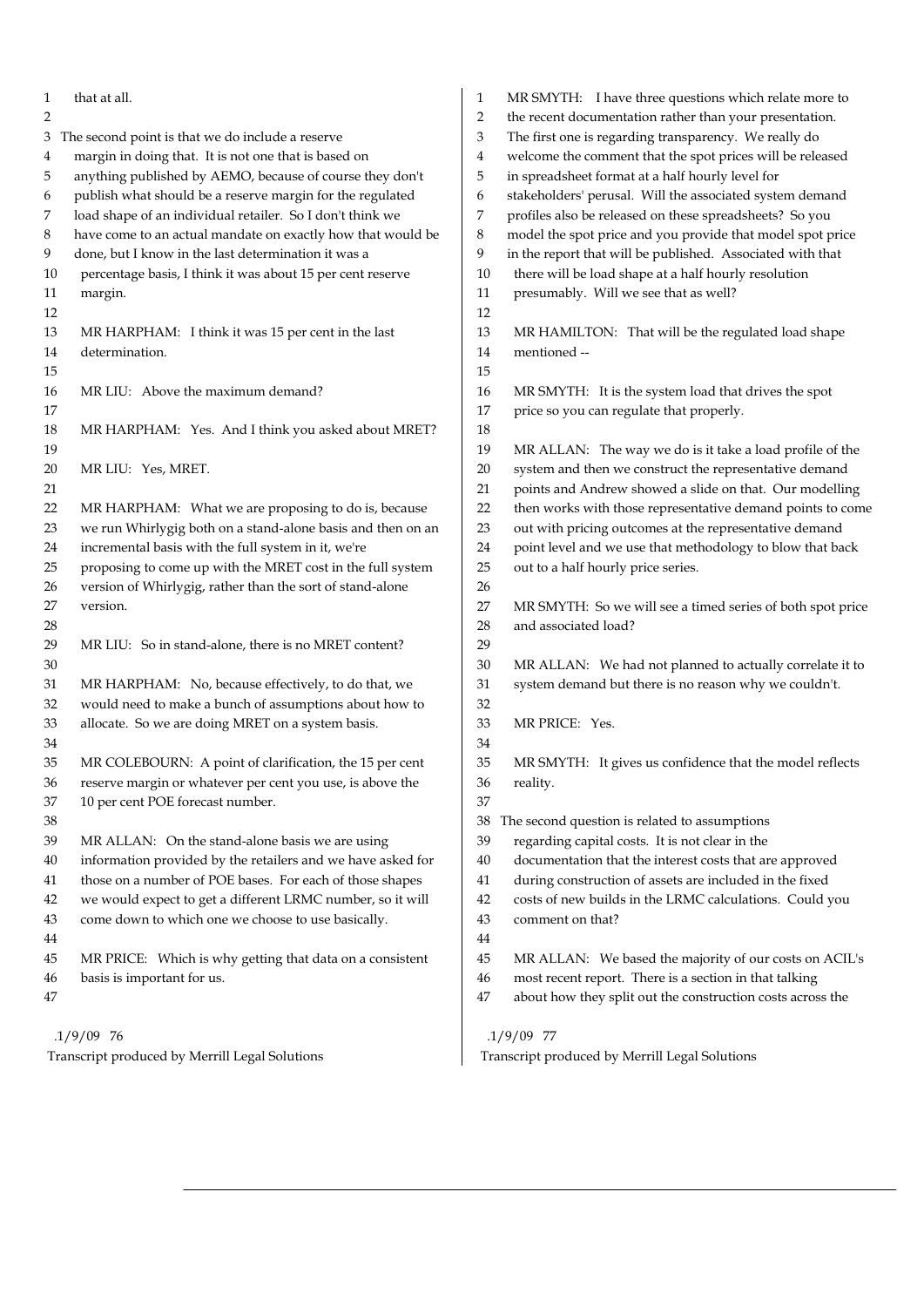| 1<br>2                                         | different years of construction. I have the report here.<br>I can tell you the page reference and talk you through it | 1<br>$\overline{2}$ | retailer should hedge a day ahead or very near term?                                                               |
|------------------------------------------------|-----------------------------------------------------------------------------------------------------------------------|---------------------|--------------------------------------------------------------------------------------------------------------------|
| 3                                              | later.                                                                                                                | 3                   | MR PRICE: No. It is just the opportunity cost of that                                                              |
| 4                                              |                                                                                                                       | 4                   | contract at that point in time. It says nothing about how                                                          |
| 5                                              | MR SMYTH: Thank you. My final comment: in the                                                                         | 5                   | you go about hedging. Of course, you will be hedging for                                                           |
| 6                                              | documentation there is a discussion about the concept of                                                              | 6                   | the load now sometime in the near past. That is a distinct                                                         |
| 7                                              | layering in hedges. That is in the context of the                                                                     | 7                   | difference from the value of the contract that you choose                                                          |
| 8                                              | discussion about whether market-based prices should be used                                                           | 8                   | to sell to the customer at a single point in time. That is                                                         |
| 9                                              | versus models to contract prices. It seems to me that you                                                             | 9                   | the opportunity cost of that contract and it is how much                                                           |
| 10                                             | have refuted the assertion that market-based prices or                                                                | 10                  | other people would be paying for that contract at the same                                                         |
| 11                                             | observed prices should be used because retailers should be                                                            | 11                  | point in time.                                                                                                     |
| 12                                             | marketing their hedge book to the market and making their                                                             | 12                  |                                                                                                                    |
| 13                                             | economic decisions on that basis.                                                                                     | 13                  |                                                                                                                    |
| 14                                             |                                                                                                                       | 14                  | MR PENNINGS: But you talk about choice in selling to a<br>customer. We are reflecting the modelling for a standard |
|                                                |                                                                                                                       | 15                  |                                                                                                                    |
|                                                | 15 My comment is that a retailer doing this will also                                                                 |                     | retailer who is obligated with the right to supply. I am                                                           |
| 16                                             | have a load which they will mark to market as well which                                                              | 16                  | just trying to understand --                                                                                       |
| 17                                             | moves in an exactly opposite fashion and therefore                                                                    | 17                  |                                                                                                                    |
| 18                                             | marketing your hedge book on its own in this context does                                                             | 18                  | MR PRICE: I don't think it is a complex concept because                                                            |
| 19                                             | not seem to be relevant. Hence we should be able to be                                                                | 19                  | it is exactly how every other market works including things                                                        |
| 20                                             | using the observed market prices more readily than you                                                                | 20                  | that you are familiar with. For example, you wouldn't sell                                                         |
| 21                                             | would seem to be saying.                                                                                              | 21                  | your house that you bought two years ago for the price you                                                         |
| 22                                             |                                                                                                                       | 22                  | paid for it two years ago. It would be on the price that                                                           |
| 23                                             | MR HARPHAM: Sorry, are you saying you want to be using                                                                | 23                  | the house is valued on the day of the auction, and the same                                                        |
| 24                                             | observed market price, so the timed series from the sites,                                                            | 24                  | principle --                                                                                                       |
| 25                                             | say, over the past two years?                                                                                         | 25                  |                                                                                                                    |
| 26                                             |                                                                                                                       | 26                  | MR MOODY: I wouldn't sell a house I don't own.                                                                     |
| 27                                             | MR SMYTH: Over a period of time. There seems to be an                                                                 | 27                  |                                                                                                                    |
| 28                                             | approach used in other jurisdictions that the sort of                                                                 | 28                  | MR PRICE: The same principle is true with any other                                                                |
| 29                                             | prudent retailer layers in their hedges over time and,                                                                | 29                  | hedging contract as well. You sell it for what you can get                                                         |
| 30                                             | wherever the data is available, uses that as the basis for                                                            | 30                  | for it on the day including either back to the market or                                                           |
| 31                                             | calculating what the contract prices are.                                                                             | 31                  | through to another customer.                                                                                       |
| 32                                             |                                                                                                                       | 32                  |                                                                                                                    |
| 33                                             | MR HARPHAM: We don't have any sort of issue with the                                                                  | 33                  | MR MOODY: The fundamental difference with this product                                                             |
| 34                                             | idea that retailers will layer in contracts. When retailers                                                           | 34                  | being a regulated tariff from anything else that certainly                                                         |
| 35                                             | want to buy contracts is up to you guys really.                                                                       | 35                  | we do, or any other retailers I know of in any business, is                                                        |
| 36                                             |                                                                                                                       | 36                  | that over the next few months we will sit here and                                                                 |
| 37                                             | Our concern comes with then pricing those contracts                                                                   | 37                  | determine the price of a product we don't currently own for                                                        |
| 38                                             | according to whatever price you pay for them historically.                                                            | 38                  | the next three years, and that is fundamental.                                                                     |
| 39                                             | It seems to us that in making the decision to sell energy                                                             | 39                  |                                                                                                                    |
| 40                                             | today, you should base it on the cost of energy today, not                                                            | 40                  | With your house example, I don't mind selling a house                                                              |
| 41                                             | the cost you paid for it last year or the year before last.                                                           | 41                  | that I have for a price negotiated on any base that I am                                                           |
| 42                                             | I guess that is our issue with the approach of taking a                                                               | 42                  | comfortable with, but selling a house that I don't own but                                                         |
| 43                                             | weighted average price from d-cypha for two years,                                                                    | 43                  | I need to buy at some point in the future, that is the bit                                                         |
| 44                                             | and using that as a benchmark to price a retail offering                                                              | 44                  | I am having trouble with                                                                                           |
| 45                                             | today.                                                                                                                | 45                  |                                                                                                                    |
| 46                                             |                                                                                                                       | 46                  | MR PRICE: All you have done is reflected some of the                                                               |
| 47                                             | MR PENNINGS: So you are saying that practically then the                                                              | 47                  | complexities of regulating in a volatile market.                                                                   |
|                                                | $.1/9/09$ 78                                                                                                          |                     | $.1/9/09$ 79                                                                                                       |
| Transcript produced by Merrill Legal Solutions |                                                                                                                       |                     | Transcript produced by Merrill Legal Solutions                                                                     |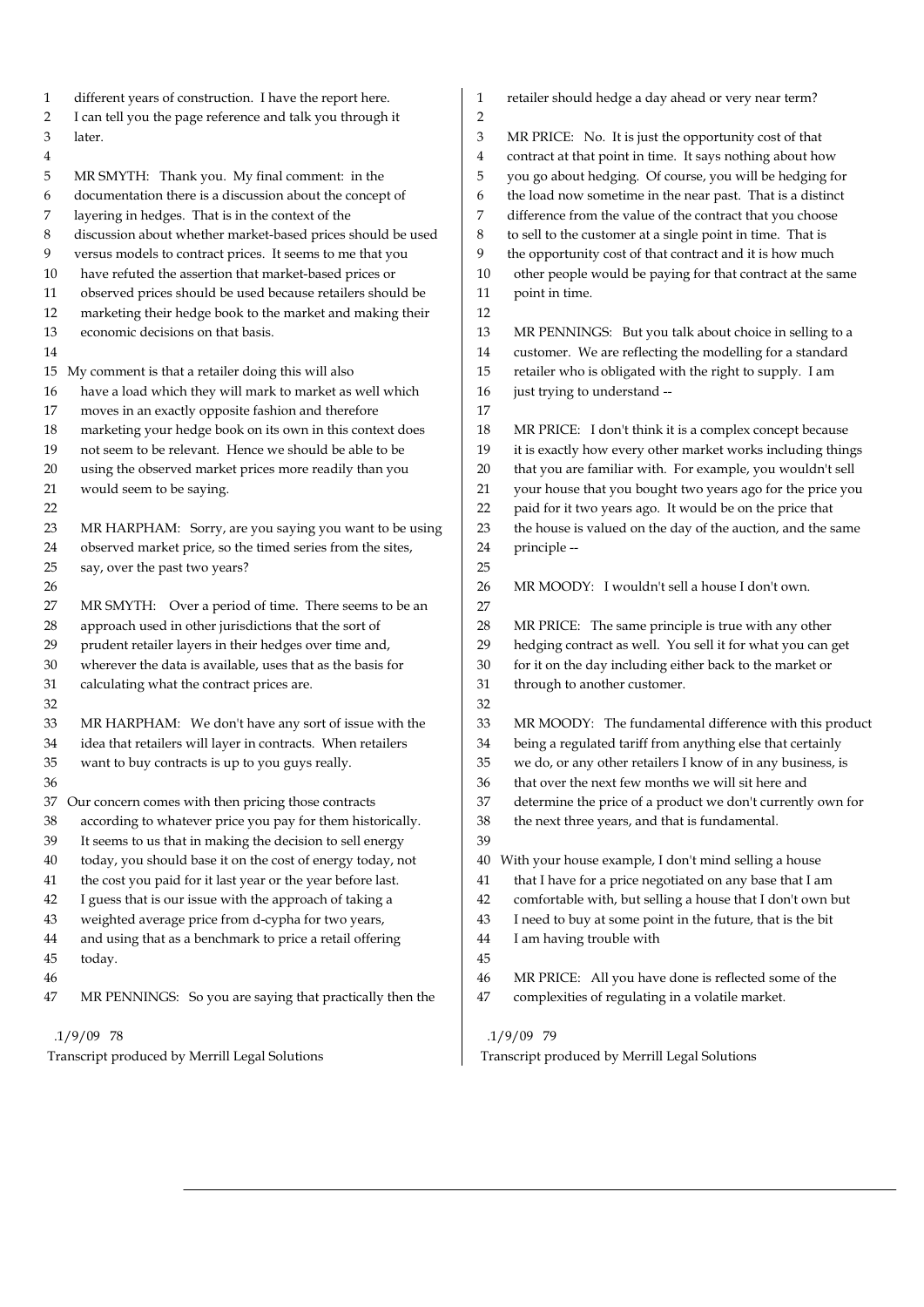| 1                                              |                                                                                                            | 1              | different answers from the two. It does, I think, depend    |
|------------------------------------------------|------------------------------------------------------------------------------------------------------------|----------------|-------------------------------------------------------------|
| 2                                              | MR MOODY: Yes, absolutely.                                                                                 | $\overline{2}$ | upon which approach between carbon inclusive and carbon     |
| 3                                              |                                                                                                            | 3              | exclusive is adopted.                                       |
| 4                                              | MS HUGHSON: Could I confirm that in your stand-alone                                                       | 4              |                                                             |
| 5                                              | model used in Whirlygig in the long run margin cost                                                        | 5              | MS HUGHSON: It is difficult to understand what the          |
| 6                                              | calculation, will you be using those same CPRS scenarios to                                                | 6              | difference is. The stand-alone acts as you described for    |
| 7                                              | develop alternative --                                                                                     | 7              | all as I understand it.                                     |
| 8                                              |                                                                                                            | 8              |                                                             |
| 9                                              | MR HARPHAM: We can do it either way. So we can include                                                     | 9              | MR HARPHAM: Yes, that's right.                              |
| 10                                             | CPRS in the stand-alone approach. Effectively it comes                                                     | 10             |                                                             |
| 11                                             | down to the choice between carbon inclusive or carbon                                                      | 11             | MS HUGHSON: So we need to understand where there is a       |
| 12                                             | exclusive, I think. So in that stand-alone approach, we                                                    | 12             | consistency.                                                |
| 13                                             | can include the carbon price for each generation type and                                                  | 13             |                                                             |
| 14                                             | we can include, obviously where we have the emissions                                                      | 14             | MR HARPHAM: Yes, sure.                                      |
| 15                                             | factors, these generation options in that as well. So for                                                  | 15             |                                                             |
| 16                                             | each generation option, there can be a cost of meeting the                                                 | 16             | MS SHEPHERD: Michelle Shepherd from AGL. Once again         |
| 17                                             | carbon obligation.                                                                                         | 17<br>18       | thank you for providing the assumptions behind this model   |
| 18                                             |                                                                                                            | 19             | and your tending be very willing to do that through the     |
| 19                                             | Ultimately, we can do the stand-alone LMRC modelling<br>excluding carbon and then work out the carbon cost | 20             | process, which is very helpful.                             |
| 20<br>21                                       | effectively as a separate cost item either on a cost basis                                                 | 21             | There were a couple of things that we would be              |
| 22                                             | or, well, probably most likely on a market basis through                                                   | 22             | interested in finding out a little bit more about. You      |
| 23                                             | Spark. So we can do it the same way we propose to do it                                                    | 23             | talked this morning about the potential change in structure |
| 24                                             | through Spark by modelling.                                                                                | 24             | of the market and the sale of various New South Wales       |
| 25                                             |                                                                                                            | 25             | assets. We would be interested to understand how, if at     |
| 26                                             | MS HUGHSON: So you haven't yet come to a decision --                                                       | 26             | all, that is captured in the model. AGL's view is that the  |
| 27                                             |                                                                                                            | 27             | ACCC is there to make sure that any acquirer of the         |
| 28                                             | MR HARPHAM: I think it relates in large part, and we will                                                  | 28             | business will not be in a position to alter the market      |
| 29                                             | be informed by the tribunal's considerations on which                                                      | 29             | outcomes from what they are today. I would be interested    |
| 30                                             | approach between carbon inclusive and carbon exclusive                                                     | 30             | to know how that is factored into the model                 |
| 31                                             | makes more sense. But certainly when we have had further                                                   | 31             |                                                             |
| 32                                             | discussions with the tribunal, we will make clear what                                                     | 32             | MR PRICE: I think that is one way of thinking about.        |
| 33                                             | basis that is in our --                                                                                    | 33             | Obviously the tribunal has some views about it, but it is   |
| 34                                             |                                                                                                            | 34             | unlikely that the ACCC would accept any sort of merger that |
| 35                                             | MS HUGHSON: So it would be consistent across the                                                           | 35             | would substantially lessen competition; in fact they        |
| 36                                             | stand-alone and the regulated bundle or whatever you call                                                  | 36             | have a statutory duty to do so, and that would generally be |
| 37                                             | it?                                                                                                        | 37             | reflected in prices. You can think about it from the        |
| 38                                             |                                                                                                            | 38             | modelling sense or just in principle how they think about   |
| 39                                             | MR HARPHAM: The assumptions about the carbon?                                                              | 39             | it, so it is unlikely to be substantially different.        |
| 40                                             |                                                                                                            | 40             |                                                             |
| 41                                             | MS HUGHSON: Yes.                                                                                           | 41             | MS SHEPHERD: In terms of the WACC that was used for the     |
| 42                                             |                                                                                                            | 42             | long run marginal cost analysis, my understanding is that   |
| 43                                             | MR HARPHAM: They would be the exact same assumptions.                                                      | 43             | you have used various ACIL Tasman data, which we support    |
| 44                                             | You would get a different answer potentially because, in                                                   | 44             | other than the fact that it does not include interest       |
| 45                                             | the stand-alone, obviously you are building a new mix of                                                   | 45             | during construction, as far as we can understand. Which we  |
| 46                                             | generators which turn out a different emissions profile, if                                                | 46             | believe to be an omission. Why is it the decision was made  |
| 47                                             | you can call it that, compared to the market. So you get                                                   | 47             | not to use that ACIL Tasman WACC?                           |
|                                                | $.1/9/09$ 80                                                                                               |                | $.1/9/09$ 81                                                |
| Transcript produced by Merrill Legal Solutions |                                                                                                            |                | Transcript produced by Merrill Legal Solutions              |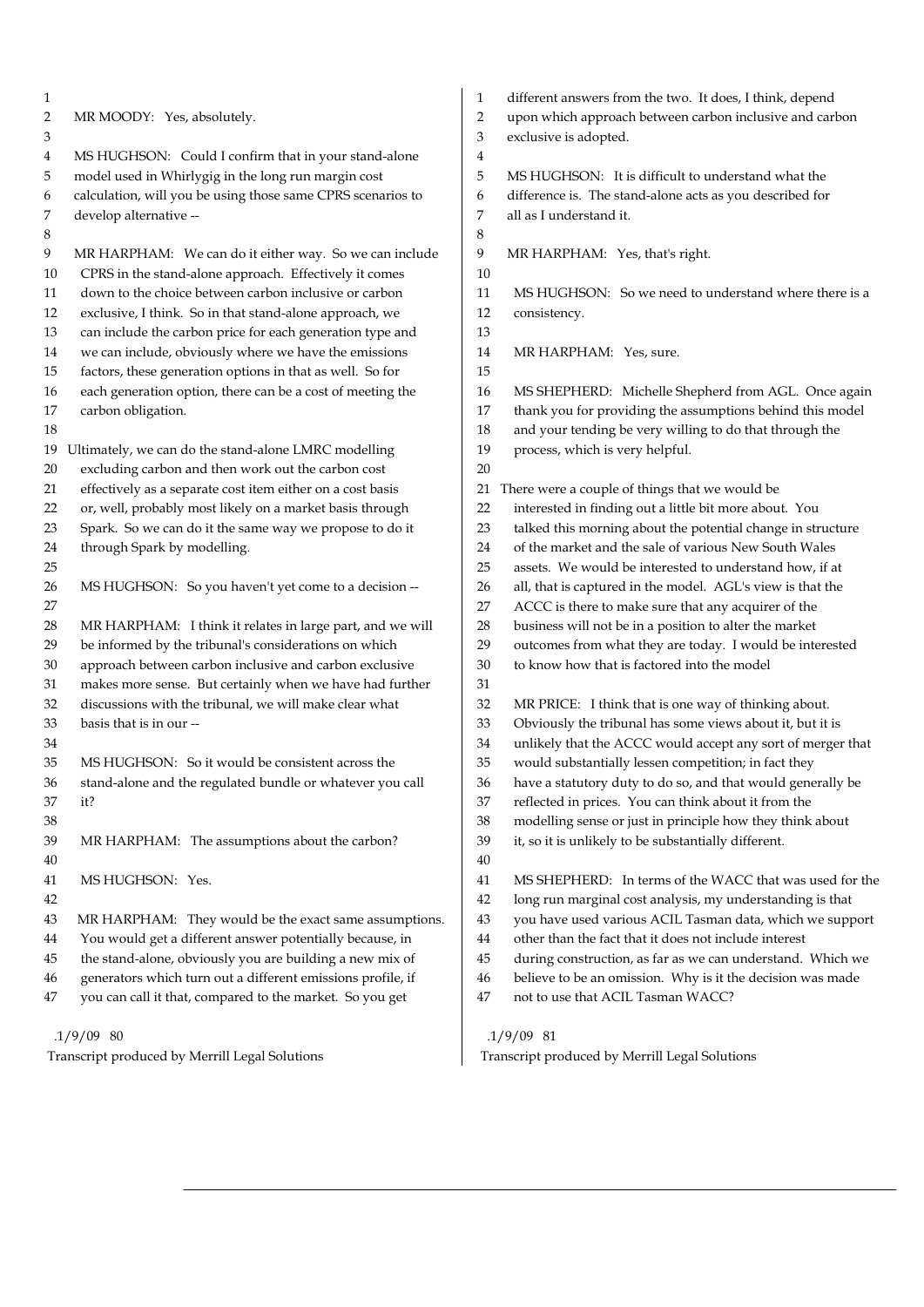| 1              |                                                               | $\mathbf{1}$  | those wild swings from quarter to quarter                     |
|----------------|---------------------------------------------------------------|---------------|---------------------------------------------------------------|
| $\overline{2}$ | MS BRAKEY: That's an IPART decision. We have instructed       | 2             |                                                               |
| 3              | Frontier and SFG on the appropriate WACC they should use.     | $\mathfrak 3$ | MR PRICE: One of the parameters that we have for this         |
| 4              |                                                               | 4             | reason include a cost of ditching                             |
| 5              | MS SHEPHERD: But is there any reason for that,                | 5             | contracts including the cost of realising the                 |
| 6              | particularly for the long run marginal cost analysis, given   | 6             | value of a contract that you don't need in exchange for one   |
| 7              | that ACIL Tasman had a WACC in there?                         | 7             | that you do. That is a possibility, but at the moment, it     |
| 8              |                                                               | 8             | is seen as fairly flexible range of options                   |
| 9              | MS BRAKEY: Because IPART has its own views on WACC.           | 9             |                                                               |
| 10             |                                                               | 10            | MR PENNINGS: Just on that point, I note in page 73 of         |
| 11             | MR PENNINGS: The last time round, I had the privilege of      | 11            | your draft methodology paper, that under the old approach     |
| 12             | seeing the composition of the hedge portfolio at the          | 12            | or for the current determination your contract prices were    |
| 13             | conservative and efficient points, and I noted that from      | 13            | set at 5 per cent premium to the spot forecast. Is there      |
| 14             | quarter to quarter the hedging profile changed                | 14            | any reason you chose 5 per cent?                              |
| 15             | dramatically. You might have had a portfolio that in one      | 15            |                                                               |
| 16             | quarter was 50 per cent swaps and 50 per cent caps, and       | 16            | MR PRICE: We actually consulted fairly widely at the time     |
| 17             | then the next quarter had 80 per cent pool exposure and       | 17            | on that, and that was certainly the view including from you   |
| 18             | 30 per cent caps. I am just wondering what Frontier's view    | 18            | guys                                                          |
| 19             | was of the practicality of the retailer achieving such a      | 19            |                                                               |
| 20             | substantial change in the composition of their hedging        | 20            | MR SMYTH: I am wondering if you take into account some        |
| 21             | structure from quarter to quarter.                            | 21            | of the public statements that have been made by generators    |
| 22             |                                                               | 22            | such as regarding maintenance at Yallourn, do you see         |
| 23             | MR ALLAN: Firstly, I would say in the modelling that I        | 23            | changing levels of reliability in some generation affecting   |
| 24             | have done with Strike I have not seen wild swings at the      | 24            | outcomes of the modelling?                                    |
| 25             | conservative end of the frontiers like you have just          | 25            |                                                               |
| 26             | described. It certainly does happen as you start to go out to | 26            | MR PRICE: I have seen those statements. You have to keep      |
| 27             | the riskier end absolutely, but at the conservative point     | 27            | in mind, first of all, that this is modelling that we are     |
| 28             | it is typically much more kind of stable across the whole     | 28            | doing for the next three years, because those statements      |
| 29             | year.                                                         | 29            | are made in the context of an emissions trading scheme. So    |
| 30             |                                                               | 30            | it is extremely doubtful that within the context of three     |
| 31             | On the second issue, there is no sort of in-principle         | 31            | years anything will change. My own view is that I think a     |
| 32             | reason why you guys could not pursue quite a different        | 32            | lot of those statements are overblown. It is pretty hard      |
| 33             | strategy quarter to quarter if you were so inclined. That     | 33            | to imagine that, given the low and avoidable cost of          |
| 34             | will be more sort of an execution issue for the retailers.    | 34            | maintenance generally and particularly in the context of      |
| 35             |                                                               | 35            | brown coal generation, they will stop maintaining those       |
| 36             | MR PENNINGS: But it is a practical issue. If it was five      | 36            | power stations. Particularly if that lack of maintenance      |
| 37             | megawatts or ten megawatts that is easily achievable, but I   | 37            | causes prices to go high, it is hard to imagine a generator   |
| 38             | think the reference point here in the modelling is that of    | 38            | just wouldn't spend money to be on the bars.                  |
| 39             | a standard retailer who is looking after a mass market base   | 39            |                                                               |
| 40             | of a significant size. We are talking hundreds of             | 40            | THE CHAIRMAN: If there are no more questions, I will          |
| 41             | thousands of megawatts. So, yes, there is an execution        | 41            | wind the proceedings up. In concluding I would like to remind |
| 42             | issue and that is why I raised it because I think it is       | 42            | you that the submissions on the draft reports are due on      |
| 43             | largely ignored in the modelling.                             | 43            | 18 September. All submissions and questions should be made    |
| 44             |                                                               | 44            | directly to IPART and not to Frontier or SFG. Anyone who      |
| 45             | I would suggest as a possibility that there be some           | 45            | has questions regarding how to make a submission can          |
| 46             | parameters in the strike model, I guess an additional level   | 46            | contact Anna Brakey, who is sitting to my far right.          |
| 47             | of aggregation as a parameter such that you would not see     | 47            |                                                               |
|                |                                                               |               |                                                               |

Transcript produced by Merrill Legal Solutions

.1/9/09 83